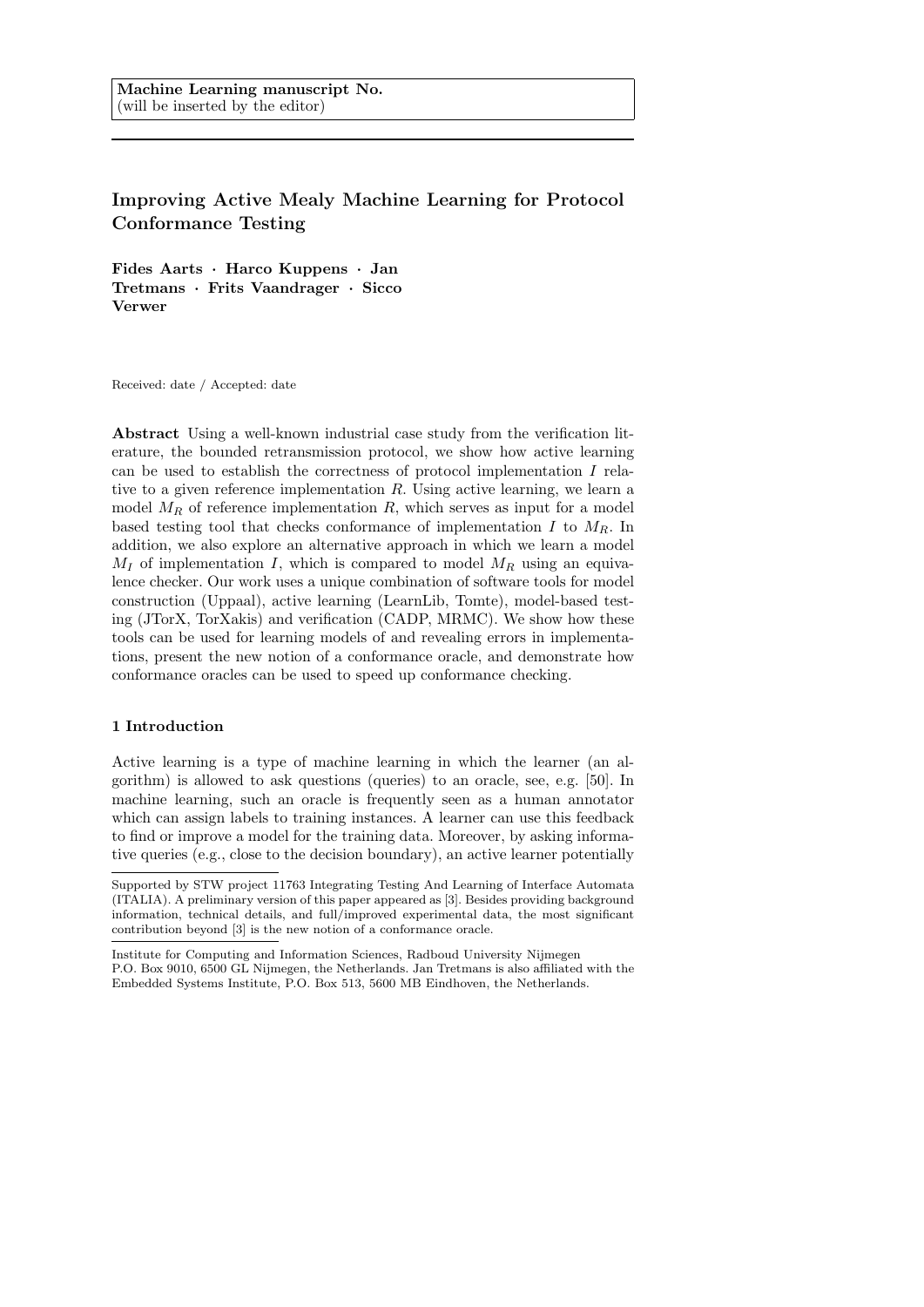requires much less examples than a passive learner that learns from data samples. Since annotation can be quite costly, the goal is to ask as few questions as possible in order to reach a good quality model.

This paper is concerned with an application of active learning. However, instead of asking queries to a human annotator, we use and develop methods that ask queries to software systems. These methods provide a software system with input (a training instance), read the corresponding output (e.g., a label), and use this to update their current hypothesis (model) of the software's internal behavior. Although the goal in both of these settings is to learn a good model, there exists a fundamental difference in the cost associated with asking queries. This is (usually) cheap in the case of software systems and our methods can consequently ask millions of queries within minutes. The Learnlib toolkit [49], winner of the 2010 Zulu active state machine learning competition [21], can therefore learn models consisting of up to tens of thousands of states. Active state machine learning tools have been used successfully for many different applications in software engineering such as regression testing of software components [40], fuzz testing of protocol implementations [22], and inference of botnet protocols [18].

Many active state machine learning algorithms are based on the well-known L<sup>\*</sup>-algorithm [8]. In addition to asking membership queries (input-output pairs),  $L^*$  asks *equivalence queries*, which test whether the current hypothesis is correct. Intuitively, the membership queries are used to single out a state machine  $M$  within a given size bound by proving all others to be inconsistent, an equivalence query is then used to find a counterexample for  $\mathcal M$  and increase this size bound.  $L^*$  uses the information contained in these counterexamples in order to use at most a polynomial number of membership queries in the size of the learned model. While only a few counterexamples are needed for  $L^*$  to converge, answering equivalence queries is often the bottleneck in active state machine learning application. The reason is that testing whether a black-box software system behaves according to a given state machine description is hard [25]. Constructing informative test queries (i.e., membership queries) is known as test selection and is one of the main problems dealt with in model-based software testing [44]. Several software testing methods and tools have been developed for this task in order to aid software development and maintainance, see, e.g., [14, 47, 51]. Although, these methods are able to approximate equivalence queries by (smartly) asking many membership queries, an exponential amount of them (or one of exponential length) are required in the worst case.

In this paper, we investigate a novel application domain for active learning of software models: establishing the correctness of protocol implementations relative to a given reference implementation. In software engineering, a reference implementation is, in general, an implementation of a specification to be used as a definite interpretation for that specification: as a standard against which all other implementations are measured. A reference implementation is usually developed concurrently with the specification and the software test suite. In addition to serving as a reference for future implementations, it helps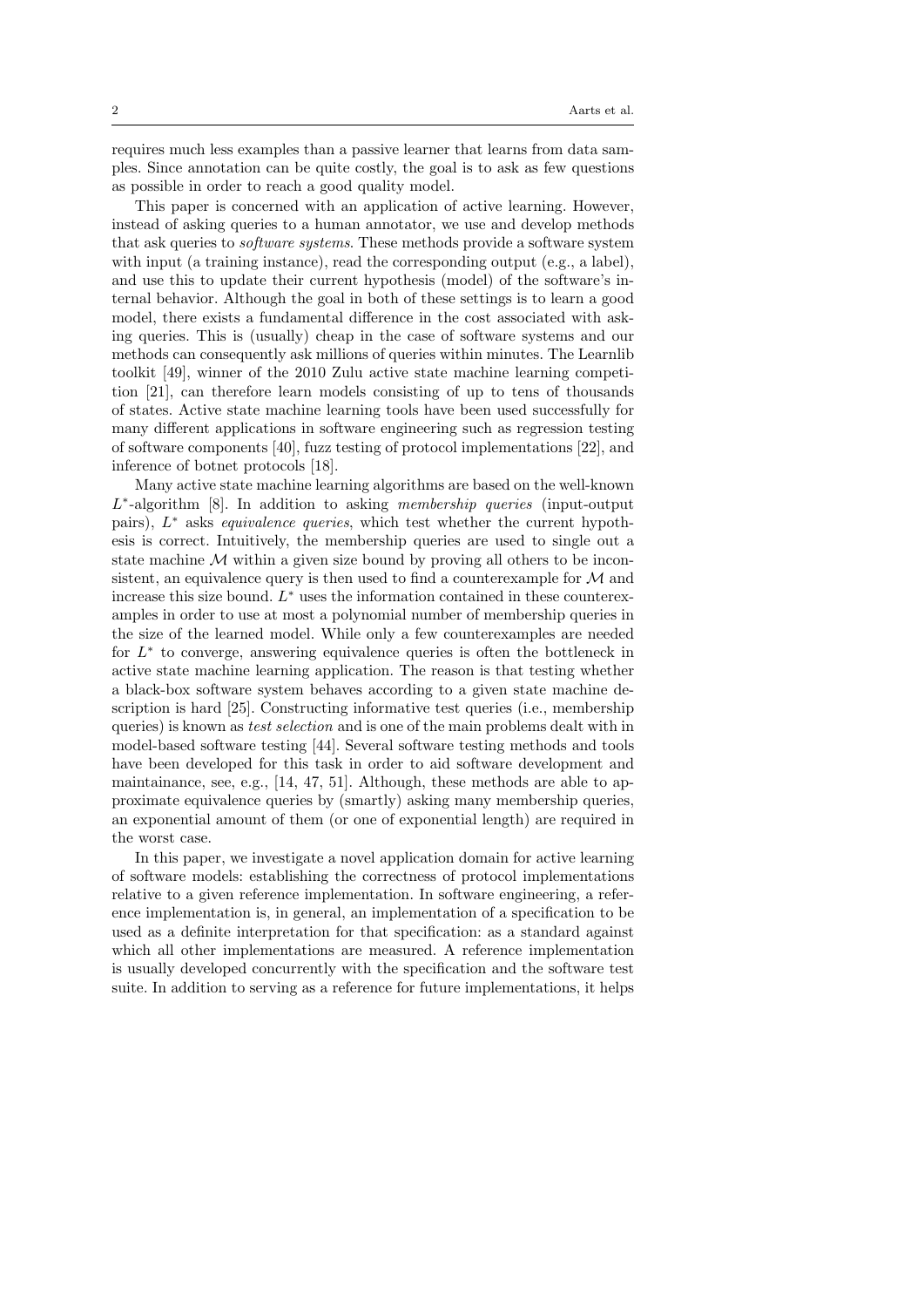to discover errors and ambiguities in a software specification, and demonstrates that the specification is actually implementable. To the best of our knowledge, this is a novel application area of grammatical inference and machine learning. Moreover, it is a promising one since reference implementations are in existence for many real-world software systems, but models are usually lacking or incomplete [2, 4].

Our investigation is focused on a well-known benchmark case study from the verification literature: the bounded retransmission protocol [37, 27] (see Section 5). The bounded retransmission protocol is a variation of the classical alternating bit protocol [12] that was developed by Philips Research to support infrared communication between a remote control and a television. We constructed an implementation of the protocol, to which we refer as the reference implementation, and 6 other faulty variations of the reference implementation. Our aim is to combine active learning methods with model-based testing (see Section 3) in order to quickly discover the behavioral differences between these variations and the reference. To this aim, we make use of several state-of-the-art tools from grammatical inference, software testing, and formal verification (see Section 3). We show how these tools can be used for learning models of the bounded retransmission protocol and revealing implementation errors in the mutants (Sections 6 and 7).

In addition to experimental results on learning the bounded retransmission protocol, we provide two solutions that significantly reduce the difficulty of answering equivalence queries in this setting:

- 1. Using abstractions over input values through our Tomte learning tool [1] and the TorXakis [47], see Section 3. Abstractions can be seen as discretizations of the integer input values. Tomte uses an as on-the-fly discretization these values that only introduces new values when required for learning.
- 2. Using a previously learned model of the reference implementation together with the current hypothesis in a model equivalence checker (such as the popular CADP model checker [33]), see Section 4. The resulting object, which we call a *reference oracle*, effectively transfers knowledge from the reference learning task to the task of learning a mutant, i.e., a slight variation of the reference implementation. The speedup results from the fact that test selection is difficult while equivalence testing is easy.

Our main contributions are demonstrating how active learning can be used in an industrial setting by combining it with software verification and testing tools, and showing how these tools can also be used to analyze and improve the results of learning. The bounded retransmission protocol use case can serve as a benchmark for future active learning and testing methods.

Our research takes place at the interface of model-based testing and model inference, and builds upon a rich research tradition in this area. The idea of combining testing and learning of software systems was first explored by Weyuker, who observed in 1983 "Program testing and program inference can be thought of as being inverse processes" [? ]. Recently, there has been much interest in relating model-based testing and model inference in the setting of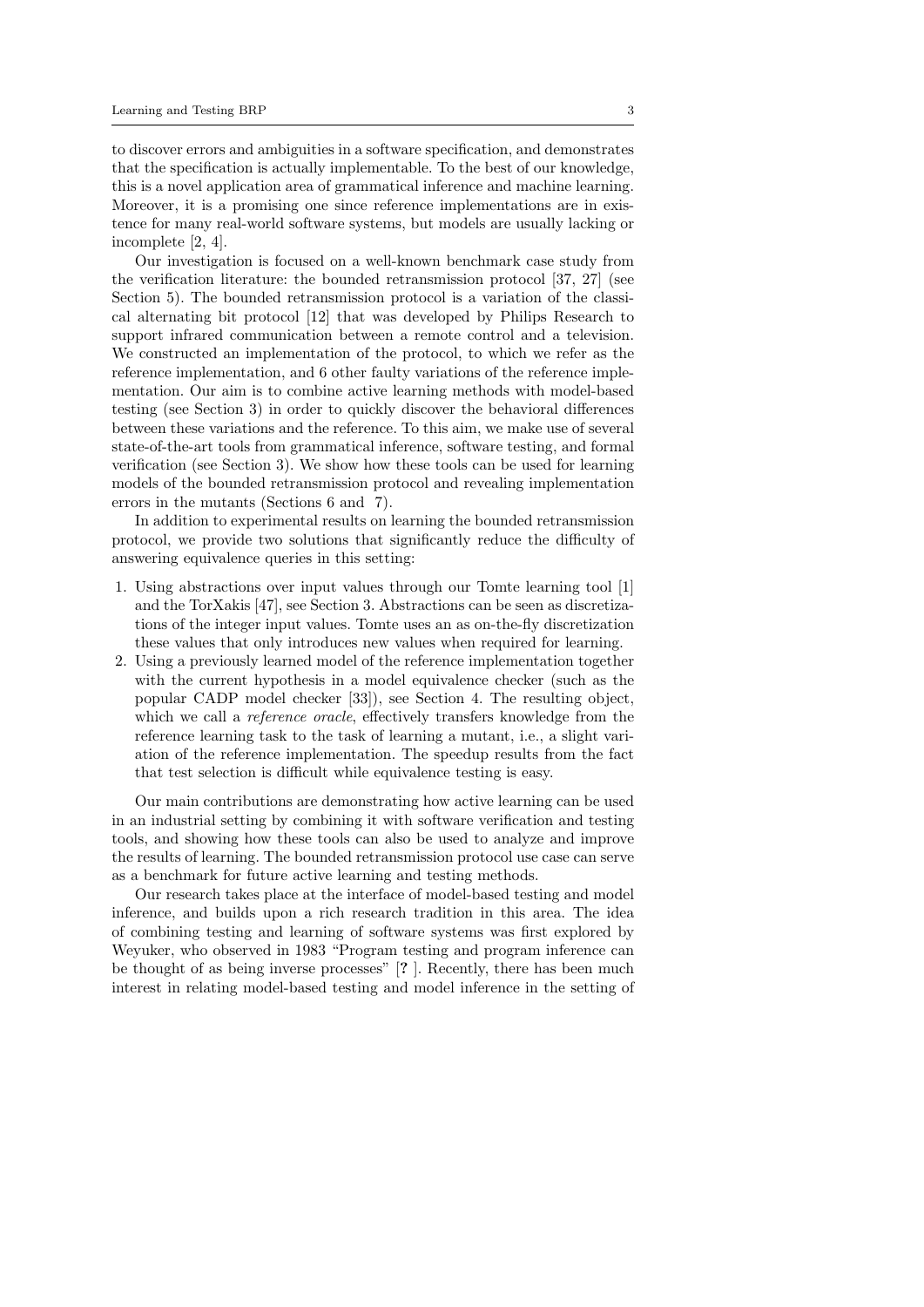state machines. Berg et al [? ], for instance, point out that some of the key algorithms that are used in the two areas are closely related. Walkinshaw et al [? ] show that active learning itself is an important source of structural test cases. At the ISoLA 2012 conference a special session was dedicated to the combination of model-based testing and model inference [? ], a combination which is often denoted by the term *learning-based testing*. As far as we know, no previous works in this area address the problem of conformance with respect to a reference implemenation. In addition, the specific combination of tools that we use is new, as well as the case study, and the concept of a conformance oracle.

# 2 Software model synthesis

The motivation of our work stems from the fact that the behavior of software systems can often be specified using finite state machine models. These models capture the behavior of software systems, by describing the way in which they react to different inputs, and when they produce which output. Visualizing such state machines can provide insights into the behavior of a software system, which can be of vital importance during the design and specification of a system. Moreover, state machines can be used to test and analyze a software system's properties using model checking [20] and testing techniques [16]. In practice, unfortunately, one often encounters software systems without formal behavioral specifications. Reasons for this situation are manyfold: developing and maintaining them is often considered to be too costly [58], legacy software is often kept running while its documentation is lost or outdated, computer viruses are specifically designed to be difficult to comprehend, and existing software models are often proprietary information of the software developer.

An alternative to constructing these models manually, is to use software model synthesis (or system identification/learning, or process discovery/mining) tools in order to derive them automatically from data [23]. Software model synthesis is a technique for automatically constructing a software model based on observed system behavior. This data typically consists of execution traces, i.e., sequences of operations, function calls, user interactions, or protocol primitives, which are produced by the system or its surrounding environment. Intuitively, software model synthesis tries to discover the logical structure (or model) underlying these sequences of events. This can be seen as a grammatical inference problem in which the events are modeled as the symbols of a language, and the goal is to find a model for this language. The problem of learning state machines therefore enjoys a lot of interest from the software engineering and formal methods communities. Many different language models and ways of finding them are available in the grammatical inference (e.g., [28]) literature. Which one to choose depends mostly on the available data and the type of system under consideration.

In the context of this paper, we assume the existence of a reference implementation of a well-known benchmark case study from the verification litera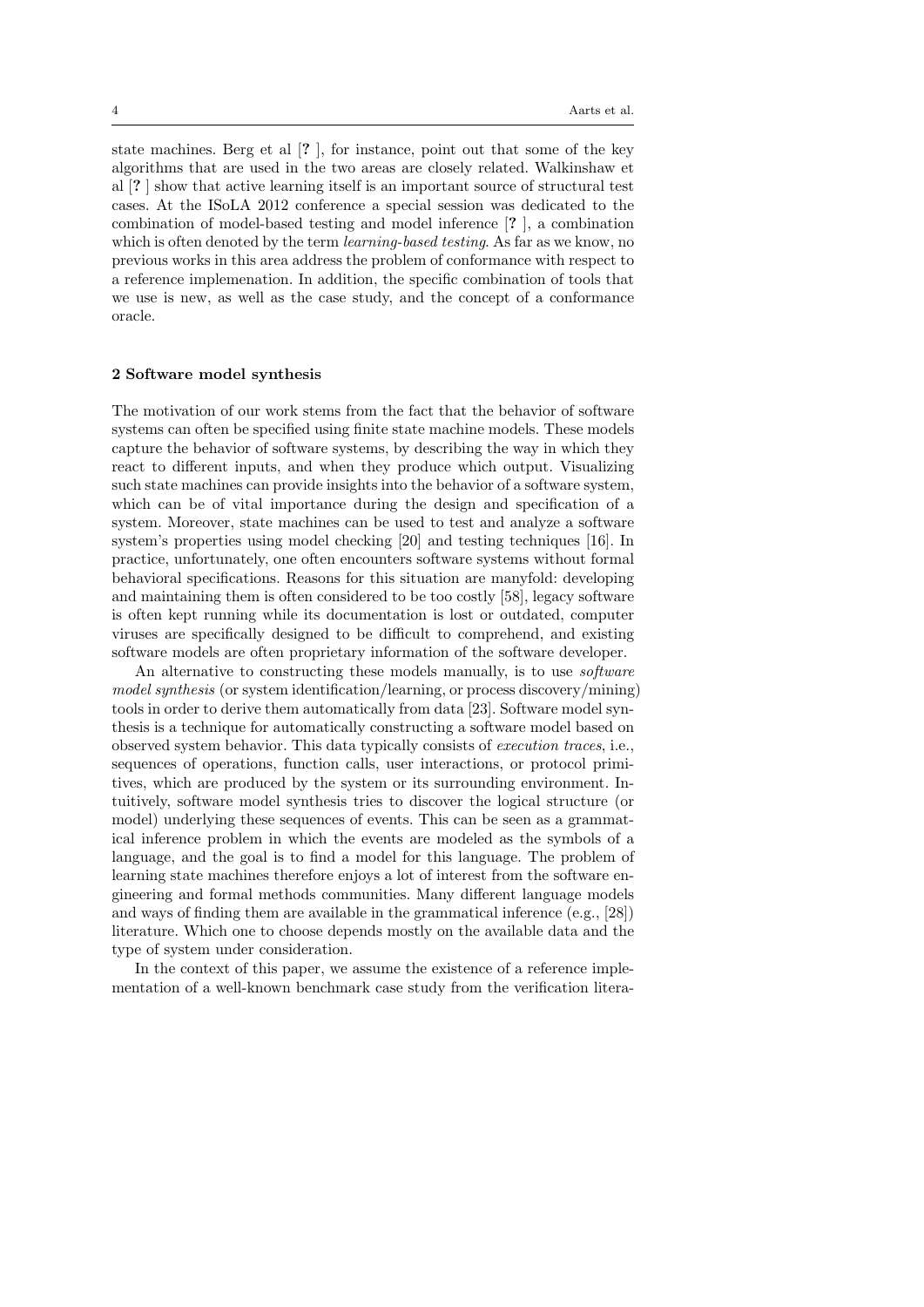ture. Given the reference implementation and some possibly faulty implementations provided by suppliers, our goal is to quickly discover the behavioral differences between the reference and the supplied programs. Using a reference implementation in order to establish the correctness of other implementations is an important problem in software engineering since reference implementations are in existence for many real-world software systems. Furthermore, since models are usually lacking or incomplete, it is often impossible to verify correctness or other properties using existing verification technologies such as model checking.

The models that we use in this paper are Mealy machines, which are a deterministic finite state automaton (DFA) variant with alternating input and output symbols, see, e.g., [52]. Mealy machines are popular for specifying the behavior of reactive systems and communication protocols. DFAs and Mealy machines are simple models and in some cases they will not be able to represent or identify all the complex behaviors of a software system. Some more powerful models with learning algorithms include: non-deterministic automata [60, 29], probabilistic automata [19, 17], Petri-nets [56], timed automata [57, 35], I/O automata [5], and Büchi automata [39]. Despite their limited power, DFA and Mealy machine learning methods have recently been applied successfully to learn different types of complex systems such as web-services [15], X11 windowing programs [7], network protocols [24, 9, 22], and Java programs [59, 26, 46].

## 3 Mealy machines, active learning, and model-based testing

We learn Mealy machines from queries using tools that build upon the wellknown  $L^*$  algorithm, see  $[8, 43]$ . In query learning, access to an oracle is needed that can answer specific types of questions such as: whether a specific string is part of the language (membership queries), and whether a given model is a model for the language (equivalence queries). In software model synthesis, the actual software system can be used for this purpose, see, e.g., [49]. When such an oracle is available that can be queried often and quickly, it is possible to identify very large realistic models. In this section, we first give formal descriptions of Mealy machines and the methods for testing and learning them. Afterwards, we describe how we combine state-of-the-art testing and learning tools in order to establish the conformance of an implementation relative to a given reference implementation.

#### 3.1 Mealy machines

Mealy machines are very similar to deterministic finite state automata (DFAs, see, e.g., [52]). Instead of accepting or rejecting (classifying) an input string, however, Mealy machines produce (transduce) an output symbol for every input symbol transition visited (fired) by this run. Since software systems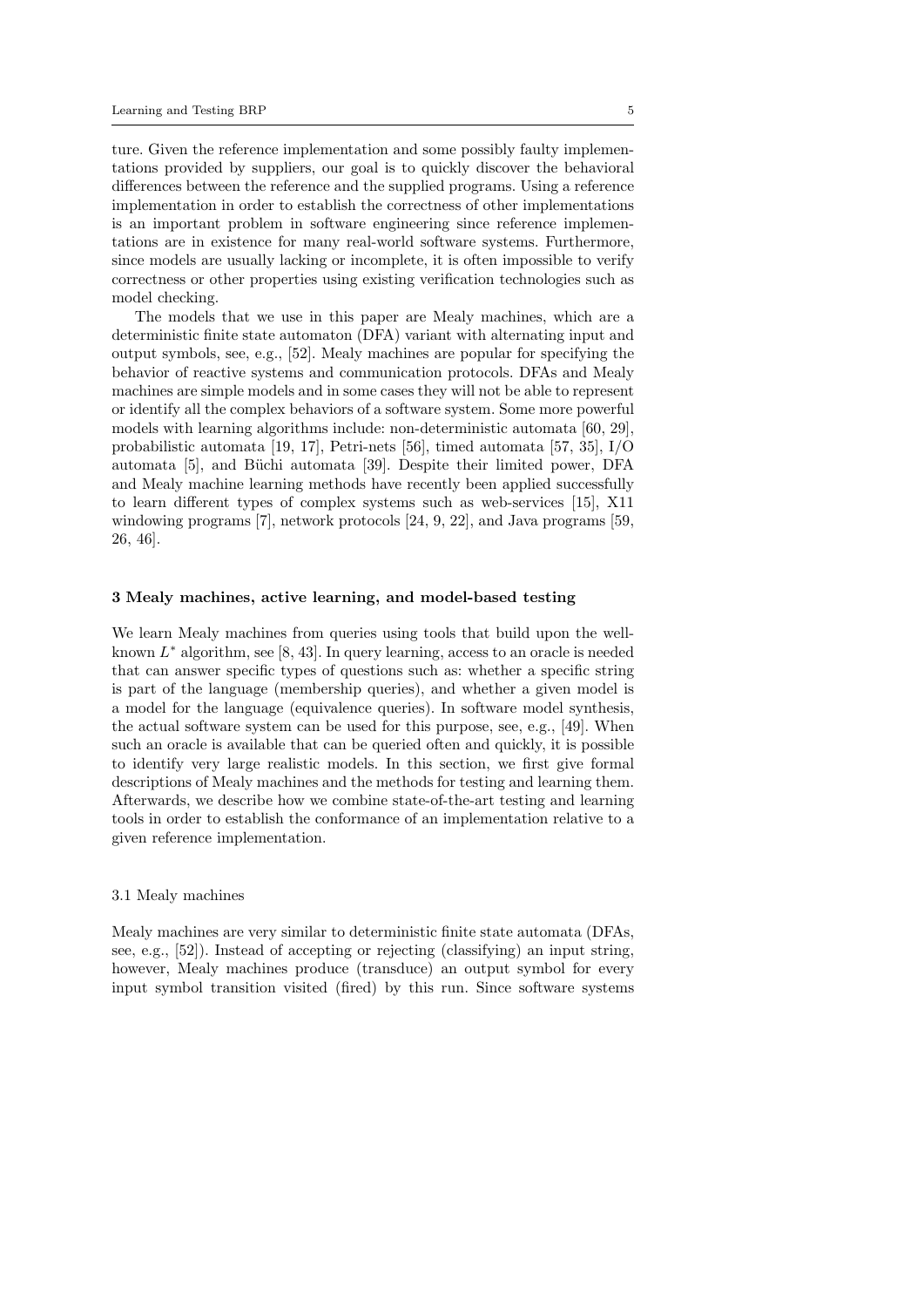typically produce multiple outputs for multiple inputs, this makes them very suitable as software models. In particular, Mealy machines are very popular models for communication protocols since these often alternate between input and output communication.

**Definition 1** A *Mealy machine (MM)* is a tuple  $\mathcal{M} = \langle I, O, Q, q_0, \rightarrow \rangle$ , where

- $I, O$ , and Q are nonempty sets of *input symbols*, *output symbols*, and *states*, respectively,
- $q_0 \in Q$  is the *initial state*, and
- $\to \subset Q \times I \times Q \times Q$  is the transition relation.

We write  $q \xrightarrow{i/o} q'$  if  $(q, i, o, q') \in \rightarrow$ .

Mealy machines are assumed to be input enabled (or completely specified):

for each state q and input i, there exists an output o such that  $q \stackrel{i/o}{\longrightarrow}$ . An intuitive interpretation of a Mealy machine is as follows. At any point in time, the machine is in some state  $q \in Q$ . It is possible to give inputs to the machine by supplying an input symbol  $i \in I$ . The machine then selects a transition  $q \stackrel{i/o}{\longrightarrow} q'$ , produces output symbol *o*, and jumps to the new state q'. A Mealy machine  $\overline{\mathcal{M}}$  is *deterministic* if for each state q and each input symbol i there is exactly one output symbol *o* and exactly one state  $q'$  such that  $q \stackrel{i/o}{\longrightarrow} q'$ . We say that a Mealy machine is *finite* if the set  $Q$  of states and the set  $I$  of inputs are finite.

Example 1 An example of a Mealy machine for computing residues modulo 3 for a binary input (most significant bit first) number is given in Figure 1. The set of inputs is  $I = \{0, 1\}$ , the set of outputs is  $O = \{0, 1, 2\}$ , and the set of states is given by  $Q = \{q0, q1, q2\}$ , where  $q0$  is the initial state marked with an extra circle. The transition relation is defined by the table:

|                |        | Input        |        |                 |  |  |  |  |
|----------------|--------|--------------|--------|-----------------|--|--|--|--|
|                |        |              |        |                 |  |  |  |  |
| Source state   | Output | Target state | Output | Target state    |  |  |  |  |
| q <sub>0</sub> |        | qU           |        | qı              |  |  |  |  |
| q1             |        | q2           |        | q <sub>0</sub>  |  |  |  |  |
| $q^2$          |        |              |        | $\rm\tilde{q}2$ |  |  |  |  |

Table 1 Transition relation for the Mealy machine in Figure 1.

The transition relation in Mealy machines is extended from symbols to strings (traces, sequences) as follows:

**Definition 2** The extended transition relation  $\stackrel{u/s}{\Rightarrow}$  on a Mealy machine  $\mathcal{M} =$  $\langle I, O, Q, q_0, \rightarrow \rangle$  is the least relation that satisfies, for  $q, q', q'' \in Q, u \in I^*$ ,  $s \in O^*, i \in I$ , and  $o \in O$ :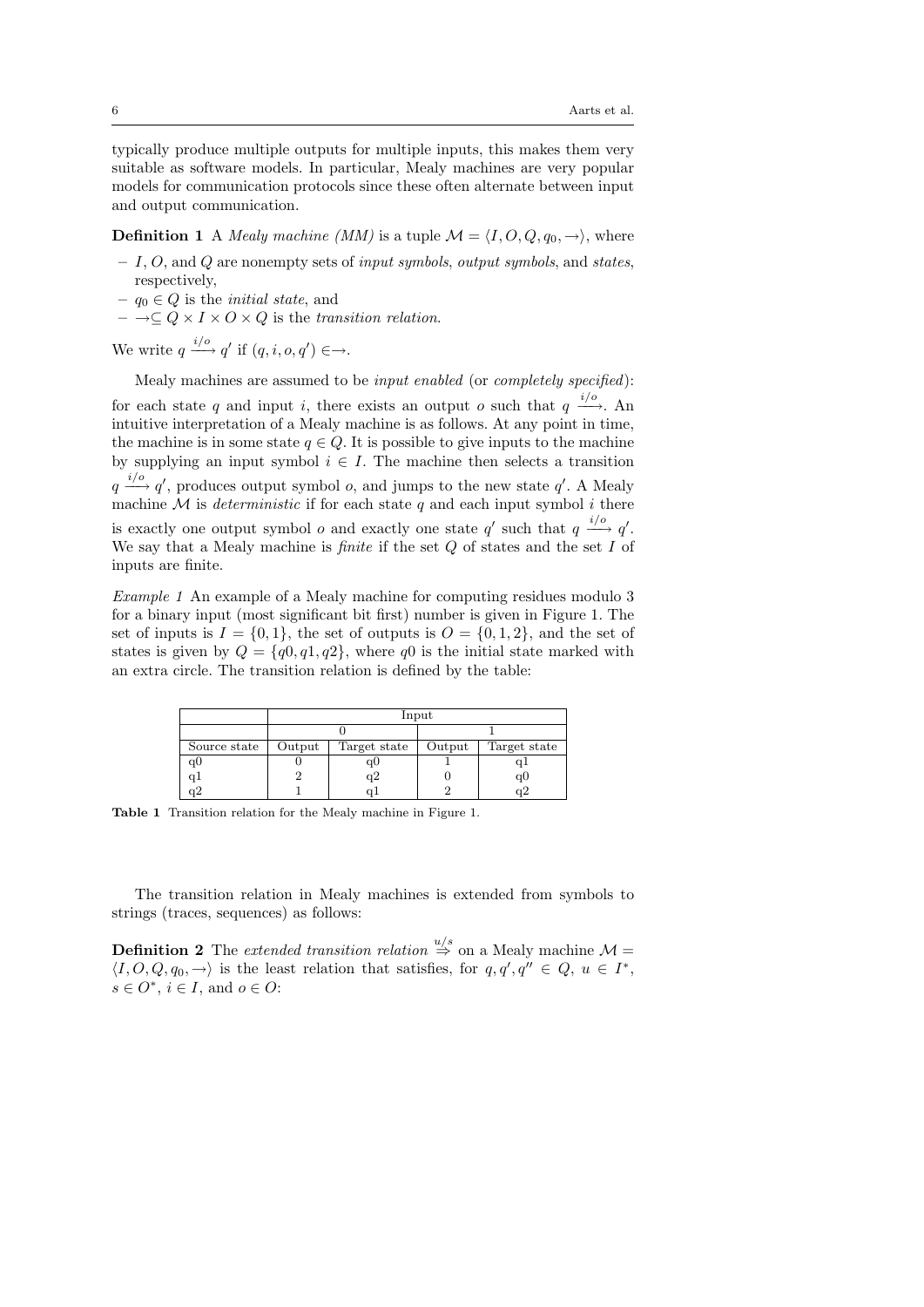

Fig. 1 A Mealy machine for computing residues modulo 3. For example, the machine maps 010 to 012 (path:  $q_0 \xrightarrow{0/0} q_0, q_0 \xrightarrow{1/1} q_1, q_1 \xrightarrow{0/2} q_2$ ) computing 0 mod 3 = 0, 1 mod 3 = 1, 2 mod  $3 = 2$ ; 1101 is mapped to 1001 computing 1 mod  $3 = 1, 3$  mod  $3 = 0, 6$  mod  $3 = 0$ , 13 mod  $3 = 1$ ; and 1110 to 1012 computing 1 mod  $3 = 1, 3 \mod 3 = 0, 7 \mod 3 = 1, 14$  $mod 3 = 2.$ 

 $- q \stackrel{\epsilon/\epsilon}{\Rightarrow} q$ , and − if  $q \stackrel{i/o}{\longrightarrow} q'$  and  $q' \stackrel{u/s}{\Rightarrow} q''$  then  $q \stackrel{i u/o s}{\Rightarrow} q''$ ,

where  $\epsilon$  denotes the empty sequence. A state  $q \in Q$  is called *reachable* if  $q_0 \stackrel{u/s}{\Rightarrow} q$ , for some  $u \in I^*$  and  $s \in O^*$ .

The output strings that can be observed after supplying an input string to a Mealy machine are defined using this relation:

**Definition 3** An *observation* is a pair  $(u, s) \in I^* \times O^*$  such that sequences u and s have the same length. For  $q \in Q$ , we define  $obs_{\mathcal{M}}(q)$  to be the set of observations of  $M$  from state  $q$ , by

$$
obs_{\mathcal{M}}(q) = \{ (u, s) \in I^* \times O^* \mid \exists q' : q \stackrel{u/s}{\Rightarrow} q' \}.
$$

We write  $obs_{\mathcal{M}}$  as a shorthand for  $obs_{\mathcal{M}}(q_0)$ .

Since Mealy machines are input enabled,  $obs_{\mathcal{M}}(q)$  contains at least one pair  $(u, s)$  for each input sequence  $u \in I^*$ . We call M behavior deterministic if  $obs_{\mathcal{M}}$  contains exactly one pair  $(u, s)$ , for each  $u \in I^*$ . In this case, we write  $out_{\mathcal{M}}(u)$  to denote the unique s with  $(u, s) \in obs_{\mathcal{M}}$ . In this paper, we consider only behavior deterministic Mealy machines. It is easy to see that a deterministic Mealy machine is also behavior deterministic. Two states  $q, q' \in Q$  are observation equivalent, denoted  $q \approx q'$ , if  $obs_{\mathcal{M}}(q) = obs_{\mathcal{M}}(q')$ . Two Mealy machines  $\mathcal{M}_1$  and  $\mathcal{M}_2$  with the same sets of input symbols are observation equivalent, notation  $\mathcal{M}_1 \approx \mathcal{M}_2$ , if  $obs_{\mathcal{M}_1} = obs_{\mathcal{M}_2}$ .

## 3.2 Active learning of Mealy machines

Active learning or query learning is a learning setting in which a learner can ask questions (queries) to a teacher. In our case, the teacher consists of an implementation, a black-box software system that we would like to analyze, in combination with an oracle that produces statements about the correctness of models produced by the learner. By providing this software system with inputs,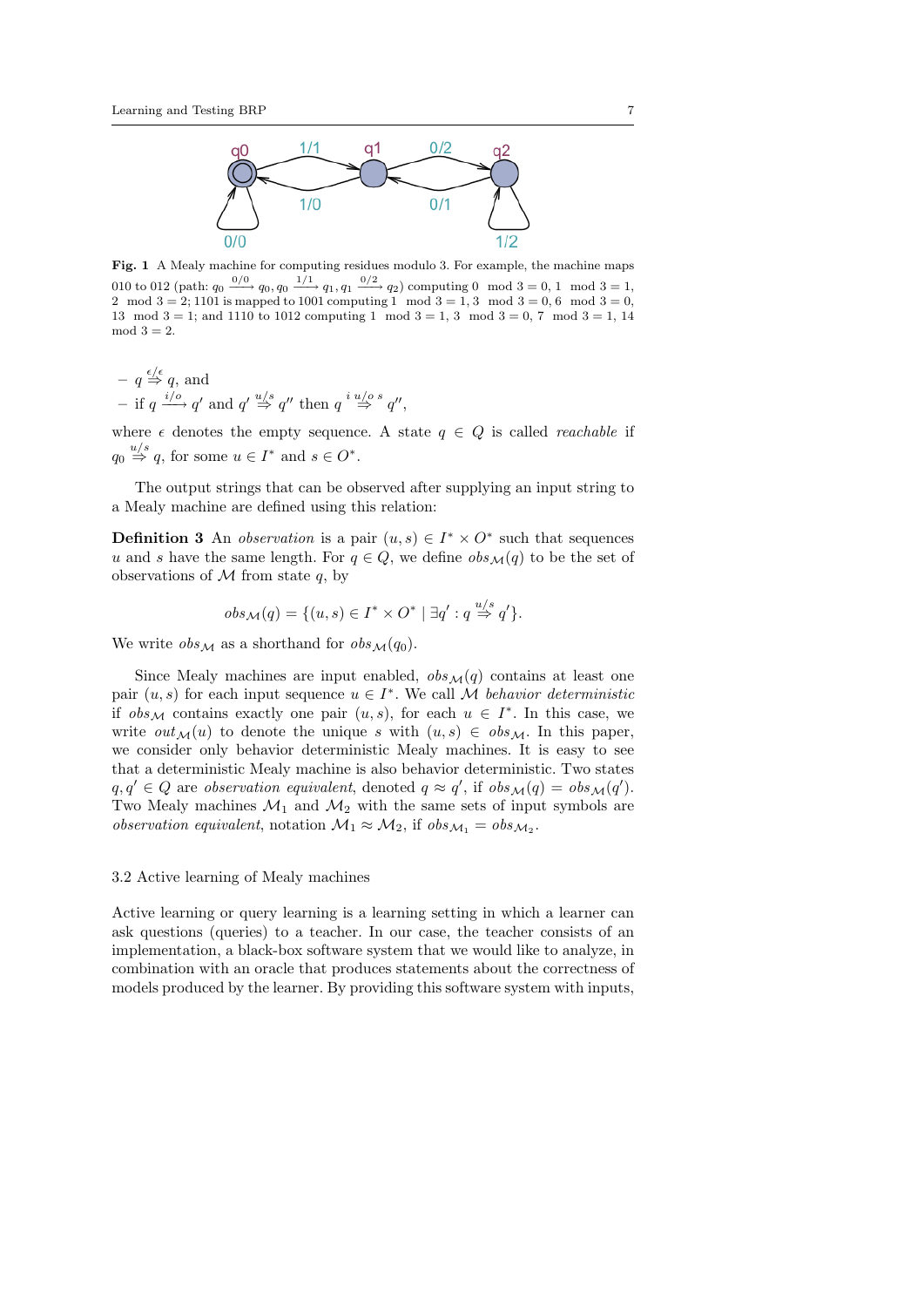

Fig. 2 Basic setting for active learning of software models.

and reading the generated outputs, the learner tries to determine (reverse engineer) its inner workings. With some modifications [45], we can apply the well-known  $L^*$  DFA learning algorithm  $[8]$  to this data in order to learn a Mealy machine model for a black-box software system. The basic setup for active learning is illustrated in Figure 2.

Let  $\mathcal{M} = \langle I, O, Q, q_0, \rightarrow \rangle$  be a behavior deterministic Mealy machine. An *implementation* of M is a device that accepts sequences  $u \in I^*$  of input symbols, called output queries or membership queries. Whenever an implementation of M receives a query u, it returns  $out_{\mathcal{M}}(u)$  as output.

An *oracle* is a device which accepts Mealy machines models as inputs. These input models are referred to as equivalence queries or hypotheses. Upon receiving an hypothesis  $H$ , the oracle may experiment with an implementation of a Mealy machine  $M$  by posing output queries. After a finite number of output queries, the oracle will either produce output pass together with model  $H$ , or else output *fail* together with a *counterexample*, which is an observation  $(u, s) \in (obs_{\mathcal{M}} \setminus obs_{\mathcal{H}}) \cup (obs_{\mathcal{H}} \setminus obs_{\mathcal{M}})$ . A proper oracle is an oracle that only generates pass when  $M \approx H$ . The combination of an implementation of  $M$  and a proper oracle corresponds to what Angluin [8] calls a *minimally* adequate teacher for M.

A learner is a device that, once it is triggered by a go-command, may pose output queries to an implementation of some (unknown) Mealy machine  $\mathcal{M}$ , and equivalence queries to an oracle for this implementation, see Figure 2. The task of the learner is to learn a model that is observation equivalent to M in a finite number of steps, from the answers generated by the implementation and the oracle in response to the queries. The typical behavior of an  $L^*$ style learner is to start by asking sequences of output queries until a "stable" hypothesis  $H$  can be built from the answers. After that an equivalence query is made to find out whether  $H$  is correct. If the oracle answers pass then the learner has succeeded. Otherwise the returned counterexample is added to the set of observations, and additional output queries are asked until the learner has singled out a new smallest stable hypothesis  $\mathcal{H}'$  that is consistent with the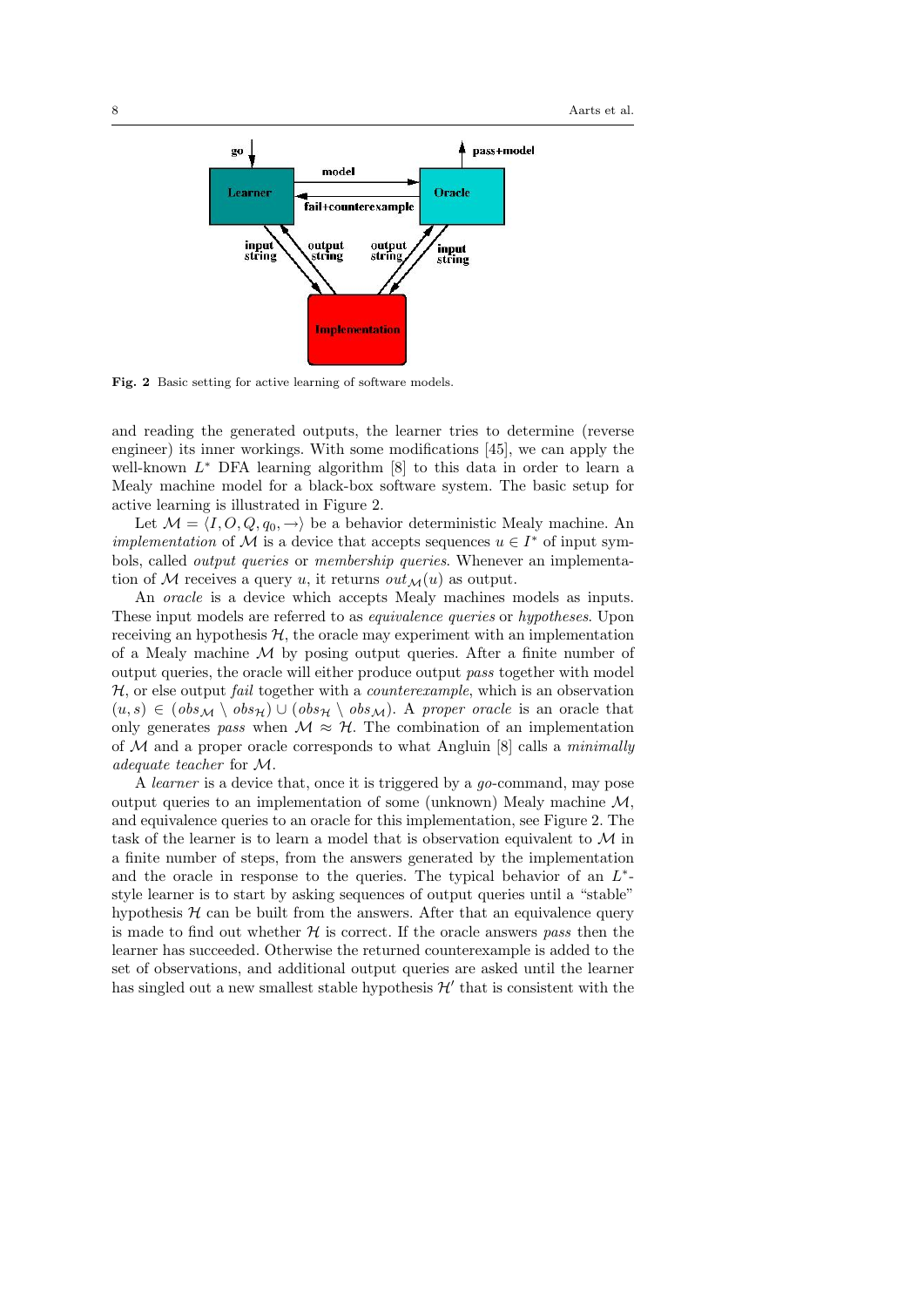current set of observations. This new hypothesis  $\mathcal{H}'$  is sent to the oracle in another equivalence query, and a possible counterexample is then again used in output queries in order to update the current hypothesis. This process is iterated until the oracle answers pass in response to an equivalence query. A nice property of  $L^*$  and query learning is that, assuming a proper oracle, it requires only a polynomial number of queries in order to find  $\mathcal H$  such that  $\mathcal{M} \approx \mathcal{H}$ . This is surprising since learning the smallest deterministic finite state automaton (and by restriction Mealy machine) that is consistent with a given dataset is well-known to be NP-hard [34].

LearnLib LearnLib  $[49]$  is a tool that supports active learning of Mealy machines or DFAs based on the  $L^*$  algorithm. It contains many optimizations that reduce the number of queries asked by  $L^*$ , and a means of selecting them in a graphical user interface. Furthermore, it implements multiple learning strategies, that differ in the method used to construct the model (depth-first or breadth-first), and includes different ways to generate membership queries. Finally, the LearnLib tool also includes various model-based testing algorithms (see Section 3.4) in order to implement the oracle component. The LearnLib tool was used by the winning team in the 2010 Zulu DFA active learning competition [21]. We use LearnLib as the basic active learning tool.

Uppaal The model-checker Uppaal [13] is one of the best known model checkers today. It is based on timed automata [6] and can be used to test logical properties of these systems, extended with specified using a subset of computation tree logic (CTL) [38]. In addition to the timed properties of systems, UPPAAL models can contain integer variables, structured data types, and channel synchronizations between automata. It contains an extensive graphical user interface including an automaton editor, an intuitive query language, a simulator, and a verification engine.

In this article, we use the Uppaal GUI as an editor for extended finite state machines (EFSM).

## 3.3 Automatic abstraction refinement

Tools that are able to bridge the gap between active learning tools such as LearnLib and real software systems are required for numerous applications in different domains. Instead of learning deterministic finite state automata or Mealy machines, they aim at learning models of extended finite state machines (EFSM), including parameter values and guarded transitions based on these values. Abstraction is the key for scaling existing automata learning methods to realistic applications. The idea is to place a mapper in between the implementation and the learner/oracle, that abstracts (in a history dependent manner) the large set of actions of the implementation into a small set of abstract actions for the learner/oracle, see Figure 3.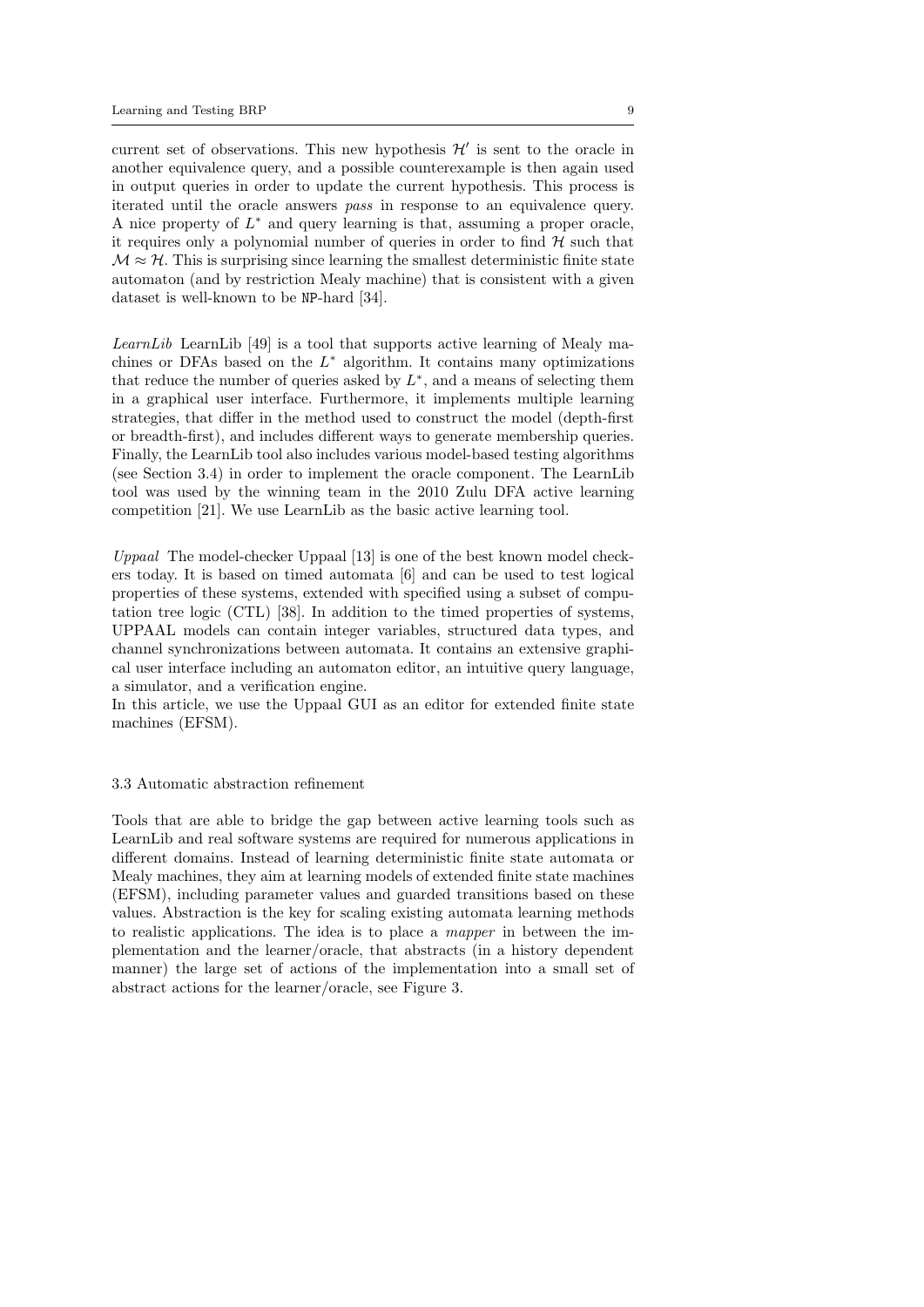

Fig. 3 Introduction of the mapper component.

The concept of an intermediate component that takes care of abstraction is very natural and is used, implicitly or explicitly, in many case studies on automata learning. Aarts, Jonsson and Uijen [2] formalized the concept of such an intermediate abstraction component. By combining the abstract machine  $H$  learned in this way with information about the mapper, it is possible to effectively learn an EFSM that is equivalent to the Mealy machine  $M$  of the implementation. Roughly speaking, the learner is responsible for learning the global "control modes" in which the system can be, and the transitions between those modes, whereas the mapper records some relevant state variables (typically computed from the data parameters of previous input and output actions) and takes care of the data part of the implementation.

Tomte [1] is an automatic abstraction refinement tool that uses and learns abstractions in order to map the extended finite state machine world of software systems into the Mealy machine world of active learning tools such as LearnLib. Tomte is named after the creature that shrank Nils Holgersson into a gnome and (after numerous adventures) changed him back to his normal size again. This is exactly what the Tomte tool is doing: It shrinks the alphabet in order to be able to learn an abstract model (through numerous experiments), and then the abstract model is enlarged again to a model of the original implementation by enriching it with information from the mapper component.

The current version of Tomte is able to automatically construct mappers for a restricted class of extended finite state machines, which is called scalarset Mealy machines, in which one can test for equality of data parameters, but no operations on data are allowed. The notion of a scalarset data type originates from model checking, where it has been used by Ip & Dill for symmetry reduction [41]. Currently, Tomte can learn models that may only remember the first and last occurrence of a parameter. A major challenge is the development of new algorithms for the automatic construction of mappers: the availability of such algorithms will allow to infer a wider class of systems and boost the applicability of automata learning technology.

Tomte uses the technique of counterexample-guided abstraction refinement: initially, the algorithm starts with a very course abstraction, which is subsequently refined if it turns out that the learned model is not behaviordeterministic. Nondeterminism arises naturally when we apply abstraction: it may occur that the behavior of the implementation is fully deterministic but that due to the mapper (which, for instance, abstracts from the value of certain input parameters), the implementation appears to behave nondeter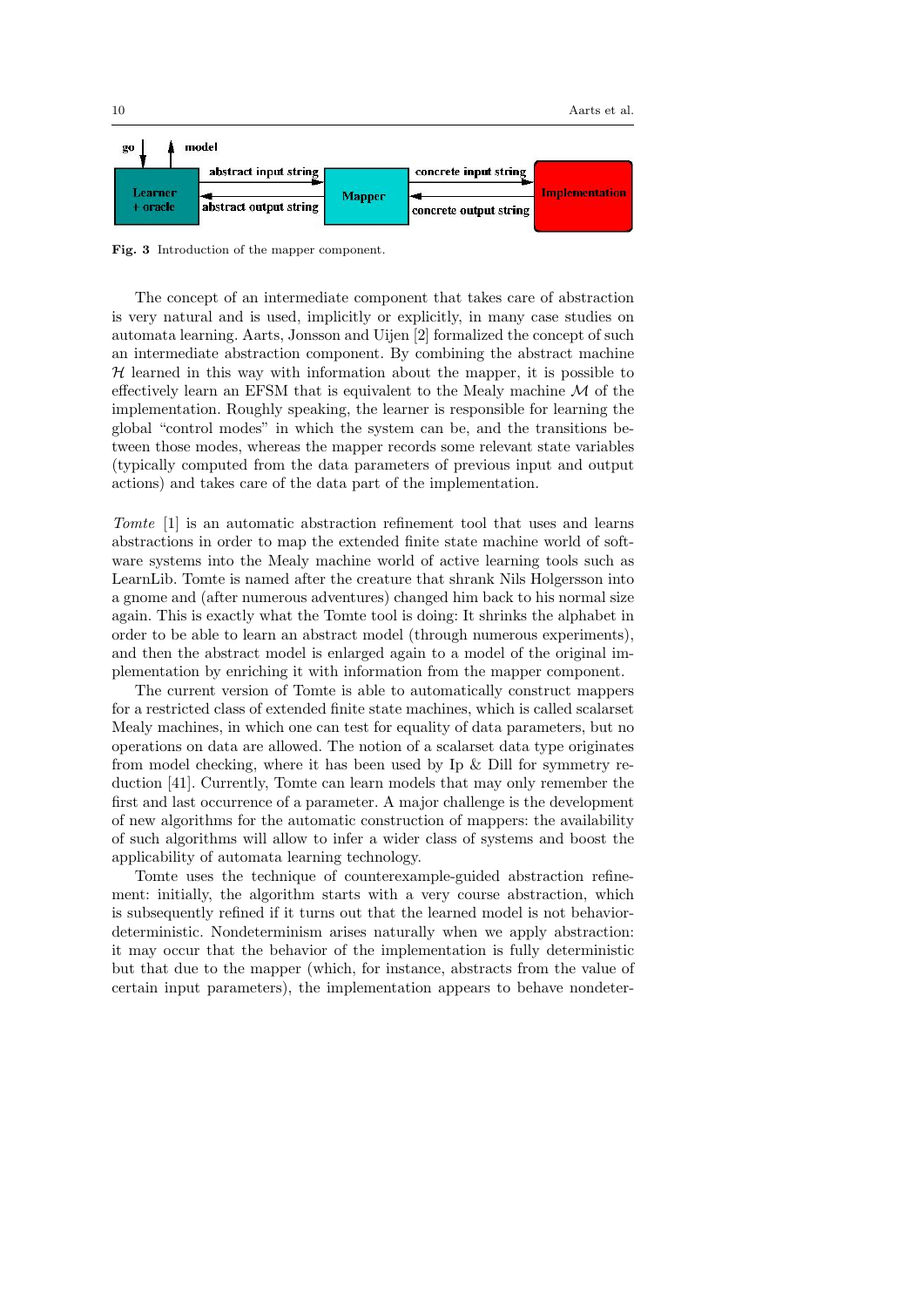ministically from the perspective of the learner. Tomte uses LearnLib as basic learning tool and therefore the abstraction of the implementation may not exhibit any nondeterminism: if it does then LearnLib crashes and Tomte has to refine the abstraction.

Using Tomte, it is possible to learn fully automatically models of several realistic software components, including the biometric passport [4] as well as the SIP and TCP protocol [2].

# 3.4 Model based testing

Unfortunately, in practice there is unlikely to be an oracle that can answer equivalence queries, making a direct application of  $L^*$  often impossible. The typical solution (also adopted in this paper) is to approximate these queries using randomly generated membership queries [8]. Thus, for every equivalence query, we generate many input strings, for each we ask a membership query, and if an observed output string is different from the output generated by the model, we return this string as a counterexample. If no such string is found, there is some confidence that the current hypothesis is correct and the more strings we test, the higher this confidence. Since state machines cannot be learned from a polynomial amount of membership queries [11], this procedure requires an exponential number of queries in the worst case. Instead of generating these approximate equivalence queries uniformly at random, it therefore makes sense to use the current hypothesis and observations to only ask informative ones. The problem of finding such informative membership queries is known as test selection, which is one of the main problems dealt with by model-based testing.

In Model-based testing (MBT), which is a new technique that aims to make testing more efficient and more effective [55], the system under test (SUT) is tested against a model of its behavior. This model, which is usually developed manually, must specify what the SUT shall do. Test cases can then be algorithmically generated from this model using an MBT tool. When these test cases are executed on the SUT and the actual test outcomes are compared with the model, the result is an indication about compliance of the SUT with the model. Usually, MBT algorithms and tools are *proper* (sound), i.e., a test failure assures non-compliance, but they are not exhaustive, i.e., absence of failing tests does not assure compliance: "Program testing can be used to show the presence of bugs, but never to show their absence!" [30].

MBT approaches differ in the kind of models that they support, e.g., statebased models, pre- and post-conditions, (timed) automata, or equational axioms, and in the algorithms that they use for test generation. In this paper we concentrate on two state-based approaches: finite, deterministic Mealy machines (also called Finite State Machine FSM), and a class of non-deterministic automata, also referred to as labeled transition systems (LTS).

In the Mealy machine approach to MBT, the goal is to test whether a black-box SUT, which is an implementation of an unknown Mealy machine I,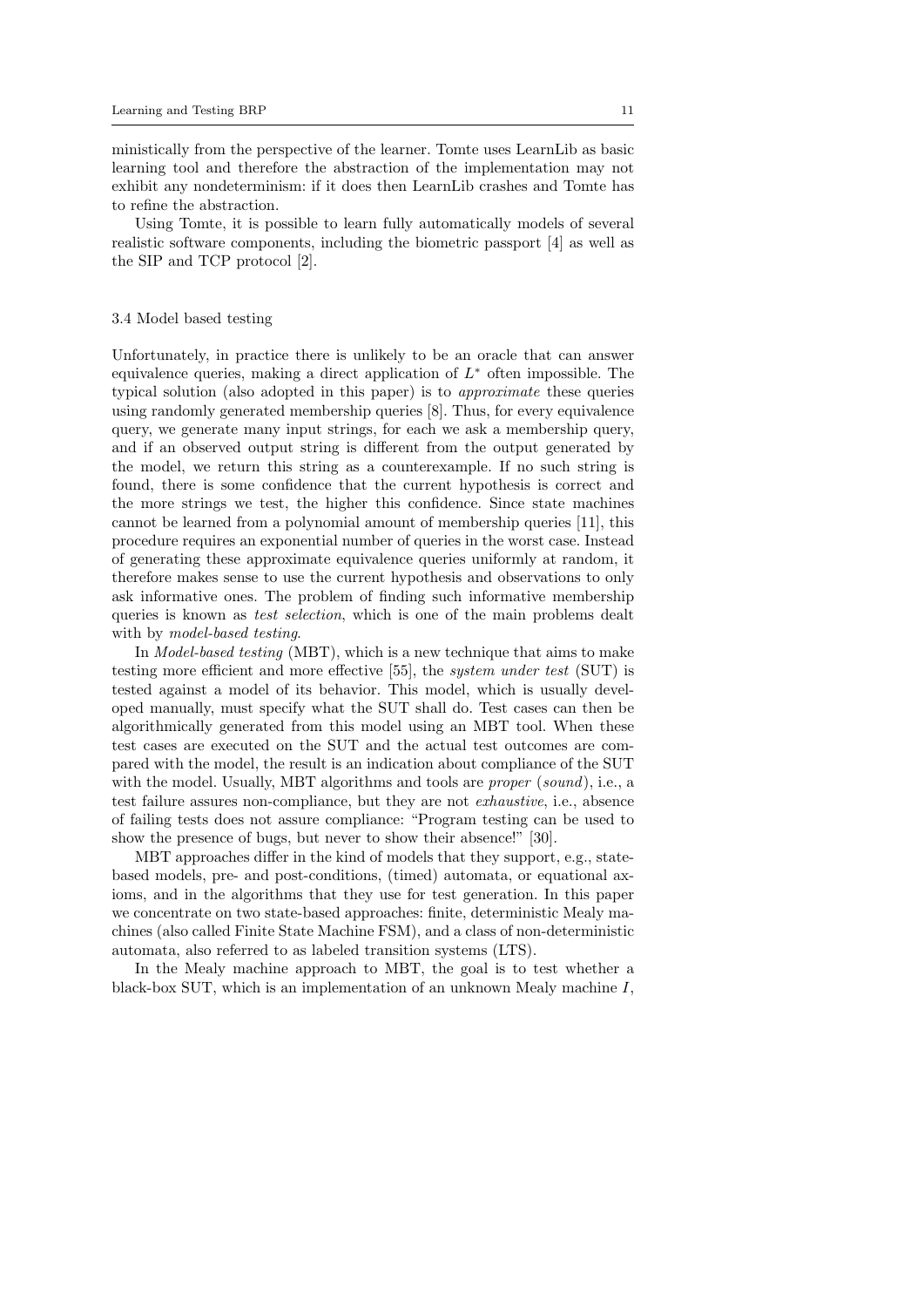is observation equivalent to a given Mealy machine specification S, i.e., to test whether  $I \approx S$  [44].

The LTS approach, which does not require determinism, finiteness of states and inputs, input-enabledness, nor alternation of inputs and outputs (a label on a transition is either an input or an output), is more expressive than Mealy machines. Consequently, it requires a more sophisticated notion of compliance between an SUT and a model. The implementation relation ioco often serves this purpose [53]. The tools JTorX and TorXakis, among others, generate tests based on this relation; see Section 3. Since it is straightforward to transform a Mealy machine into an LTS, by splitting every (input,output)-pair transition into two LTS transitions with an intermediate state, LTS-based testing can be easily applied to Mealy machine models. The other way around is more cumbersome. Some sophisticated methods exist for this purpose based on parametrizing the labels in a symbolic way and to lift test generation to the symbolic level [32]. This has the additional advantage that test selection algorithms can utilize the parameter structure, i.e., try different integer values.

JTorX and TorXakis JTorX [14] is an update of the model-based testing tool TorX [54]. TorX is a model-based testing tool that uses labeled transition systems to derive and execute tests (execution traces) based on ioco [53] , a theory for defining when an implementation of a given specification is correct. Using on-line testing, JTorX can easily generate and execute tests consisting of more than 1 000 000 test events. JTorX is easier to deploy and uses a more advanced version of ioco. It contains a graphical user interface for easy configuration, a simulator for guided evaluation of a test trace, interfaces for communication with an SUT, and state-of-the-art testing algorithms.

TorXakis [47] is another extension of the TorX model-based testing tool. In addition to the testing algorithms, TorXakis uses STS's with symbolic test generation to deal with structured data, i.e., symbols with data parameters [31], where TorX and JTorx use flattening. By exploiting the structure of input actions, TorXakis is able to find certain counterexamples much faster than LearnLib and JTorX.

# 4 Conformance to a Reference Implementation

# 4.1 Basic approaches

Figure 4 illustrates how we may use model synthesis for establishing conformance (i.e., behavior equivalence) of protocol implementations relative to a given reference implementation. Using a state machine synthesis tool, we first actively (query) learn a state machine model  $M_R$  of the reference implementation  $R$  (using, e.g., LearnLib). Now, given another implementation  $I$ , there are basically two things we can do. The first approach is that we provide  $M_R$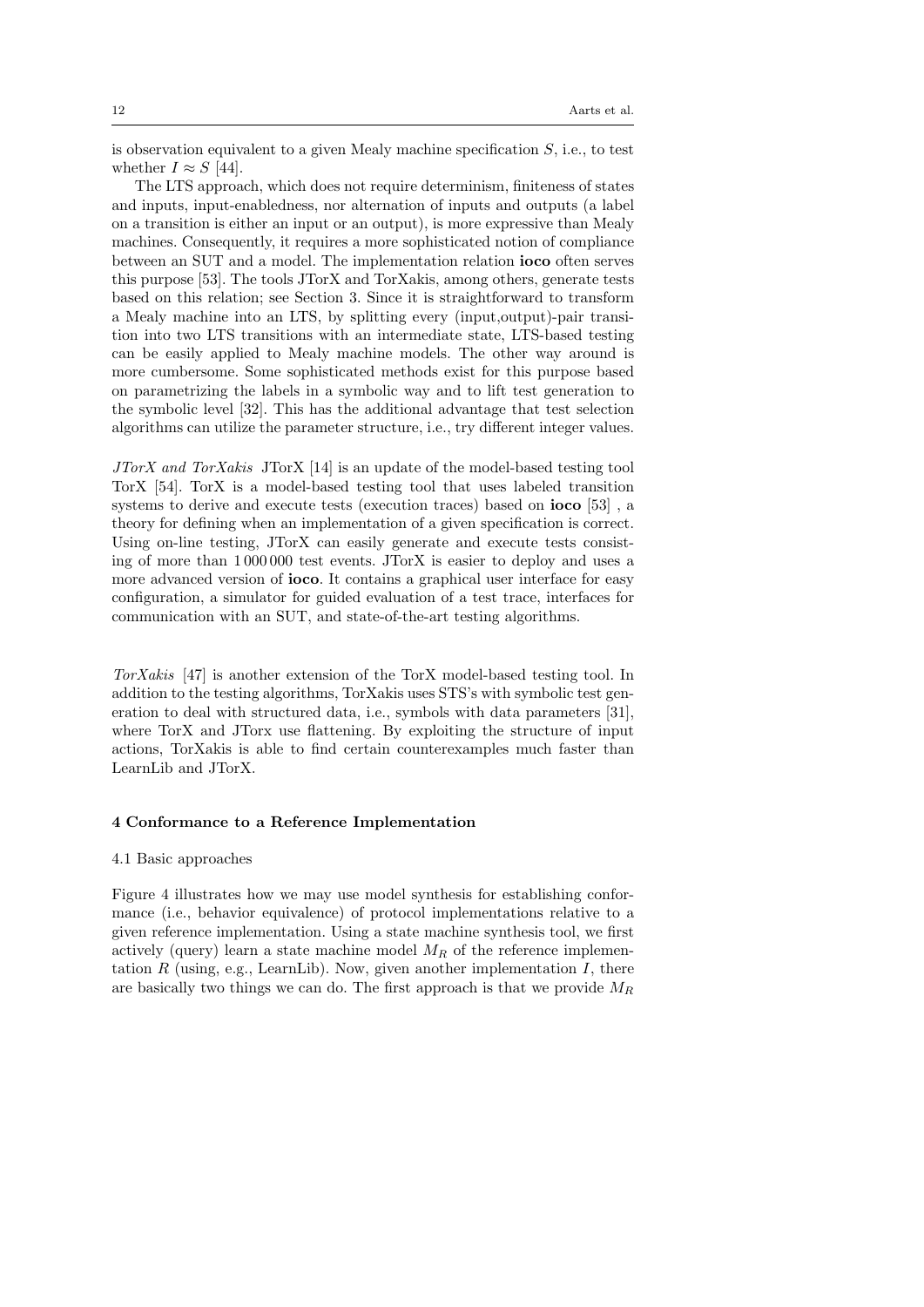

Fig. 4 Basic approaches of using automata learning to establish conformance of implementations. The learners interact with the implementations in order to construct models, which are then subsequently used for model-based testing or equivalence checking.

as input to a model based testing tool (e.g., JTorX). This tool will then use  $M_R$  to generate test sequences and apply them to implementation I in order to establish the conformance of  $I$  to the learned model  $M_R$ , i.e., whether they implement the same behavior. The model based testing tool will either output "pass", meaning that the tool has not been able to find any deviating behaviors, or it will output "fail" together with an input sequence that demonstrates the difference between  $I$  and  $M_R$ . The second, more ambitious approach, is to use the learning tool to learn a model  $M_I$  of the other implementation I, and then use an equivalence checker to check observation equivalence of  $M_R$  and  $M_I$ . The equivalence checker will either output "yes", meaning that the two models are equivalent, or "no" together with an input sequence that demonstrates the difference between the two models. In the latter case, we check whether this trace also demonstrates a difference between the corresponding implementations  $R$  and  $I$ . If not, we have obtained a counterexample for one of the two models, which we may feed to the learner in order to obtain a more refined model of  $R$  or  $I$ .

In this paper, we use the CADP toolset to check observation equivalence of models.

CADP [33] is a comprehensive toolbox for verifying models of concurrent systems, i.e., models consisting of multiple concurrent processes that together describe the overall system behavior. Relying on action-based semantic models, it offers functionalities covering the entire design cycle of concurrent systems: specification, simulation, rapid prototyping, verification testing, and performance evaluation. It includes a wide range of verification techniques such as reachability analysis and compositional verification. CADP is used in this paper to check strong bisimulation equivalence of labeled transition systems. Two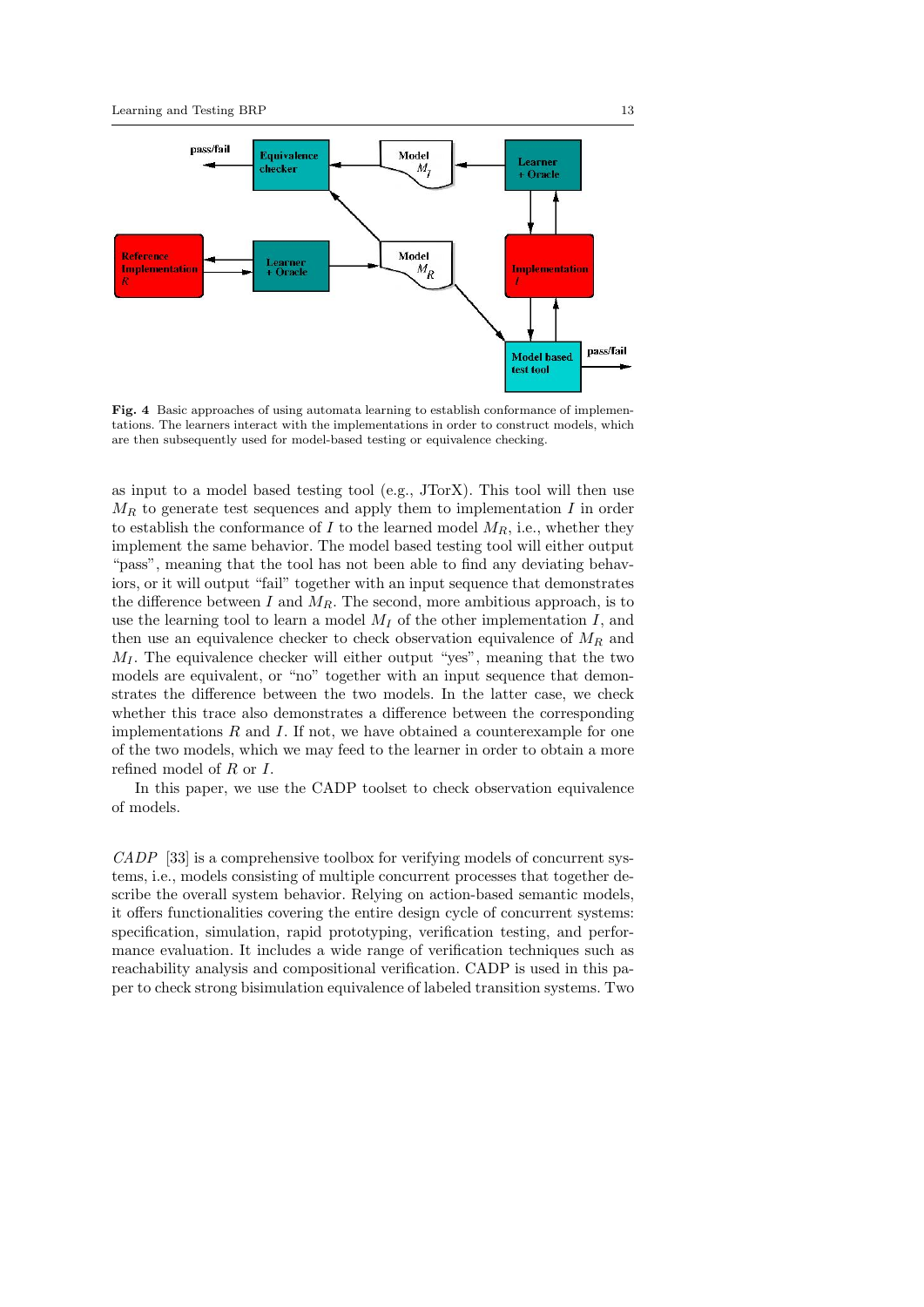behavior deterministic Mealy machines are observation equivalent iff their associated labeled transition systems are strong bisimulation equivalent.

### 4.2 The reference model as a conformance oracle

The model-based testing (oracle) part of automata learning can be time consuming in practice. We therefore experimented with an alternative approach in which the model  $M_R$  of the reference implementation R is used as an oracle when learning a model for an implementation  $I$ . We will see that this use of what we call a *conformance oracle* may significantly speed up the learning process.

Suppose a learner has constructed an hypothesized Mealy machine model  $M_I$  for implementation I. We want to use the availability of  $M_R$  to speed up the validation (or counterexample discovery) for  $M_I$ , and reduce the use of the model based test oracle as much as possible. Our approach works as follows:

- 1. We first use an equivalence checker to test  $M_R \approx M_I$ . If so, then we use a model based test tool to further increase our confidence that  $M_I$  is a good model of I. If model based testing reveals no counterexamples we are done, otherwise the learner may use a produced counterexample to construct a new model of  $I$ , and we return to step  $(1)$ .
- 2. If  $M_R \not\approx M_I$  then the equivalence checker produces an input sequence u such that  $out_{M_R}(u) \neq out_{M_I}(u)$ . We apply u to both implementations R and I, and write  $out_R(u)$  and  $out_I(u)$ , respectively, for the resulting output sequences.
- 3. If  $out_R(u) \neq out_{M_R}(u)$  then model  $M_R$  is incorrect and we are done (a learner may use counterexample u to construct a new model for R).
- 4. Otherwise, if  $out_I(u) \neq out_{M_I}(u)$  then model  $M_I$  is incorrect. In this case the learner may use counterexample  $u$  to construct a new model for  $I$ , and we return to step  $(1)$ .
- 5. Otherwise, we have identified an observable difference between implementations R and I, i.e., I is not conforming to reference implementation R.

Figure 5 illustrates the architectural embedding of a conformance oracle.

# 5 The BRP Implementation and Its Mutants

The bounded retransmission protocol (BRP) [37, 27] is a variation of the wellknown alternating bit protocol [12] that was developed by Philips Research to support infrared communication between a remote control and a television. In this section, we briefly recall the operation of the protocol, and describe the reference implementation of the sender and the 6 mutant implementations.

The bounded retransmission protocol is a data link protocol which uses a stop-and-wait approach known as 'positive acknowledgement with retransmission': after transmission of a frame the sender waits for an acknowledgement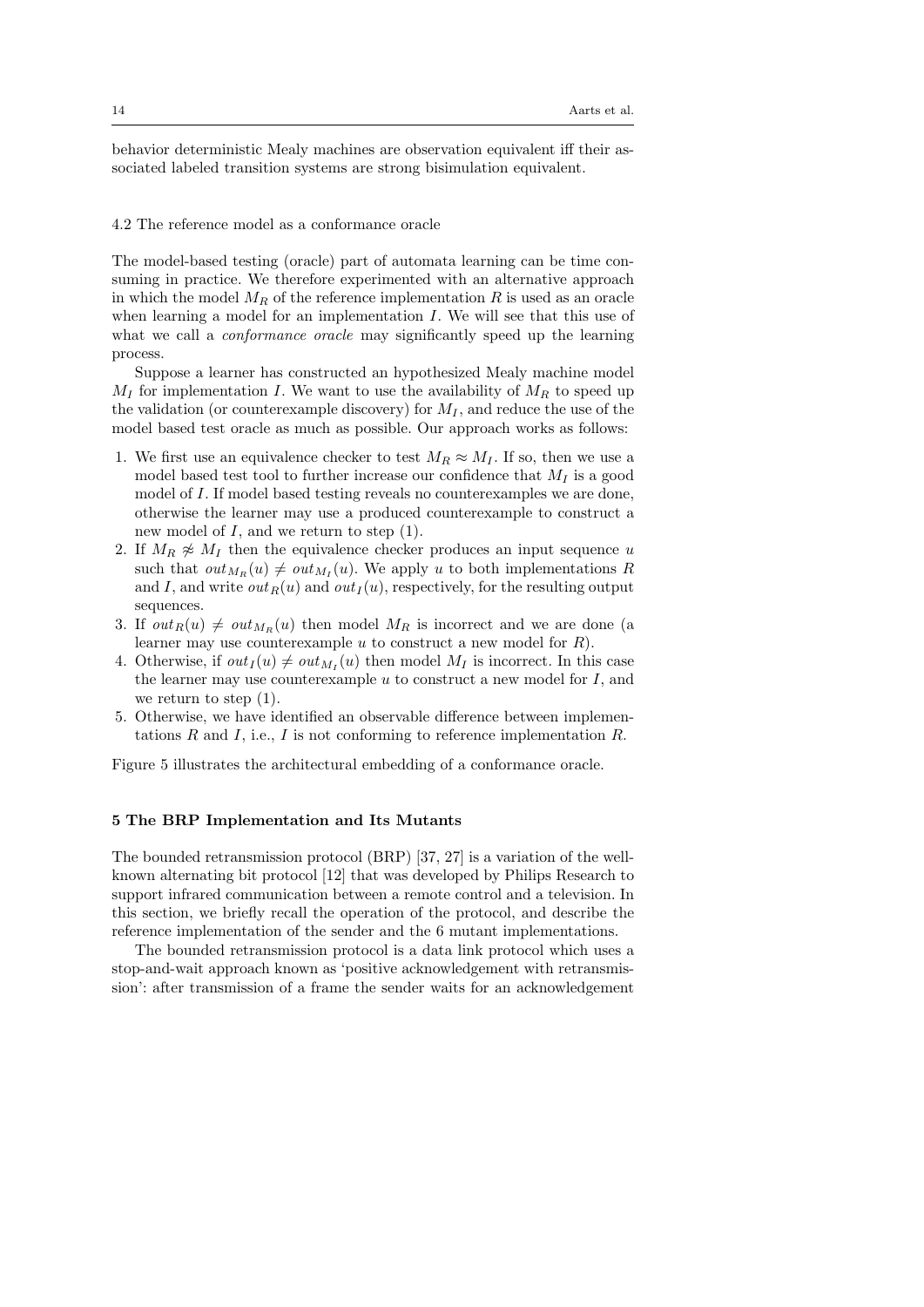

Fig. 5 Conformance oracle.

before sending a new frame. For each received frame the protocol generates an acknowledgement. If, after sending a frame, an acknowledgement fails to appear, the sender times out and retransmits the frame. An alternating bit is used to detect duplicate transmission of a frame.

Figure 6 illustrates the operation of our reference implementation of the sender of the BRP. Actually, the reference implementation that we used is a Java executable that was generated automatically from this diagram (represented as a Uppaal xml file, see Section 3). The sender protocol uses the following inputs and outputs:

- Via an input  $\text{IREQ}(m_1, m_2, m_3)$ , the upper layer requests the sender to transmit a sequence  $m_1$   $m_2$   $m_3$  of messages. For simplicity, our reference implementation only allows sequences of three messages, and the only messages allowed are 0 and 1. When the sender is in its initial state INIT, an input IREQ( $m_1, m_2, m_3$ ) triggers an output OFRAME( $b_1, b_2, b_3, m$ ), otherwise it triggers output ONOK.
- Via an output OFRAME $(b_1, b_2, b_3, m)$ , the sender may transmit a message to the receiver. Here  $m$  is the actual transmitted message,  $b_1$  is a bit that is 1 iff m is the first message in the sequence,  $b_2$  is a bit that is 1 iff m is the last message in the sequence, and  $b_3$  is the alternating bit used to distinguish new frames from retransmissions.
- Via input IACK the receiver acknowledges receipt of a frame and via input ITIMEOUT the sender is informed that a timeout has occurred, due to the loss of either a frame or an acknowledgement message. When the sender is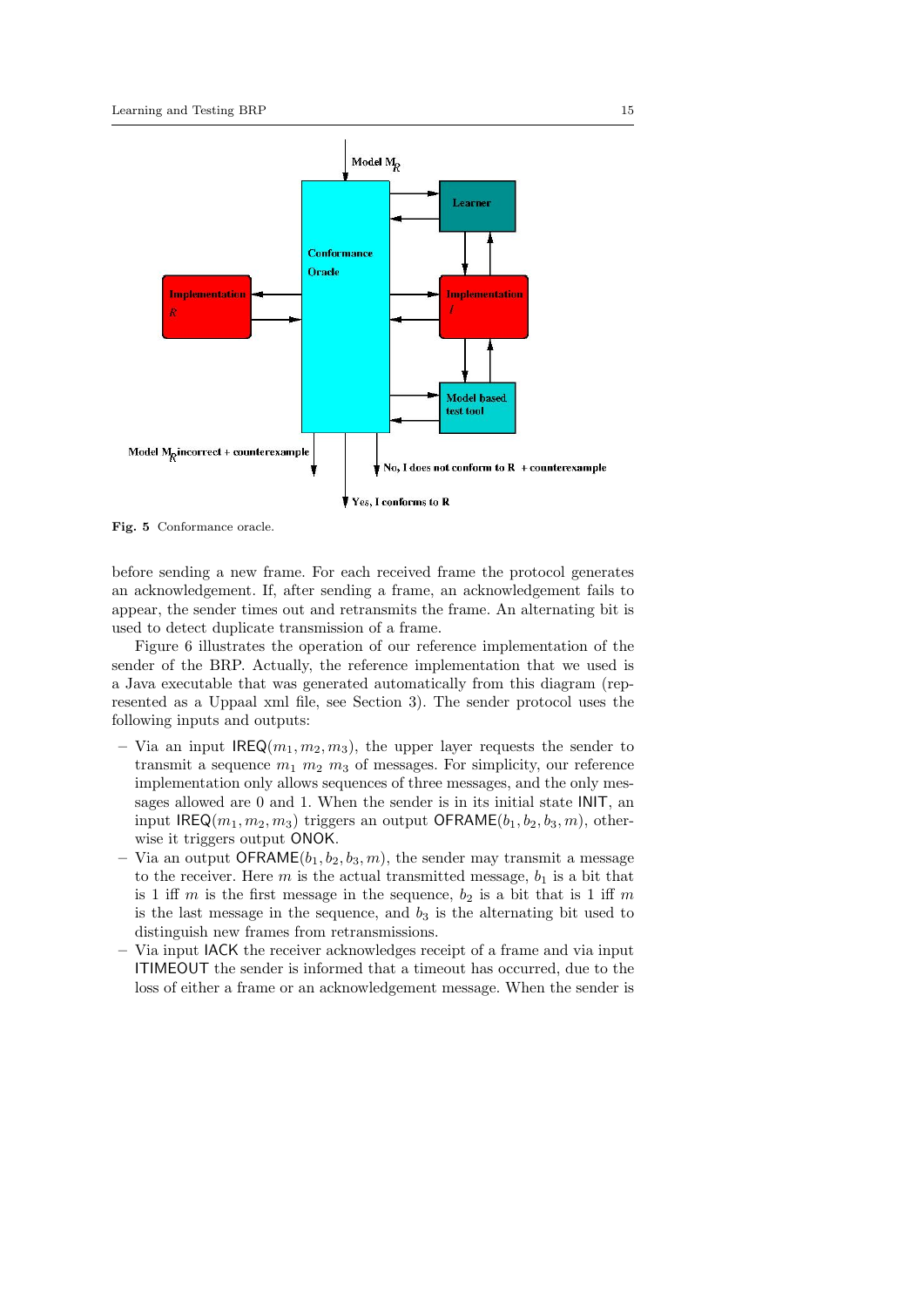

Fig. 6 Reference implementation of the BRP sender. The input symbols start with I, the output symbols start with O. In addition to symbols, the transitions contain value checks (or guards,  $==, <, >$ ) and assignments  $(=).$ 

in state WA ("wait for acknowledgement"), an input IACK or ITIMEOUT triggers either an output OFRAME $(b_1, b_2, b_3, m)$  or an output OCONF $(i)$ . If the sender is not in state WA, ONOK is triggered.

- Via an output  $OCONF(i)$ , the sender informs the upper layer about the way in which a request was handled:
	- $i = 0$ : the request has not been dispatched completely,
	- $i = 1$ : the request has been dispatched successfully,
	- $i = 2$ : the request may or may not have been handled completely; this situation occurs when the last frame is sent but not acknowledged.

An output OCONF occurs when either all three messages have been transmitted successfully, or when a timeout occurs after the maximal number of retransmissions.

Note that, within the state machine of Figure 6, inputs and outputs strictly alternate. Thus it behaves like a Mealy machine. The state machine maintains variables msg1, msg2 and msg3 to record the three messages in the sequence, a Boolean variable toggle to record the alternating bit, an integer variable n to record the number of messages that have been acknowledged, and an integer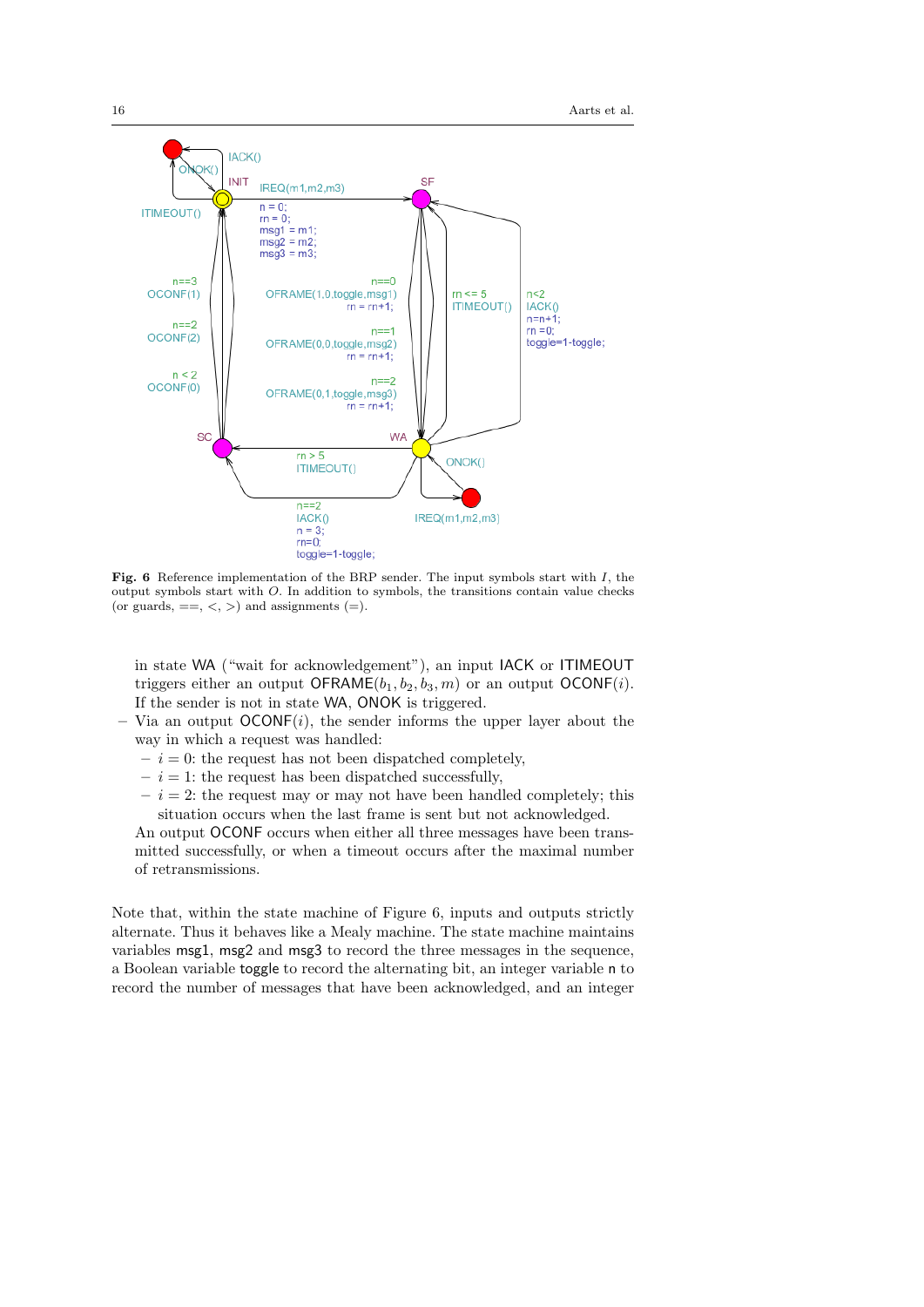variable rn to record the number of times a message has been retransmitted. Each message is retransmitted at most 5 times.

We consider the following six mutants of the reference implementation of the sender (see Appendix A):

- 1. Whereas the reference implementation only accepts a new request in the INIT state, mutant 1 also accepts new requests in state WA. Whenever mutant 1 receives a new request, the previous request is discarded and the sender starts handling the new one.
- 2. Whereas in the reference implementation each message is retransmitted at most 5 times, mutant 2 retransmits at most 4 times.
- 3. Whereas in the reference implementation the alternating bit is only toggled upon receipt of an acknowledgement, mutant 3 also toggles the alternating bit when a timeout occurs.
- 4. In mutant 4 the first and last control bit for the last message are swapped.
- 5. Mutant 5 outputs an OCONF(0) in situations where the reference implementation outputs OCONF(2).
- 6. If the first and the second message are equal then mutant 6 does not transmit the third message, but instead retransmits the first message.

Since input and output messages still alternate, all of the mutants still behave as Mealy machines. For all BRP implementations, we consider the inputs: IREQ( $m_1, m_2, m_3$ ), IACK, and ITIMEOUT, where  $m_1, m_2$ , and  $m_3$  can be either 0 or 1. Thus, the input alphabet consists of 10 input symbols: 8 different IREQ inputs, one IACK input, and one ITIMEOUT input. We also have the following outputs: ONOK, OFRAME $(b_1, b_2, b_3, m)$ , and OCONF $(i)$ , where  $0 \leq i \leq 2$ , i.e., 20 output symbols. In the next section, we discuss how to connect these implementations to an active Mealy machine learner and a model-based testing tool.

# 6 Experiments

In this section, we report on the experiments that we did using LearnLib and JTorX to establish conformance of the six mutant implementations to the reference implementation.

Learning BRP models In order to learn models of the reference implementation and its mutants, we connect the implementations, which serve as SUT, to the LearnLib tool.<sup>1</sup> In order to approximate the equivalence queries, since

<sup>1</sup> In previous work [3] we used TCP/IP socket communication. TCP/IP uses optimizations, TCP delayed acknowledgment technique and Nagle's algorithm, for reducing packet overhead. These optimizations slow down he communication in a setting with very small messages. In normal communication between SUT and learner the communication is an alternating pattern of sending input followed by a returned output. However in between two queries to the SUT an extra RESET input is sent, which breaks this alternating pattern. Exactly at that point the optimizations in TCP/IP cause a delay in communication to happen. Effectively this means that each query to the SUT gets an extra delay. By disabling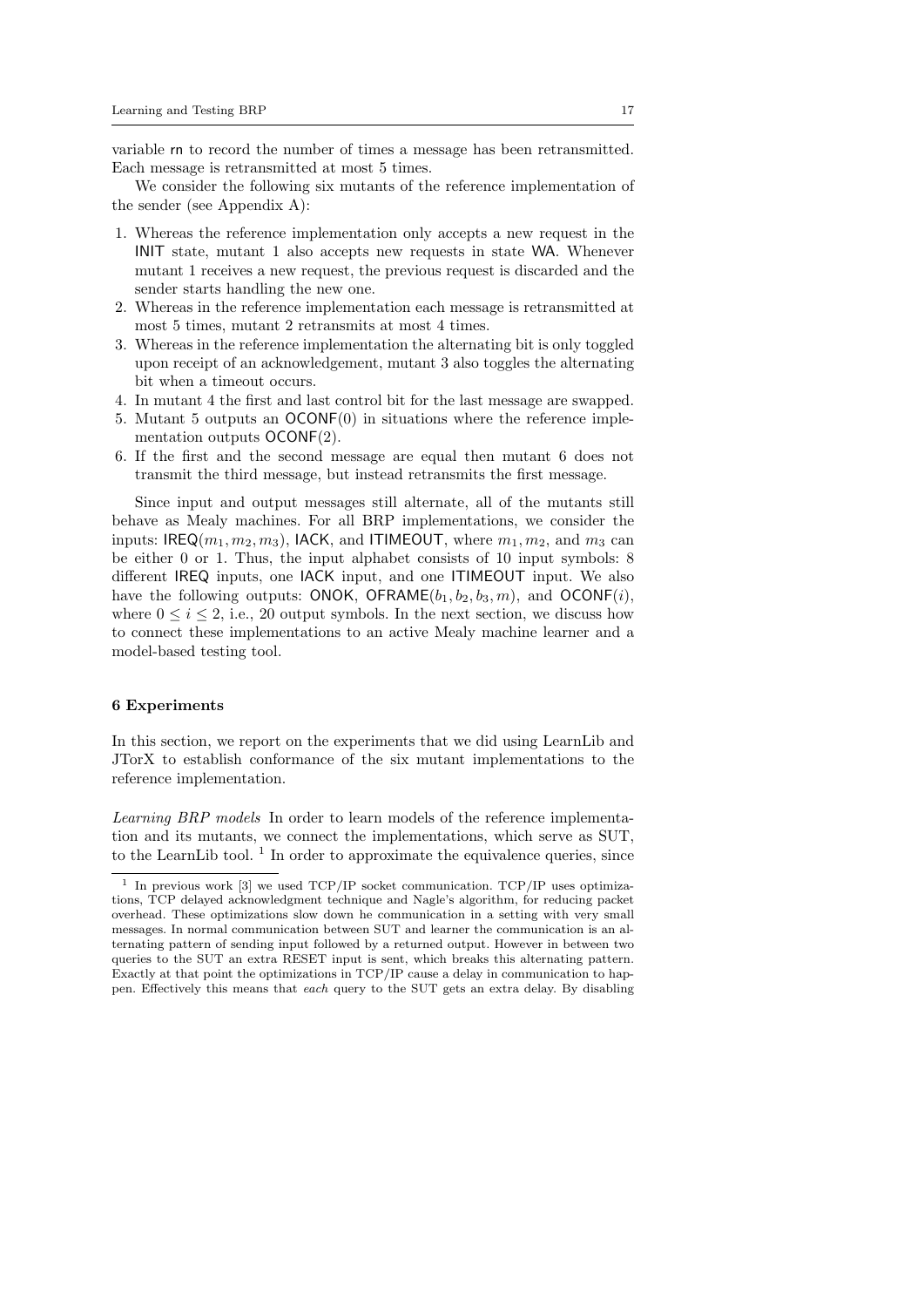|         |           | RefImpl | $\mathbf{Mut1}$ | $\mathbf{Mut2}$ | $\bf{Mut3}$ | $\operatorname{Mut4}$ | $\bf{Mut5}$ | Mut6  |
|---------|-----------|---------|-----------------|-----------------|-------------|-----------------------|-------------|-------|
| $vr0-1$ | states    | 156     | 156             | 128             | 156         | 156                   | 156         | 136   |
|         | MQ.       | 24998   | 22174           | 19618           | 22488       | 24684                 | 24998       | 21662 |
|         | std.dev.  | 1717    | 627             | 1006            | 769         | 1828                  | 1717        | 736   |
|         | TТ        | 14      | 5830            |                 | 15          | 14                    | 14          | 14    |
|         | std.dev.  | 13      | 5142            | 6               | 13          | 13                    | 13          | 13    |
|         | Succeeded | 10/10   | 10/10           | 10/10           | 10/10       | 10/10                 | 10/10       | 10/10 |

Table 2 Learning statistics for the BRP reference implementation and mutants 1-6

all BRP implementations behave as Mealy machines, this is the type of state machine that we infer with our approach. In our experiments we consider the inputs: IREQ $(m_1, m_2, m_3)$ , IACK, and ITIMEOUT, where  $m_1, m_2$ , and  $m_3$  can be either 0 or 1. Thus, the input alphabet consists of 10 input symbols: 8 different IREQ inputs, one IACK input, and one ITIMEOUT input. Moreover, we have the following outputs: ONOK, OFRAME $(b_1, b_2, b_3, m)$ , and OCONF $(i)$ , where  $0 \leq i \leq 2$ . In order to approximate equivalence queries, LearnLib provides several algorithms. We used the LearnLib test suite with randomly generated test traces containing 100 to 150 inputs.

The results of the inference of the reference implementation and the six mutants are shown in Table 2. For every implementation, we list the number of states in the learned model, as well as the total number of membership queries (MQ). Moreover, we list the total number of test traces generated for approximating equivalence queries (TT). Note that these numbers do not include the last equivalence query, in which no counterexample has been found. Using CADP, we verified that all the learned models indeed are correct, i.e., equivalent to the Uppaal models described in Section 5. Each experiment in this section was repeated 10 times with different seeds for the equivalence queries. For each measured value its average over the 10 experiments is listed in the table together with the standard deviation. If an experiment did not succeed to learn the model withing two hours we aborted the experiment. In the last row we display how many of the 10 experiments did succeed. Even if an experiment did fail, we still use its numbers in calculating the average and the standard deviation, giving a lower bound for the real average and standard deviation for this experiment.

If we take a closer look at Table 2, we observe some interesting peculiarities. First, the number of test traces for mutant 1 is much higher than for the other implementations. The reason for this is that mutant 1 also accepts new requests in state WA. Whenever mutant 1 receives a new request, the previous request is discarded and the sender starts handling the new request. This makes it much harder to find a counterexample that produces an OCONF(0) or

the Nagle optimalization in the TCP/IP socket communication we can prevent these delays to happen. For even better performance we used direct method calls to the SUT by linking the SUT code against our learner. Removing this delay made the queries in the experiments much faster than in [3]. Membership queries in general are much shorter than equivalence testing queries, therefore the performance gain per query in the first are much bigger than in the latter.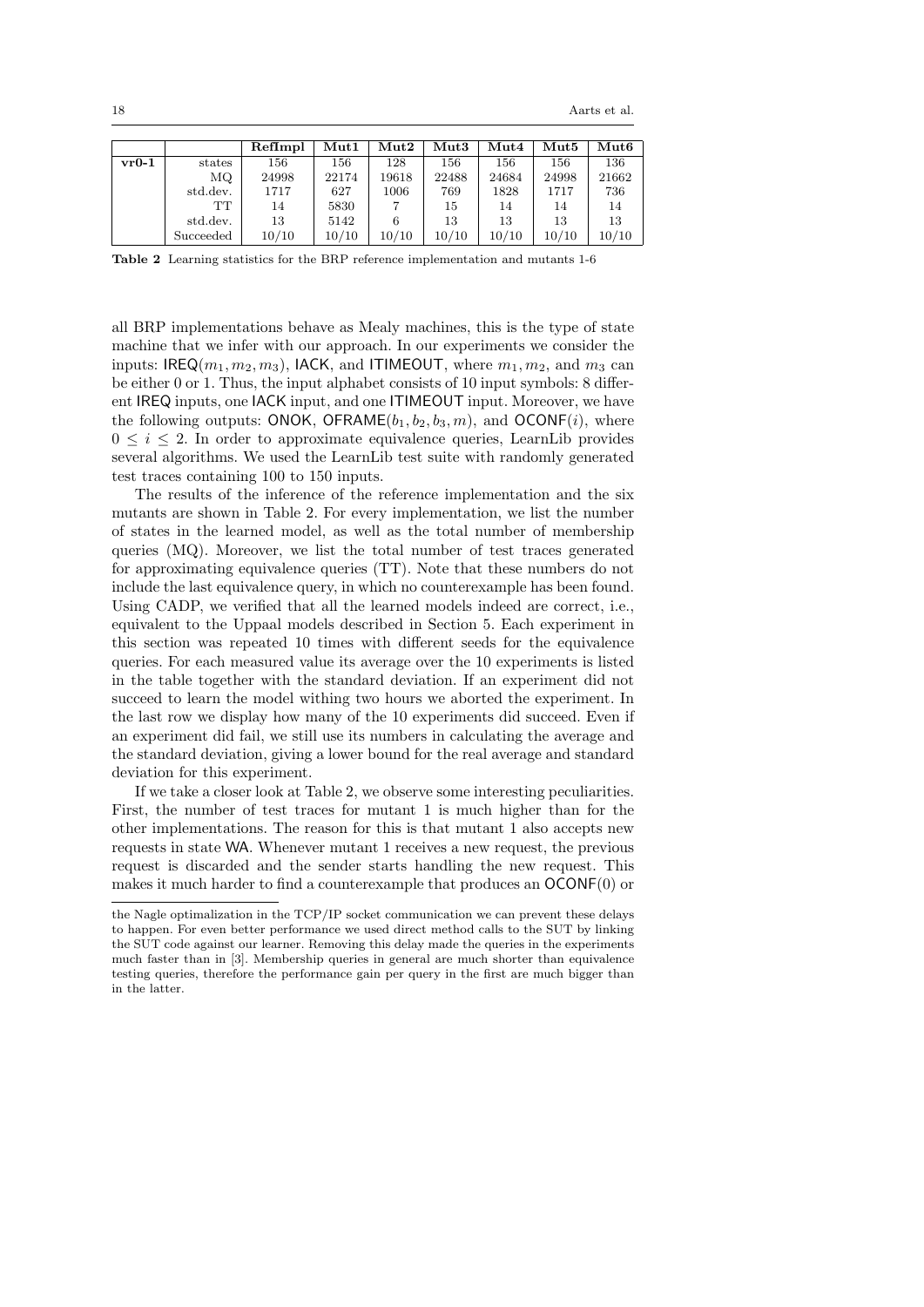|         |                | rn15    | rn16    | rn17    | rn18    | rn19    | rn20    |
|---------|----------------|---------|---------|---------|---------|---------|---------|
| $vr0-1$ | states         | 436     | 464     | 492     | 520     | 548     | 576     |
|         | MQ             | 83346   | 91949   | 99465   | 107206  | 108582  | 104113  |
|         | std.dev.       | 4122    | 5807    | 4298    | 13624   | 6402    | 33896   |
|         | TT             | 20699   | 82854   | 103041  | 137750  | 295292  | 2665735 |
|         | std.dev.       | 21865   | 129195  | 130379  | 180024  | 284401  | 3044574 |
|         | <b>Success</b> | 10/10   | 10/10   | 10/10   | 10/10   | 10/10   | 9/10    |
|         |                | rn09    | rn10    | rn12    | rn13    | rn14    | rn15    |
| $vr0-2$ | states         | 730     | 808     | 964     | 1042    | 1120    | 1198    |
|         | ΜQ             | 755837  | 853000  | 1037250 | 1124192 | 1211588 | 564335  |
|         | std.dev.       | 13562   | 18753   | 31762   | 37755   | 29241   | 603545  |
|         | TT             | 7507    | 20944   | 348407  | 1349612 | 2395184 | 7903428 |
|         | std.dev.       | 5219    | 14340   | 460829  | 1882704 | 2608484 | 2833324 |
|         | Succeeded      | 10/10   | 10/10   | 10/10   | 10/10   | 10/10   | 4/10    |
|         |                | rn06    | rn07    | rn08    | rn09    | rn10    | rn11    |
| $vr0-3$ | states         | 1052    | 1220    | 1388    | 1556    | 1724    | 1892    |
|         | MQ.            | 4971425 | 5789485 | 6641683 | 7445564 | 5975070 | 2433575 |
|         | std.dev.       | 34020   | 84075   | 84468   | 105242  | 3413383 | 3341094 |
|         | TT             | 2587    | 14928   | 111122  | 502686  | 3795812 | 8129711 |
|         | std.dev.       | 1682    | 9797    | 116094  | 545382  | 3528212 | 3376705 |
|         | Succeeded      | 10/10   | 10/10   | 10/10   | 10/10   | 7/10    | 2/10    |

Table 3 Learning statistics for reference implementation, part 1

OCONF(2) output, since this requires six successive ITIMEOUT inputs without intermediate IREQ inputs. The probability that LearnLib selects (uniformly at random) six successive ITIMEOUT inputs in a row is low, since each time ITIMEOUT only has a 10% chance of being selected. This issue will be analyzed in more detail in Section 7. Second, the numbers for mutant 2 are slightly smaller than for the other implementations. The reason for this is that in mutant 2 the maximal number of retransmissions is smaller: 4 instead of 5, see Figures 7-12. The size of the model and the times required for constructing and testing hypotheses (explored in the next section) all depend on the maximal number of retransmissions. This will be explored further in the next section.

More learning experiments Besides the maximal value of the retransmission counter, also changes in the domain of message parameters  $m_1, m_2$ , and  $m_3$ will influence the learning results for the different implementations. Therefore, we ran some additional experiments for different parameter settings of the reference implementation and mutant 1 (the behavior of mutants 2-6 is similar to that of the reference implementation). We evaluated how LearnLib performs for different maximal values for the retransmission counter rn. Moreover, we investigated what happens when we allow more than 2 possible values for each message parameter.

Table 3, 4 and 5 show the results of learning models of the reference implementation and mutant 1 using different maximal numbers of retransmission and different value ranges for the messages  $m_1, m_2$ , and  $m_3$ . As expected, increasing the number of retransmissions and the value ranges for messages both results in bigger models for which more membership and test traces are needed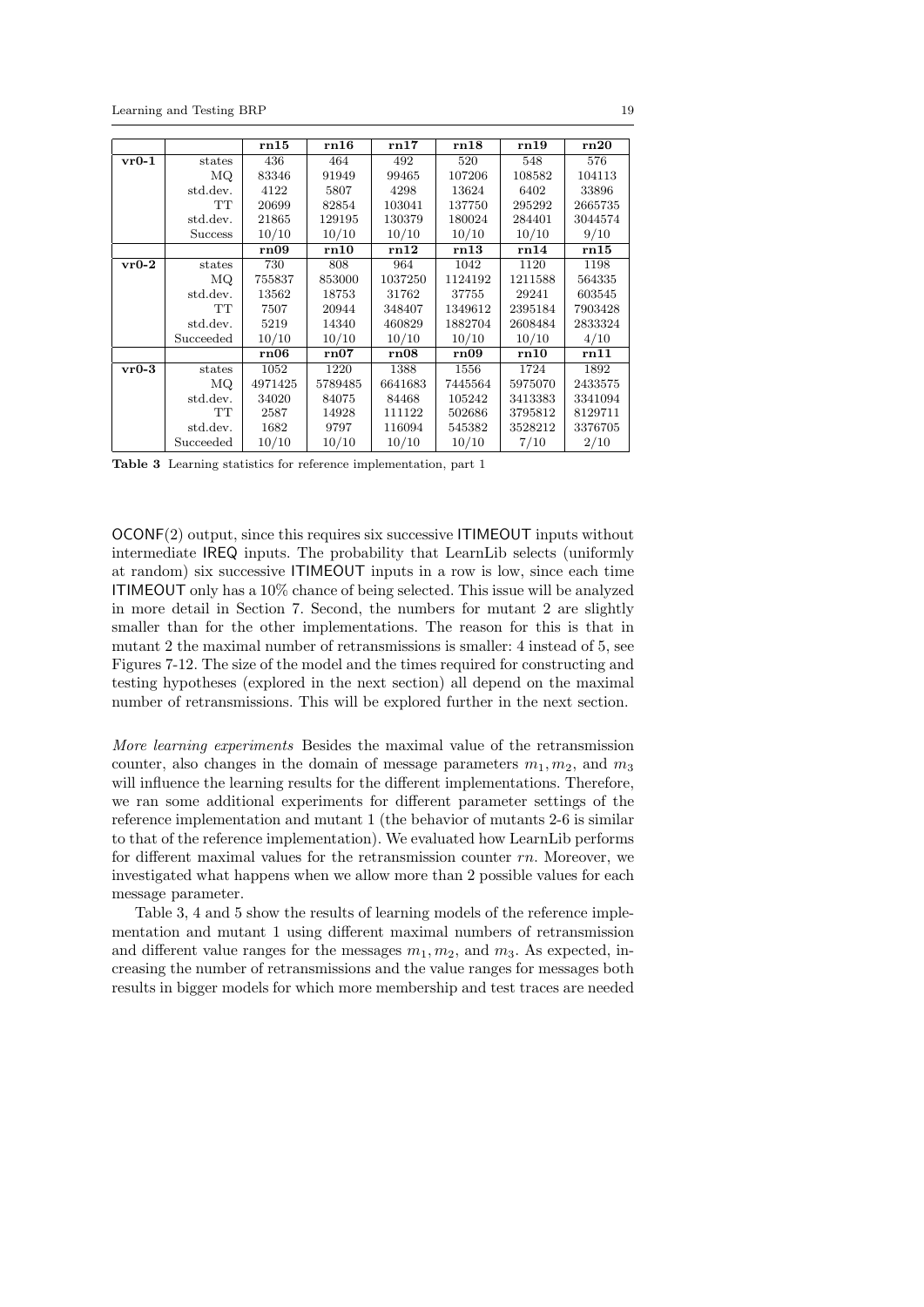20 Aarts et al.

|         |           | rn03      | rn04      | rn05      | rn06      | rn07      | rn08     |
|---------|-----------|-----------|-----------|-----------|-----------|-----------|----------|
| $vr0-4$ | states    | 994       | 1304      | 1614      | 1924      | 2234      | 2544     |
|         | MQ.       | 16537318  | 21810721  | 27159739  | 32278521  | 37677908  | 27794859 |
|         | std.dev.  | 56460     | 106048    | 102494    | 171051    | 277996    | 18521581 |
|         | TT        | 230       | 1392      | 13057     | 148571    | 1375285   | 4732741  |
|         | std.dev.  | 246       | 1089      | 13744     | 162899    | 1056963   | 3445873  |
|         | Succeeded | 10/10     | 10/10     | 10/10     | 10/10     | 10/10     | 6/10     |
|         |           | rn02      | rn03      | rn04      | rn05      | rn06      |          |
| $vr0-5$ | states    | 1120      | 1636      | 2152      | 2668      | 3184      |          |
|         | МQ        | 53959581  | 79140421  | 104476825 | 129818719 | 130303196 |          |
|         | std.dev.  | $\Omega$  | 106997    | 214990    | 232653    | 43041807  |          |
|         | TT        | 106       | 1353      | 16010     | 98888     | 2591811   |          |
|         | std.dev.  | 77        | 1287      | 11680     | 116544    | 1743665   |          |
|         | Succeeded | 10/10     | 10/10     | 10/10     | 10/10     | 6/10      |          |
|         |           | rn02      | rn03      | rn04      |           |           |          |
| $vr0-6$ | states    | 1712      | 2510      | 3308      |           |           |          |
|         | MQ        | 205602133 | 302303504 | 353391698 |           |           |          |
|         | std.dev.  | 177195    | 259788    | 51494449  |           |           |          |
|         | TT        | 294       | 6044      | 105437    |           |           |          |
|         | std.dev.  | 378       | 5491      | 65300     |           |           |          |
|         | Succeeded | 10/10     | 10/10     | 5/10      |           |           |          |

Table 4 Learning statistics for reference implementation, part 2

|         |           | rn03           | rn04     | rn05    | rn06    | rn07   | rn08    |
|---------|-----------|----------------|----------|---------|---------|--------|---------|
| $vr0-1$ | states    | 100            | 128      | 156     | 184     | 212    | 240     |
|         | ΜQ        | 13214          | 18199    | 22174   | 27999   | 32256  | 27365   |
|         | std.dev.  | 402            | 515      | 627     | 738     | 850    | 16821   |
|         | TT        | 154            | 1250     | 5830    | 61495   | 667761 | 7903190 |
|         | std.dev.  | 129            | 1615     | 5142    | 78465   | 516786 | 3371144 |
|         | Succeeded | 10/10          | 10/10    | 10/10   | 10/10   | 10/10  | 6/9     |
|         |           | rn02           | rn03     | rn04    | rn05    |        |         |
| $vr0-2$ | states    | 184            | 262      | 340     | 418     |        |         |
|         | MQ.       | 171318         | 243928   | 326408  | 334443  |        |         |
|         | std.dev.  | 1603           | 2281     | 2960    | 131246  |        |         |
|         | TT        | 347            | 9655     | 278077  | 4388168 |        |         |
|         | std.dev.  | 331            | 8693     | 159918  | 2974071 |        |         |
|         | Succeeded | 10/10          | 10/10    | 10/10   | 8/10    |        |         |
|         |           | rn02           | rn03     | rn04    |         |        |         |
| $vr0-3$ | states    | 380            | 548      | 716     |         |        |         |
|         | МQ        | 1730589        | 2495661  | 1272022 |         |        |         |
|         | std.dev.  | $\overline{0}$ | $\Omega$ | 1017988 |         |        |         |
|         | TT        | 3312           | 224096   | 6522672 |         |        |         |
|         | std.dev.  | 3031           | 246072   | 2488837 |         |        |         |
|         | Succeeded | 10/10          | 10/10    | 2/10    |         |        |         |

Table 5 Learning statistics for mutant 1

and, accordingly, more time for learning and testing. Increasing the number of messages leads to a fast growth of the time required to construct a hypothesis and the time required to find counterexamples for incorrect hypotheses. Increasing the maximal number of retransmissions leads to a fast growth of the time required to find counterexamples for incorrect hypotheses, but only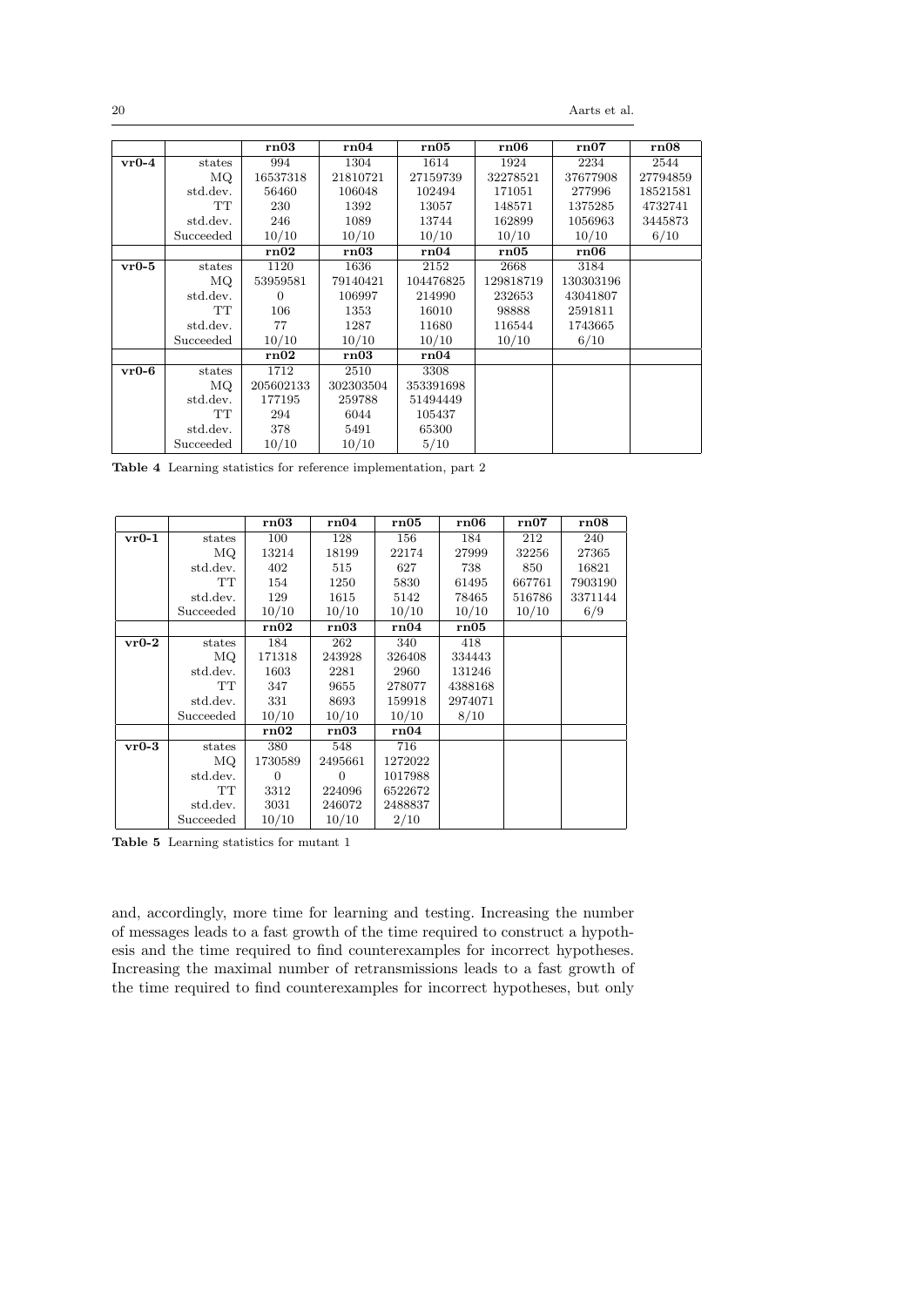|                       | counterexample                                      | output                          | expected    |
|-----------------------|-----------------------------------------------------|---------------------------------|-------------|
| $\mathbf{Mut1}$       | $IR(0,0,0)$ $IR(0,0,0)$                             | $\overline{\text{OF}}(1,0,0,0)$ | ONOK()      |
| $\operatorname{Mut2}$ | $IR(0,0,0)$ IT() IT() IT() IT() IT()                | OCONF(0)                        | OF(1,0,0,0) |
| $\bf{Mut3}$           | $IR(0,0,0)$ IT()                                    | OF(1,0,1,0)                     | OF(1,0,0,0) |
| $\operatorname{Mut4}$ | $IR(0,0,0)$ $IA()$ $IA()$                           | OF(1,0,0,0)                     | OF(0,1,0,0) |
| $\bf{Mut5}$           | $IR(0,0,0)$ IA() IA() IT() IT() IT() IT() IT() IT() | OCONF(0)                        | OCONF(2)    |
| Mut <sub>6</sub>      | $IR(0,0,1)$ $IA()$ $IA()$                           | OF(0,1,0,0)                     | OF(0,1,0,1) |

**Table 6** Equivalence checking of mutant models and reference implementation (IT  $=$ ITIMEOUT,  $IR = IREQ$ ,  $IA = IACK$ ,  $OF = OFRAME$ ).

to a linear growth of the time required to construct a hypothesis. For mutant 1, the time needed for testing increases so fast that if the maximal number of retransmissions is 8 and there are 2 messages, not every seeds results in a correct model within 2 hours. Once LearnLib fails to learn a correct model, we assume that it will also fail for larger values of the parameters. Also in the case where the maximal number of retransmissions is 5 and there are 3 messages, LearnLib is not able to construct a correct model for all seeds for mutant 1 within 2 hours. This is not surprising, because in both cases the probability to select a counterexample is even lower than for mutant 1 in Table 2.

Conformance checking We compare the two methods, described in Section 4.1, for establishing the conformance of the mutant implementations to the reference implementation of BRP. We only consider the versions of the models with at most 5 retransmissions and 2 different messages.

The first method used the CADP (bisimulation) equivalence checker to compare the models  $M_I$  that we learned for the mutant implementations I with the model  $M_R$  learned for the reference implementation  $R<sup>2</sup>$ . For each of the mutants, CADP quickly found a counterexample trace illustrating the difference between the models of the mutant and the model of the reference implementation (for each mutant it takes around 3 seconds to find the counterexample). The counterexamples found by CADP are depicted in Table 6.

The second method used the model  $M_R$  of the reference implementation R as input for the JTorX model based testing tool and the mutant implementations I as SUTs. Test steps were executed until a counterexample was found. Again, JTorX found a counterexample for each of the mutant implementations. The number of IO symbols (one input or output) and the running times of the experiments are shown in Table 7. The resulting counterexamples are rather long sequences and are therefore not shown in the table.

If we look at Table 7 we immediately see that the number of IO symbols needed for mutant 5 is much bigger than for the other mutants. When we compare the computation times from Table 2 and Table 7 we really can't make a good comparison, because both methods are too fast. Therefore, we made the task more difficult by increasing the retransmission counter to 10 and repeated both experiments. Note that in learning the mutants for the retransmission

 $^2\,$  Essentially the same counterexamples were also found using the JTorX ioco checker.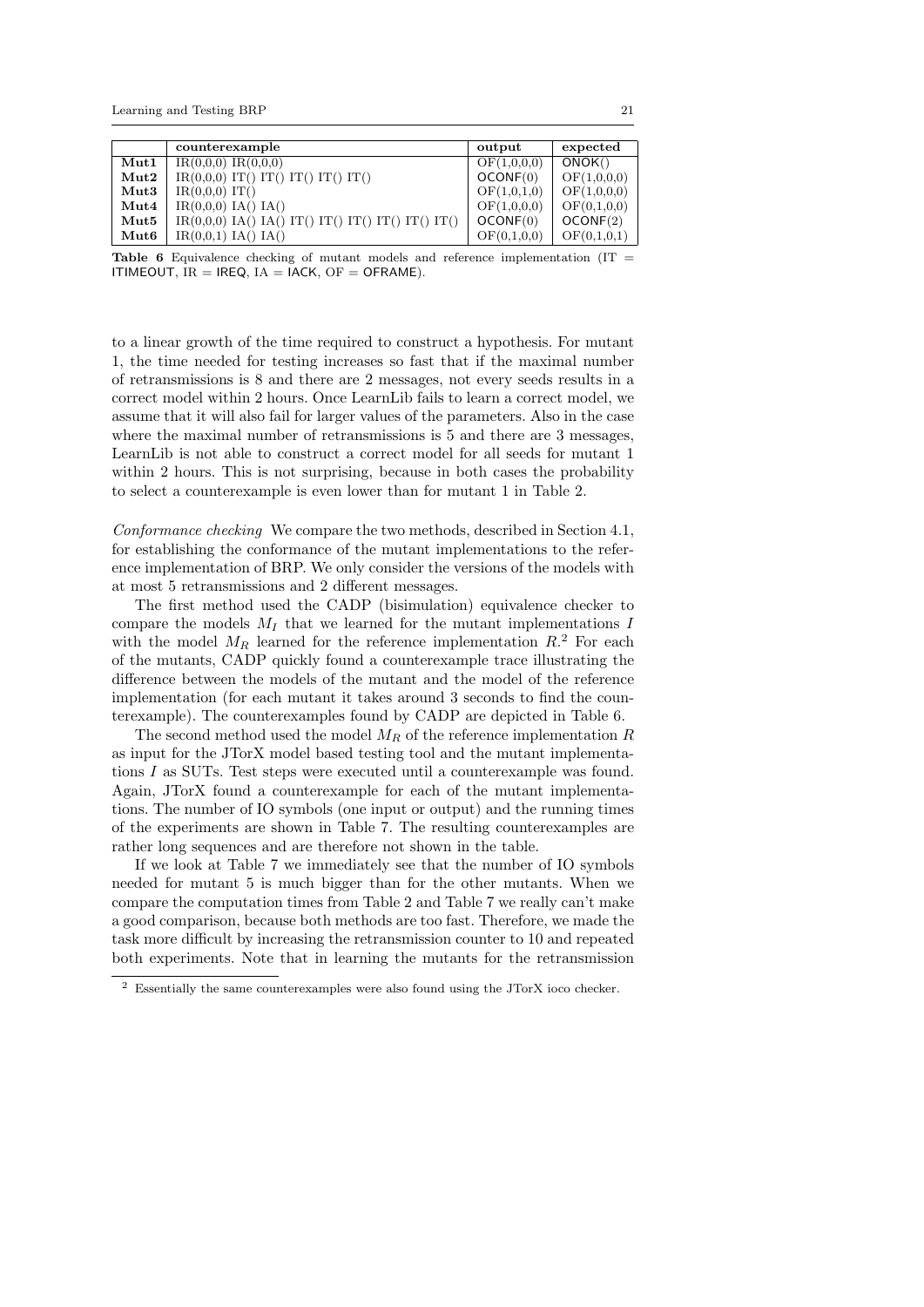|         |            | mut1 | mut2 | mut3 | mut4 | mut5 | mut6 |
|---------|------------|------|------|------|------|------|------|
| $vr0-1$ | IO symbols |      | 894  |      | 37   | 6657 | 198  |
| rn05    | std.dev.   |      | 768  |      | 20   | 4983 | 268  |

Table 7 Conformance testing with learned reference model and mutant implementations using JTorX

|         |           | RefImpl | $\bf{Mut3}$ | $M$ ut $4$ | $M$ ut $5$ | $\mathbf{Mut6}$ |
|---------|-----------|---------|-------------|------------|------------|-----------------|
| $vr0-1$ | states    | 296     | 296         | 296        | 296        | 256             |
| rn10    | MQ.       | 55417   | 46509       | 55417      | 55417      | 47166           |
|         | std.dev.  | 3767    | 1899        | 3767       | 3767       | 3083            |
|         | TТ        | 280     | 357         | 280        | 280        | 280             |
|         | std.dev.  | 171     | 266         | 171        | 171        | 171             |
|         | Succeeded | 10/10   | 10/10       | 10/10      | 10/10      | 10/10           |

Table 8 Learning statistics for reference implementation and mutants 3-6 with rn=10

|         |            | mut1 | mut3 | mut4 | mut5   | mut6 |
|---------|------------|------|------|------|--------|------|
| $vr0-1$ | IO symbols |      | 19   | 37   | 109154 | 178  |
| rn10    | std.dev.   |      | 12   | 20   | 90617  | 228  |

Table 9 Conformance testing mutants with rn=10 and vr=0-1 using Jtorx

counter of 10 we skipped mutant 1, because it was already shown in table that it couldn't be learned in 2 hours, and we skipped mutant 2 because the only difference between mutant 2 and the reference implementation is a different retransmission number.

After learning the new mutants CADP could again find in around 3 seconds a counterexample trace illustrating the difference between the models of the mutant and the model of the reference implementation. When we compare the results in Table 8 and Table 9 we see that model based testing based on a model of the reference implementation is the fastest method for finding bugs in implementations for all the mutants except for mutant 5. In the case of mutant 5 learning is faster. This can be explained by the fact that if we look at the counter example for mutant 5 in Table 7 we immediately see that the number of ITIMEOUT inputs in the counterexample is directly related to the value of the retransmission counter rn. Since finding longer test strings takes longer, this increases the time required by JTorx to find a counterexample. Appearently, since LearnLib tests hypotheses in a way similar to JTorx, learning the model of mutant 5 requires shorter strings (or the set of possible strings is smaller) than proving mutant 5 behaves differently from the reference model. Investigating, why and when this effect occurs is topic of further study. In general, however, learning models of proposed implementations takes more time than model based testing them but also provides more information in the form of a learned model. Even in these cases, it may still be beneficial to use learning tools since the learned models can for instance be used for model checking analysis.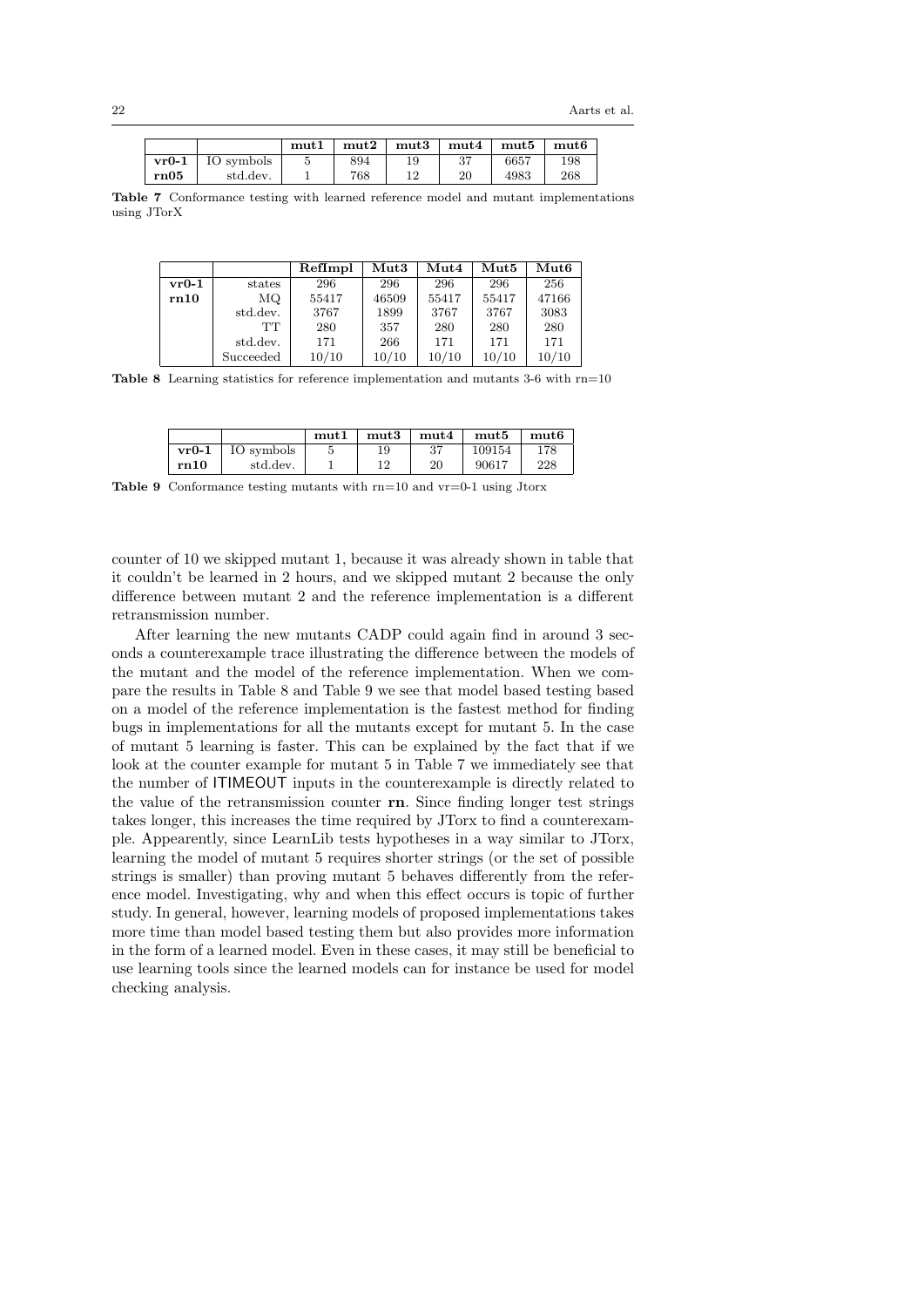# 7 Further analysis and improvements

#### 7.1 Why random testing sometimes fails

In our experiments, the most effective technique available in LearnLib for approximating equivalence queries turned out to be random testing. In order to analyze the effectiveness of this method, we may compute the probabilities of reaching states that provide a counterexample within a certain number of transitions, by translating the Mealy machine of the teacher (the system under test) into a discrete time Markov chain (DTMC). This DTMC has the same states as the Mealy machine, and the probability of going from state q to state  $q'$  is equal to the number of transitions from q to  $q'$  in the Mealy machine divided by the total number of inputs. Through analysis of this DTMC, the MRMC model checker can compute the probability of finding certain counterexamples within a given time.

MRMC [42] is a probabilistic model checker, which can be used to check the probability that a logical statement (such as a system breakdown) occurs in a given continuous- or discrete-time Markov chain, with or without reward functions. (common in Markov decision processes [48]). Such a logical statement can be expressed in a probabilistic branching-time logic PCTL [36] or CSL [10]. The probabilistic models may also contain reward functions (common in Markov decision processes [48]) and bounds on these can be checked in combination with the time and probability values.

We use MRMC to compute the probability of reaching certain states in an implementation within a certain number of steps in a setting where inputs are generated randomly. We wrote a small script that converts LTSs in .aut format to DTMCs in .tra/.lab format, which are accepted as input by MRMC.

Using MRMC we computed that for the reference implementation with up to 7 retransmissions the probability of reaching, within a single test run of 125 steps, a state with an outgoing OCONF(0) transition is 0.0247121. This means the probability of reaching a state with an outgoing OCONF(0) transition within 75 test runs is 0.847. This result explains why LearnLib requires very few test runs to learn a correct model of this system, which it does within seconds. Using MRMC, we also computed that for the version of mutant 1 with up to 7 retransmissions the probability of reaching, within 125 steps, a state with an outgoing  $OCONF(0)$  transition is only 0.0000010. Hence, finding a counterexample by random testing will take much longer for mutant 1 than for the reference, explaining why LearnLib needs 667761 (see Table 5) test runs on average to find this counterexample  $(0.999999^{667761} \approx 0.51$  is the probability of not finding this trace in 667761 tries).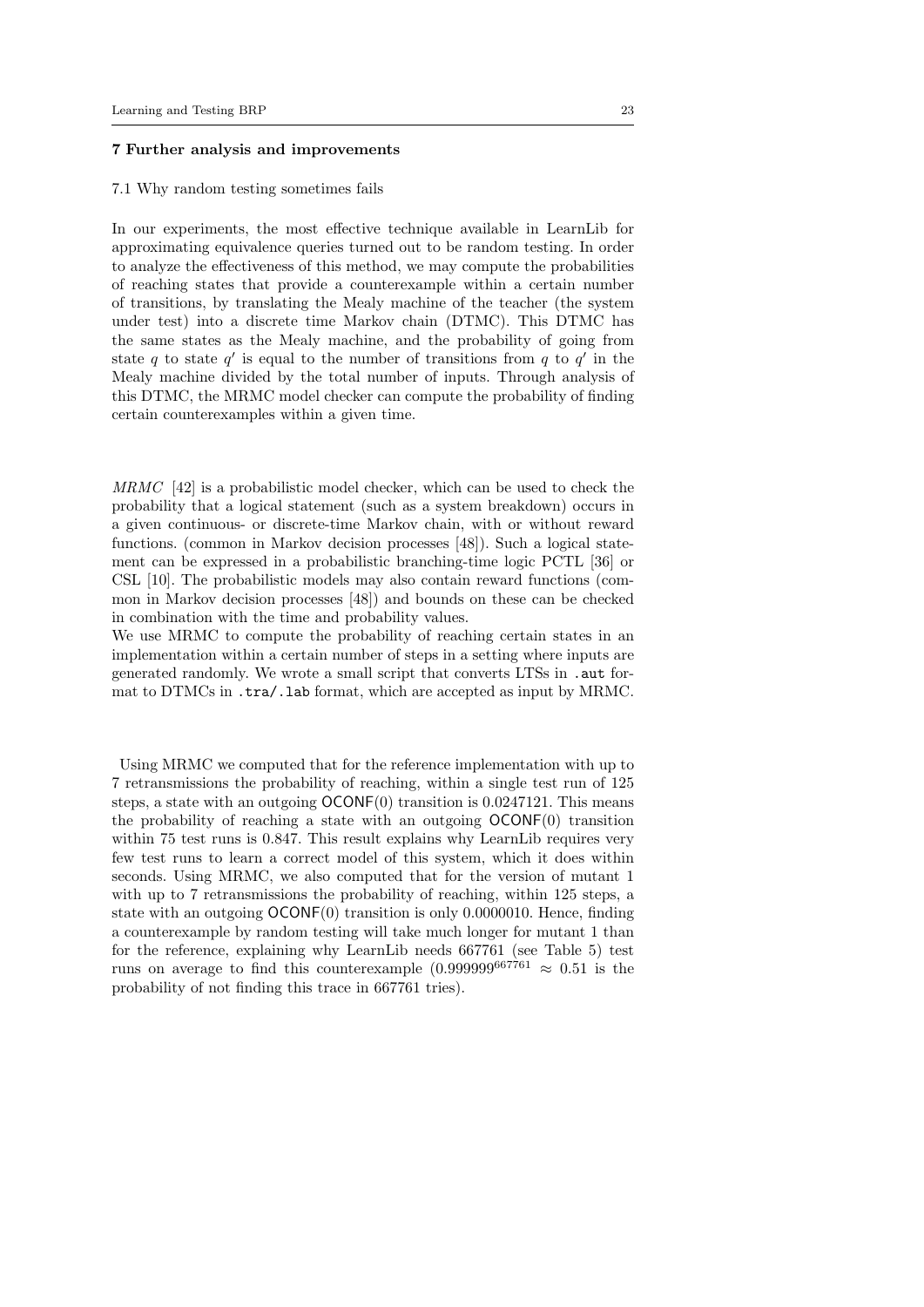|         |                             | rn5          | rn7            |
|---------|-----------------------------|--------------|----------------|
| $vr0-1$ | $(\#test symbols, st. dev)$ | (1785, 1921) | (19101, 22558) |
| $vr0-2$ | $(\#test symbols, st. dev)$ | (2991, 2667) | (18895, 15158) |
| $vr0-9$ | $(\#test symbols, st. dev)$ | (3028, 3199) |                |

Table 10 Equivalence query statistics for mutant 1 with TorXakis.

## 7.2 Using abstraction to speed up testing

A simple way to increase the probability of finding counterexamples for mutant 1 within a short time is to increase the probability of ITIMEOUT inputs, for instance by assigning an equal probability of  $1/3$  to the ITIMEOUT, ACK and IREQ inputs. Symbolic testing tools and abstraction learners will use this distribution because they initially assume that the parameter values are not as important as the input types. TorXakis and Tomte (see Section 3) are such tools and we therefore evaluated the effect of using these instead of the basic random testing implemented in LearnLib.

TorXakis For the experiments above we employed LearnLib for both the learning and testing phase. However, it is also possible to perform the equivalence check by an external tool. We experimented with the LTS-based model-based testing tool TorXakis to see whether we can improve on detecting incorrect hypothesis models.

Table 10 summarizes the results obtained with TorXakis when testing mutant 1 against the hypothesized LearnLib model for rn7, vr0−1 and rn5, vr0− 2. In addition, the results for the scenarios  $rn5, vr0 - 1, rn5, vr0 - 9,$  and rn7, vr0−2 are presented. LearnLib did not manage to find a counterexample in these cases. The numbers in Table 10 are the average lengths of the test runs, measured in test symbols (both input and output), until a discrepancy between the model and mutant 1 was detected. The average is taken over 10 different random test runs. We do not measure the timing because this is not so useful for TorXakis. TorXakis explicitly tests for non-occurrence of outputs by means of a time-out, and while the time value chosen for this time-out is in some sense arbitatry, it has a very strong influence on the total duration of a test.

TorXakis is able to detect counterexamples for the incorrect hypothesized models for rn7, vr0−1, and for rn5, vr0−2. Only after the IREQ input has been selected, the message values are randomly selected. This implies that increasing the domain of possible message values does not increase the length of the test case required to detect the counterexample. Combined with the fact that TorXakis generates one very long test case, it is able to find a counterexample for the scenario  $rn7, vr0-2$  within reasonable time. In conclusion, TorXakis is able to detect counterexamples within reasonable time, which LearnLib could not detect.

Tomte Through the use of counterexample abstraction refinement, Tomte is able to learn models for a restricted class of extended finite state machines in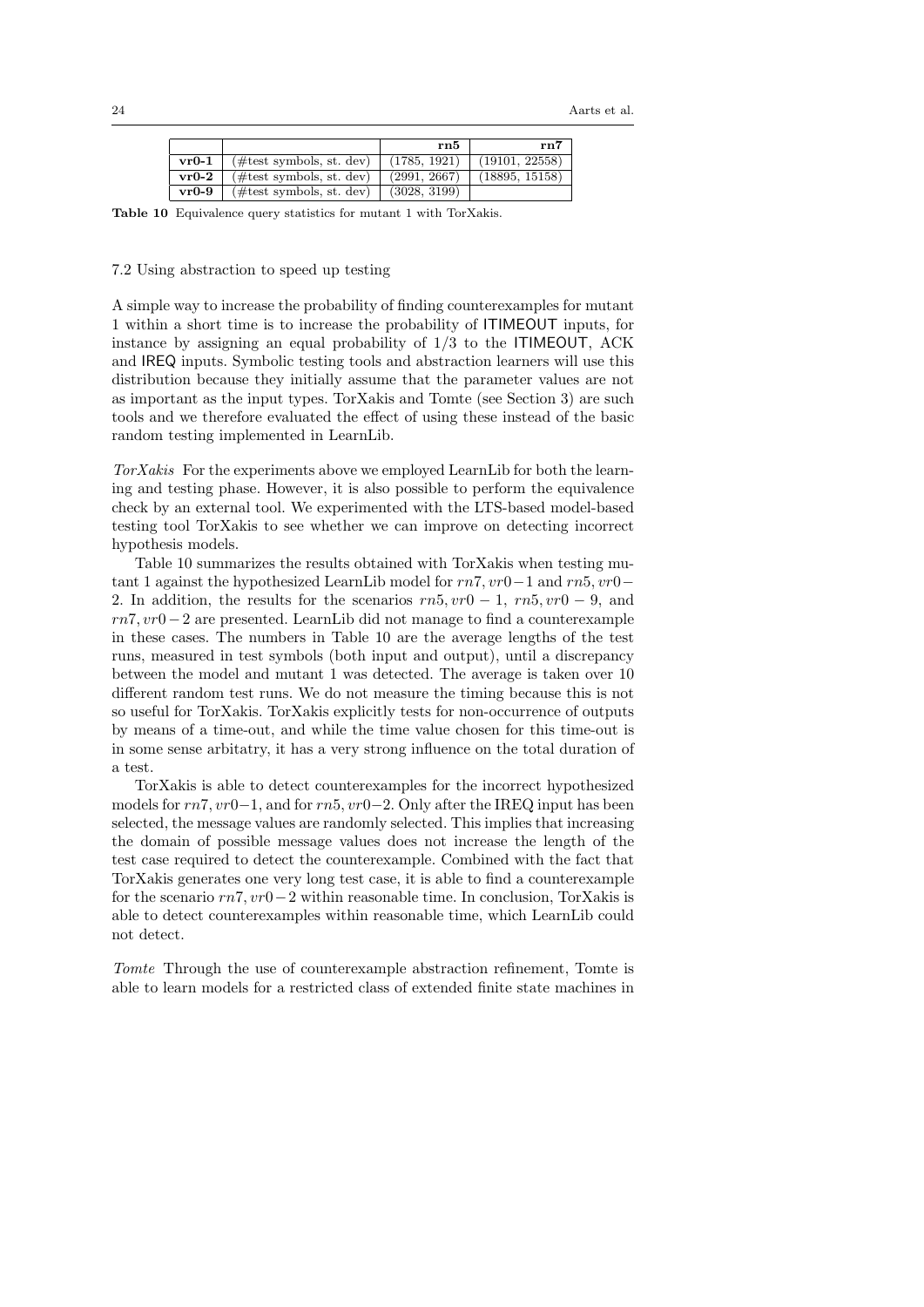|      |           | rn09  | rn10  | rn12  | rn13  | rn14   | rn15   |
|------|-----------|-------|-------|-------|-------|--------|--------|
| vr01 | states    | 62    | 68    | 80    | 86    | 92     | 98     |
|      | MQ.       | 1518  | 1875  | 2449  | 2629  | 2196   | 1377   |
|      | std.dev.  |       | 4     | 3     |       | 1372   | 1564   |
|      | TТ        | 1175  | 3525  | 51589 | 89133 | 182508 | 258552 |
|      | std.dev.  | 1998  | 2816  | 34687 | 33648 | 82534  | 78432  |
|      | Succeeded | 10/10 | 10/10 | 10/10 | 10/10 | 7/10   | 4/10   |

Table 11 Learning statistics for mutant 1 using Tomte

|      |           | mut1 | mut2  | mut3 | mut4 | mut5  | mut6 |
|------|-----------|------|-------|------|------|-------|------|
| vr01 | states    | 16   | 127   | 16   | 16   | 155   | 20   |
|      | МQ        | 1771 | 17798 | 1771 | 1771 | 21718 | 2211 |
|      | std.dev.  |      |       |      |      |       |      |
|      | TТ        |      |       |      |      |       |      |
|      | std.dev.  |      |       |      |      |       |      |
|      | Succeeded | 0/10 | 0/10  | 0/10 | 0/10 | 0/10  |      |

Table 12 Finding counterexamples using a conformance oracle, case rn= 5

which one can test for equality of data parameters, but no operations on data are allowed. The current version of Tomte requires that only the first and the last occurrence of parameters of actions is remembered. As a result, Tomte can only learn models for instances of mutant 1, where each IREQ input overwrites previous occurrences of the message parameters. For these instances, however, Tomte outperforms LearnLib with several orders of magnitude. Table 11 gives an overview of the statistics for learning mutant 1 with Tomte. Since in Tomte the entire range of message values for mutant 1 is abstracted into a single equivalence class, Tomte needs far fewer queries than LearnLib (cf. Table 5). Work is underway to extend Tomte so that it can also learn the BRP reference implementation and the other mutants.

## 7.3 Using a conformance oracle

Above, we demonstrated how to make random testing a little smarter by making use of abstractions. This results in a speed up in the time random testing requires to find a counterexample, but even this method has its limits as shown in Table 11. We now show that we can remove random testing altogether using the notion of a conformance oracle descibed in Section 4.2, with CADP as an equivalence checker.

The results of our experiments are Table 12. The conformance oracle quickly discovers the counterexamples for all the mutants. In addition, Table 12 shows that finding a counterexample using the conformance oracle is nearly trivial for four of the mutants: for these mutants the final hypothesis only has between 16-20 states. For mutants 1 and 5 we would like to scale up the rn parameter in order to discover the limits of using the conformance oracle setup and to compare its performance to that of a state-of-the-art model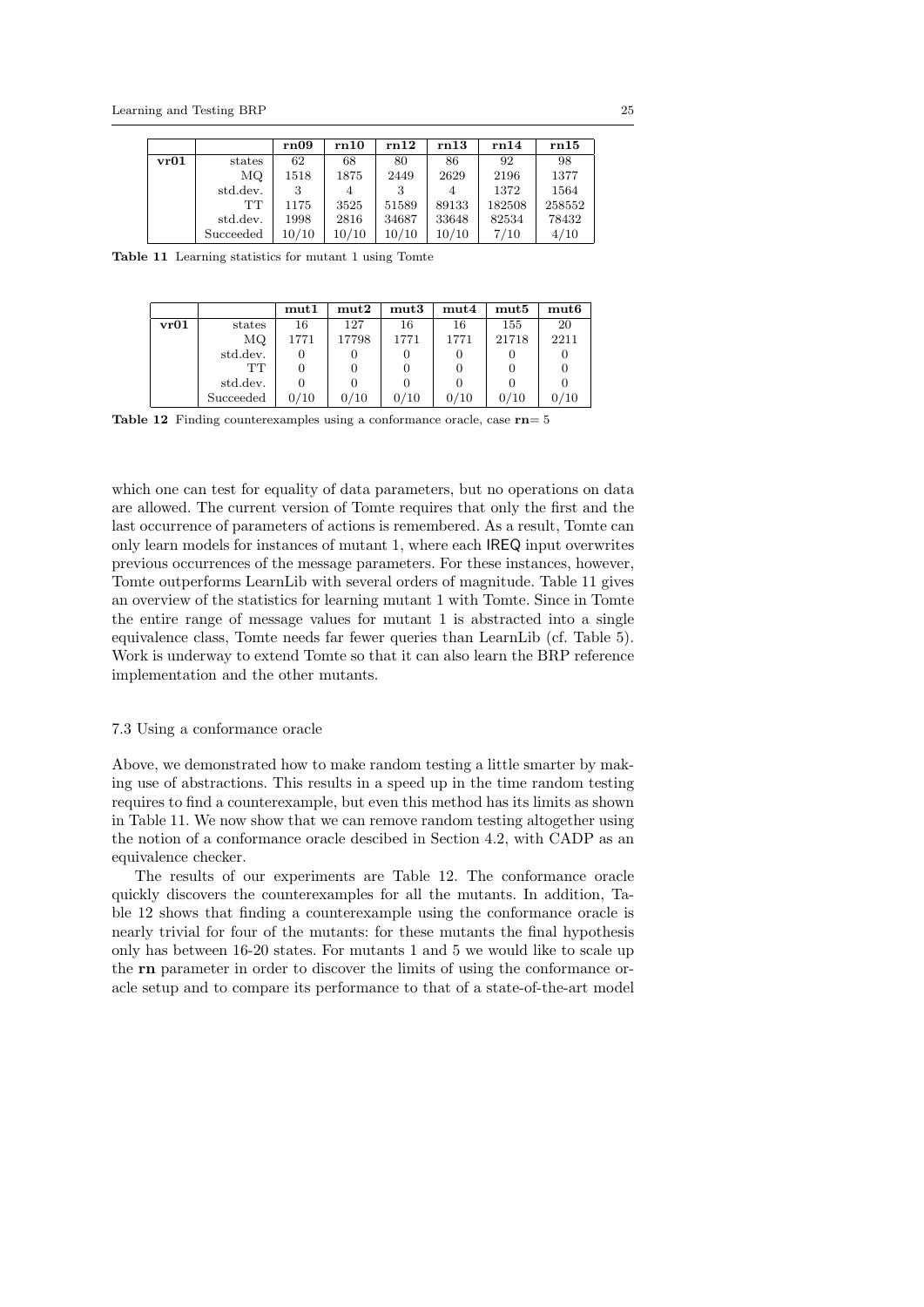|      |        | rn09  | rn10  | rn11  | rn12  | rn13  | rn14  |
|------|--------|-------|-------|-------|-------|-------|-------|
| vr01 | states | 267   | 295   | 323   | 351   | 379   | 407   |
|      | MQ.    | 42751 | 50189 | 54949 | 63227 | 68267 | 77385 |

Table 13 Finding a counterexample for mutant 5 using a conformance oracle

|                                                        | rn09  | rn10  | rn11  | rn12   | rn13   | rn14    |
|--------------------------------------------------------|-------|-------|-------|--------|--------|---------|
| $vr01$   IO symbols   54701   109154   141285   475398 |       |       |       |        | 497128 | 1066146 |
| std.dev.                                               | 39385 | 90617 | 95454 | 475627 | 541333 | 803093  |

Table 14 Conformance testing mutant 5 using Jtorx

based testing tool. For mutant 1, however, increasing this parameter has no influence on the counterexample (see Table 6) and the time required to find it remains (nearly) the same for both the conformance oracle and a model based testing tool. For mutant 5, the number of queries needed to find a counterexample does depend on the rn parameter: with a higher rn value, more ITIMEOUT inputs are required to show the difference between mutant 5 and the reference implementation. The results are displayed in Tables 13 and 14.

Testing using a conformance oracle is really quick: the experiment typically run within a few seconds. Furthermore, the number of membership queries required to build the hypothesis seems to increase only linearly with increasing rn. In contrast, as Table 14 shows, the number of IO symbols required by JTorX increases much faster. The reason for this is that the time required by random testing depends on the probability of reaching a state that provides a counterexample, while testing using a conformance oracle is fully deterministic and thus independent of this probability.

## 8 Conclusion

We show how to apply active state machine learning methods to a real-world use case from software engineering: conformance testing implementations of the bounded retransmission protocol (BRP). To the best of our knowledge, this use of active learning methods is entirely novel. We demonstrate how to make this application work by combining active learning algorithms (LearnLib and Tomte) with tools from verification (an equivalence checker, CADP) and testing (a model-based test tool, JTorX).

A nice property of the BRP is that it contains two parameter values (the number of retransmissions  $\mathbf{r}_1$  and the range of message values  $\mathbf{v}_1$ , which can be increased to obtain increasingly complex protocols. This makes it an ideal use case for state machine learning methods because it allows us to discover the limits of their learning capabilities. We investigated these limits on testing the conformance of six mutant implementations with respect to a given reference implementation. All implementations were treated as black-box software systems. The goal of our experiments was to discover how active learning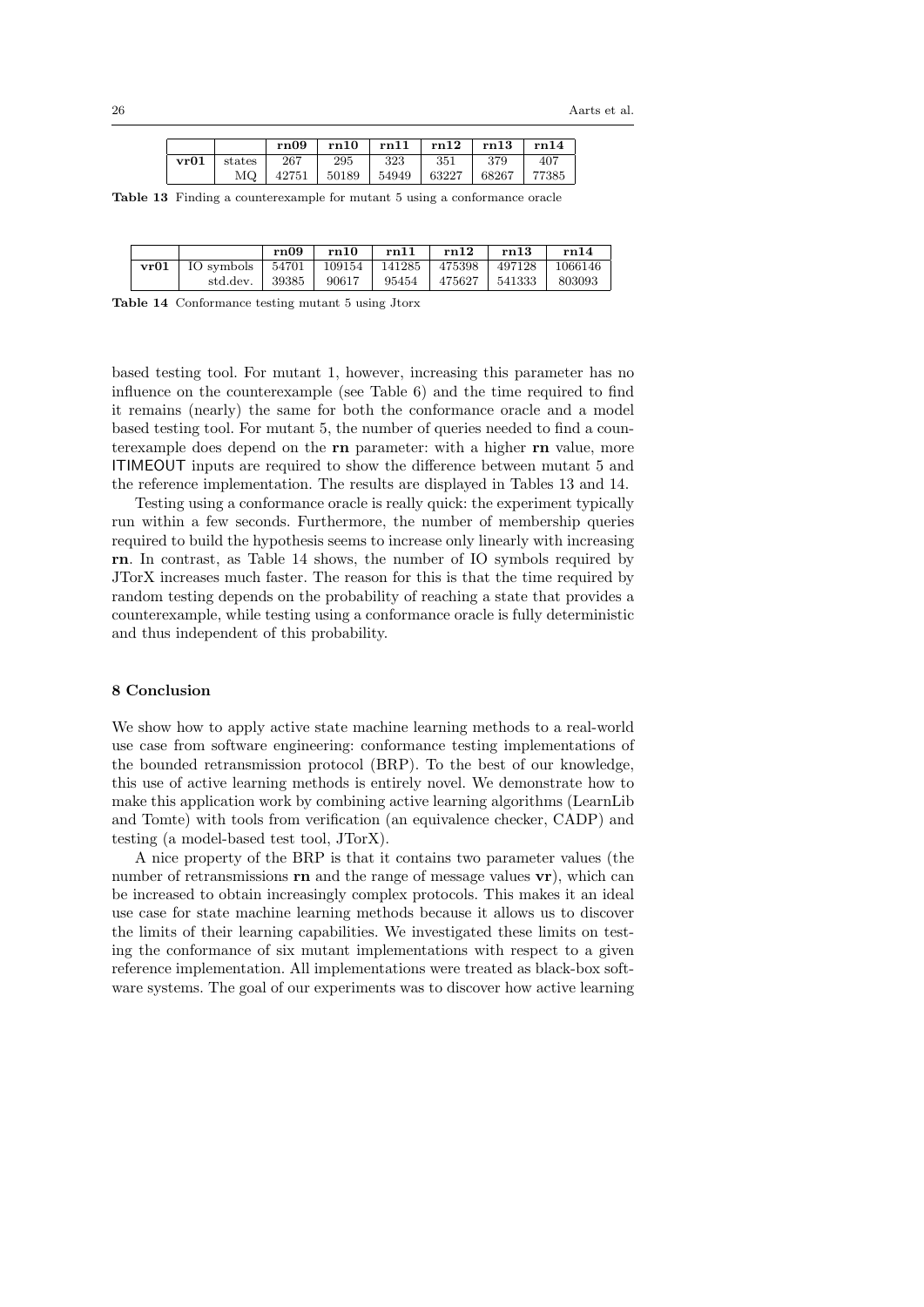tools can be used to establish the conformance between the mutant and implementation models. The results of these experiments can be summarized as follows:

- The problem of test selection is a big bottleneck for state-of-the-art active learning tools. Existing model based testing tools can be used to make this bottleneck less severe.
- Increasing the number of message values vr (the alphabet size) increases the time required for test selection as well as the time needed for finding an hypothesis (using membership queries).
- $-$  Increasing the maximal number of retransmissions  $\mathbf{r}$  as (the length of counterexamples) increases the time required for test selection much faster than the time needed for finding an hypothesis.
- Establishing conformance using an equivalence checker and two learned models is very fast. Using only a single learned model and a model based testing tool is also fast, but can run into problems because test selection takes much longer than equivalence checking.
- Interestingly, there are cases where learning a mutant model (and checking equivalence) is faster than model based conformance testing. In general, however, learning a single model and subsequent testing is faster than learning two models.

Furthermore, we noticed in our experiments that the state-of-the-art Learn-Lib active learning tool quickly runs into trouble when learning one of these mutant implementations. This case was analyzed separately using a probabilistic model checker (MRMC), and based on this analysis we suggested two ways of improving the performance of the active learning method: using a state-of-the-art model-based test tool (TorXakis) for symbolic evaluation of equivalence queries, using a new learning method based on abstraction refinement (Tomte), and introducing a new way of learning based on the novel concept of a conformance oracle. Such a conformance oracle effectively learns two models at once and uses the (partially) learned models in an equivalence checker to quickly answer equivalence queries asked by either learner. When the models are similar, this can greatly reduce the cost of learning.

The concept of a conformance oracle opens up several interesting directions for future work. In particular, since it can also be used as a model based tester, it would be interesting to further investigate exactly when and why it can be used to establish conformance more quickly than state-of-the-art model based test tools. Our study already found one such case in mutant 5, where tools based on random testing are troubled by the low probability of reaching a state that leads to a counterexample. A conformance oracle in combination with an active learning tool finds the same counterexample deterministically and in fewer steps. The concept is also closely linked to transfer learning: it can use a previously learned model to speed up the process of learning a new (similar) model. A conformance oracle, however, can transfer these models during the learning process itself, making it an interesting approach for distributed learning settings.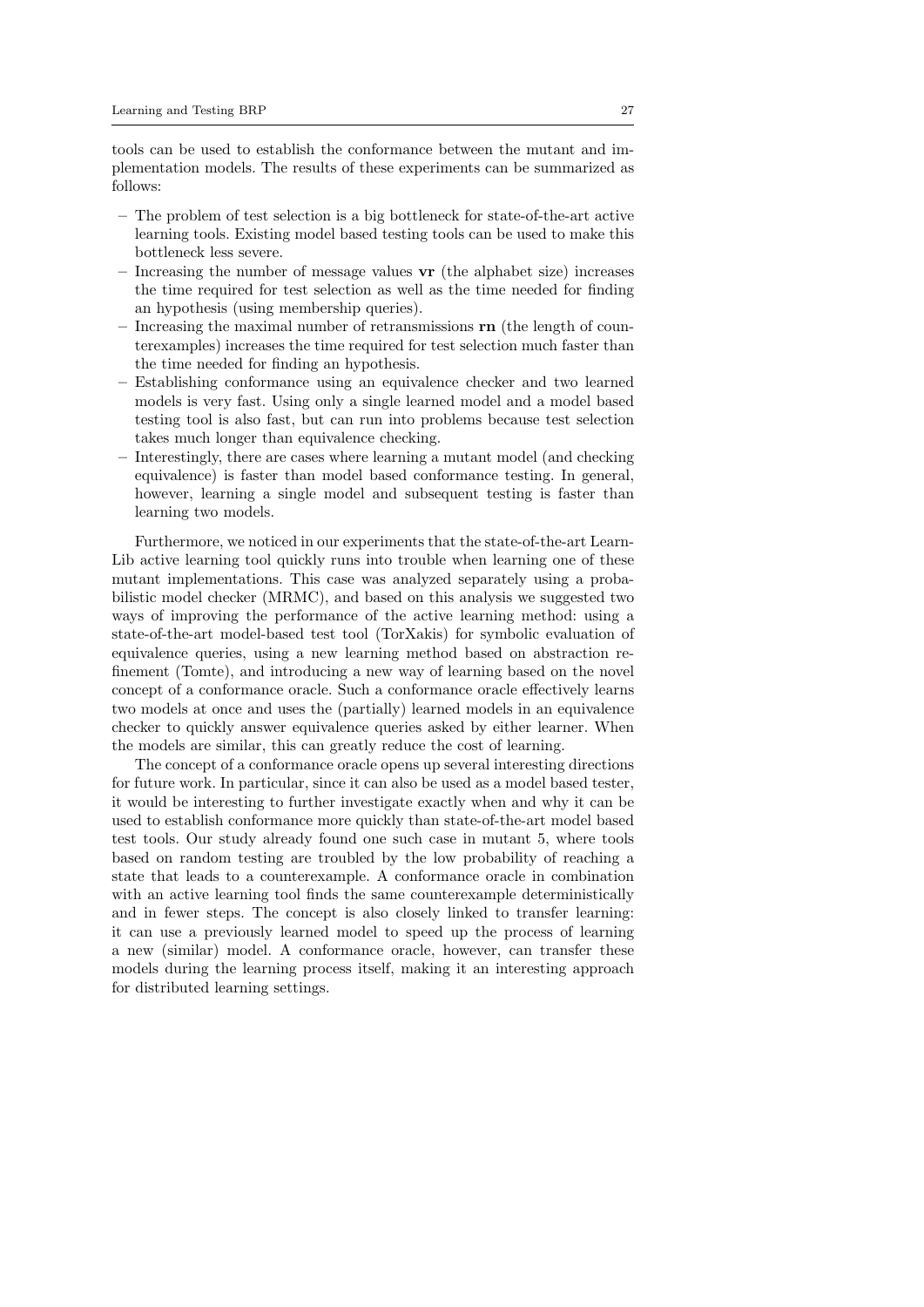The BRP use case, including the models as well as all the scripts used to link the different tools together, will be made available on-line for testing and learning by fellow researchers at http://www.italia.cs.ru.nl.

Acknowledgements We thank Colin de la Higuera and Bernard Steffen for suggesting to use the learned reference model for answering equivalence queries, and Axel Belinfante for assisting us with JTorx.

## References

- 1. F. Aarts, F. Heidarian, H. Kuppens, P. Olsen, and F. Vaandrager. Automata learning through counterexample-guided abstraction refinement. In D. Giannakopoulou and D. Méry, editors, 18th International Symposium on Formal Methods (FM 2012), Paris, France, August 27-31, 2012. Proceedings, volume 7436 of Lecture Notes in Computer Science, pages 10–27. Springer, Aug. 2012.
- 2. F. Aarts, B. Jonsson, and J. Uijen. Generating models of infinite-state communication protocols using regular inference with abstraction. In Proceedings of the 22nd IFIP WG 6.1 international conference on Testing software and systems, ICTSS'10, pages 188–204, Berlin, Heidelberg, 2010. Springer-Verlag.
- 3. F. Aarts, H. Kuppens, J. Tretmans, F. Vaandrager, and S. Verwer. Learning and testing the bounded retransmission protocol. In J. Heinz, C. Higuera, and T. Oates, editors, JMLR Workshop and Conference Proceedings, 11th International Conference on Grammatical Inference (ICGI 2012), volume 21, pages 4–18, September 2012.
- 4. F. Aarts, J. Schmaltz, and F. Vaandrager. Inference and abstraction of the biometric passport. In Proceedings of the 4th international conference on Leveraging applications of formal methods, verification, and validation - Volume Part I, pages 673–686. Springer-Verlag, 2010.
- 5. F. Aarts and F. Vaandrager. Learning I/O automata. In CONCUR, volume 6269 of Lecture Notes in Computer Science, pages 71–85. Springer, 2010.
- 6. R. Alur and D. L. Dill. A theory of timed automata. Theoretical Computer Science, 126:183–235, 1994.
- 7. G. Ammons, R. Bodik, and J. R. Larus. Mining specifications. In Proceedings of the Symposium on Principles of Programming Languages, pages 4–16. ACM, 2002.
- 8. D. Angluin. Learning regular sets from queries and counterexamples. Information and computation, 75(2):87–106, 1987.
- 9. J. Antunes, N. Neves, and P. Verissimo. Reverse engineering of protocols from network traces. Reverse Engineering, Working Conference on, 0:169– 178, 2011.
- 10. A. Aziz, K. Sanwal, V. Singhal, and R. Brayton. Verifying continuous time markov chains. In R. Alur and T. Henzinger, editors, Computer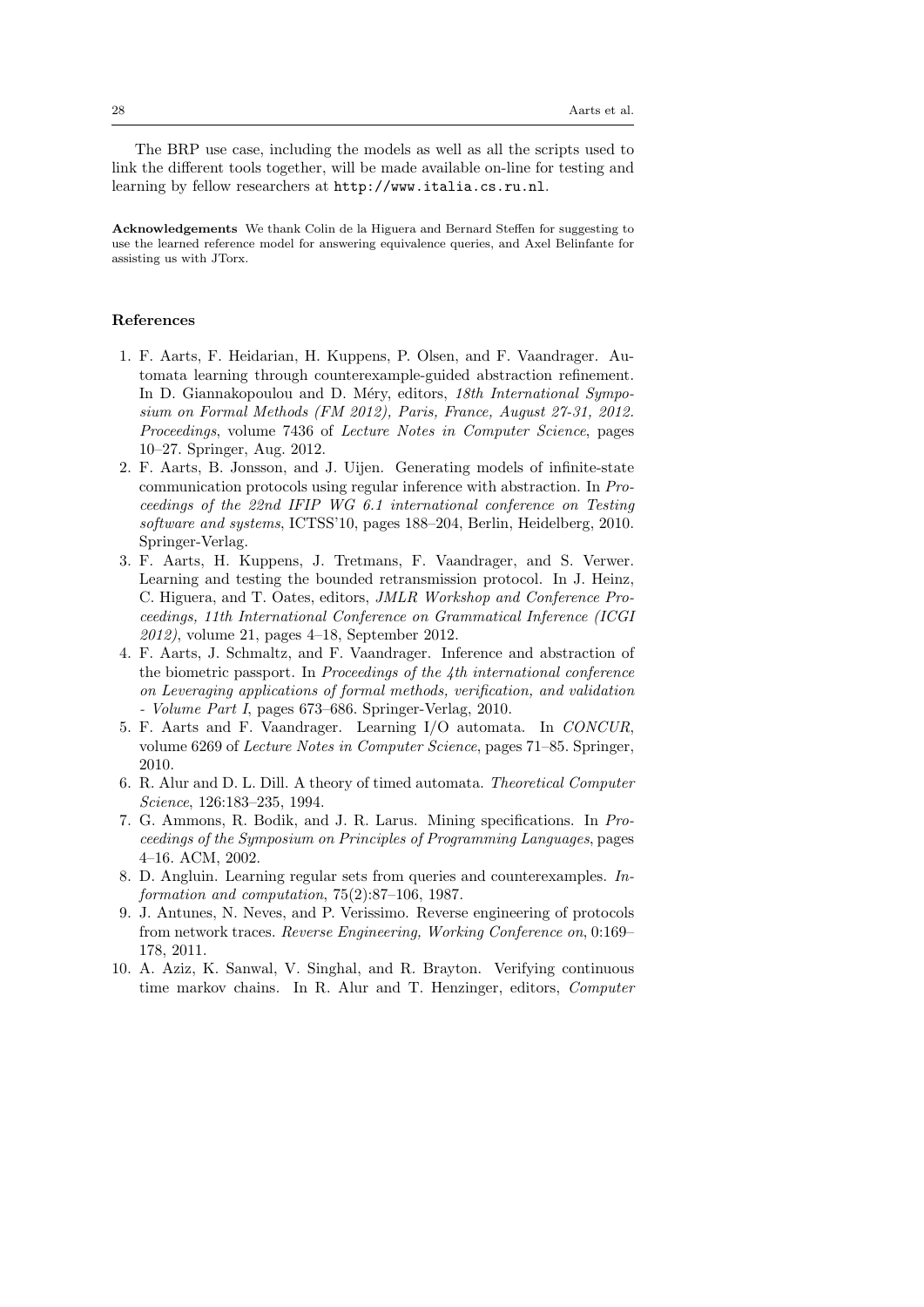Aided Verification, volume 1102 of Lecture Notes in Computer Science, pages 269–276. Springer Berlin / Heidelberg, 1996.

- 11. J. Balcázar, J. Diaz, R. Gavalda, and O. Watanabe. Algorithms for learning finite automata from queries: A unified view. Advances in Algorithms, Languages, and Complexity, pages 53–72, 1997.
- 12. K. Bartlett, R. Scantlebury, and P. Wilkinson. A note on reliable full– duplex transmission over half–duplex links. Commun. ACM, 12:260–261, 1969.
- 13. G. Behrmann, A. David, and K. Larsen. A tutorial on Uppaal. In M. Bernardo and F. Corradini, editors, Formal Methods for the Design of Real-Time Systems, volume 3185 of Lecture Notes in Computer Science, pages 33–35. Springer Berlin / Heidelberg, 2004.
- 14. A. Belinfante. Jtorx: A tool for on-line model-driven test derivation and execution. In J. Esparza and R. Majumdar, editors, Tools and Algorithms for the Construction and Analysis of Systems, volume 6015 of Lecture Notes in Computer Science, pages 266–270. Springer Berlin / Heidelberg, 2010.
	- . T. Berg, O. Grinchtein, B. Jonsson, M. Leucker, H. Raffelt, and B. Steffen. On the correspondence between conformance testing and regular inference. In M. Cerioli, editor, Fundamental Approaches to Software Engineering, 8th International Conference, FASE 2005, Held as Part of the Joint European Conferences on Theory and Practice of Software, ETAPS 2005, Edinburgh, UK, April 4-8, 2005, Proceedings, volume 3442 of Lecture Notes in Computer Science, pages 175–189. Springer, 2005.
- 15. A. Bertolino, P. Inverardi, P. Pelliccione, and M. Tivoli. Automatic synthesis of behavior protocols for composable web-services. In Proceedings of the joint meeting of the European Software Engineering Conference and the ACM SIGSOFT Symposium on the Foundations of Software Engineering, pages 141–150. ACM, 2009.
- 16. M. Broy, B. Jonsson, J.-P. Katoen, M. Leucker, and A. Pretschner, editors. Model-Based Testing of Reactive Systems, volume 3472 of Lecture Notes in Computer Science. Springer, 2005.
- 17. J. Castro and R. Gavald`a. Towards feasible PAC-learning of probabilistic deterministic finite automata. In ICGI, pages 163–174, 2008.
- 18. C. Y. Cho, D. Babic, E. C. R. Shin, and D. Song. Inference and analysis of formal models of botnet command and control protocols. In E. Al-Shaer, A. Keromytis, and V. Shmatikov, editors, ACM Conference on Computer and Communications Security, pages 426–439. ACM, 2010.
- 19. A. Clark and F. Thollard. PAC-learnability of probabilistic deterministic finite state automata. Journal of Machine Learning Research, pages 473– 497, 2004.
- 20. E. Clarke. Model checking. In Foundations of Software Technology and Theoretical Computer Science, volume 1346 of LNCS, pages 54–56. Springer, 1997.
- 21. D. Combe, C. de la Higuera, and J.-C. Janodet. Zulu: An interactive learning competition. In A. Yli-Jyr, A. Kornai, J. Sakarovitch, and B. Watson,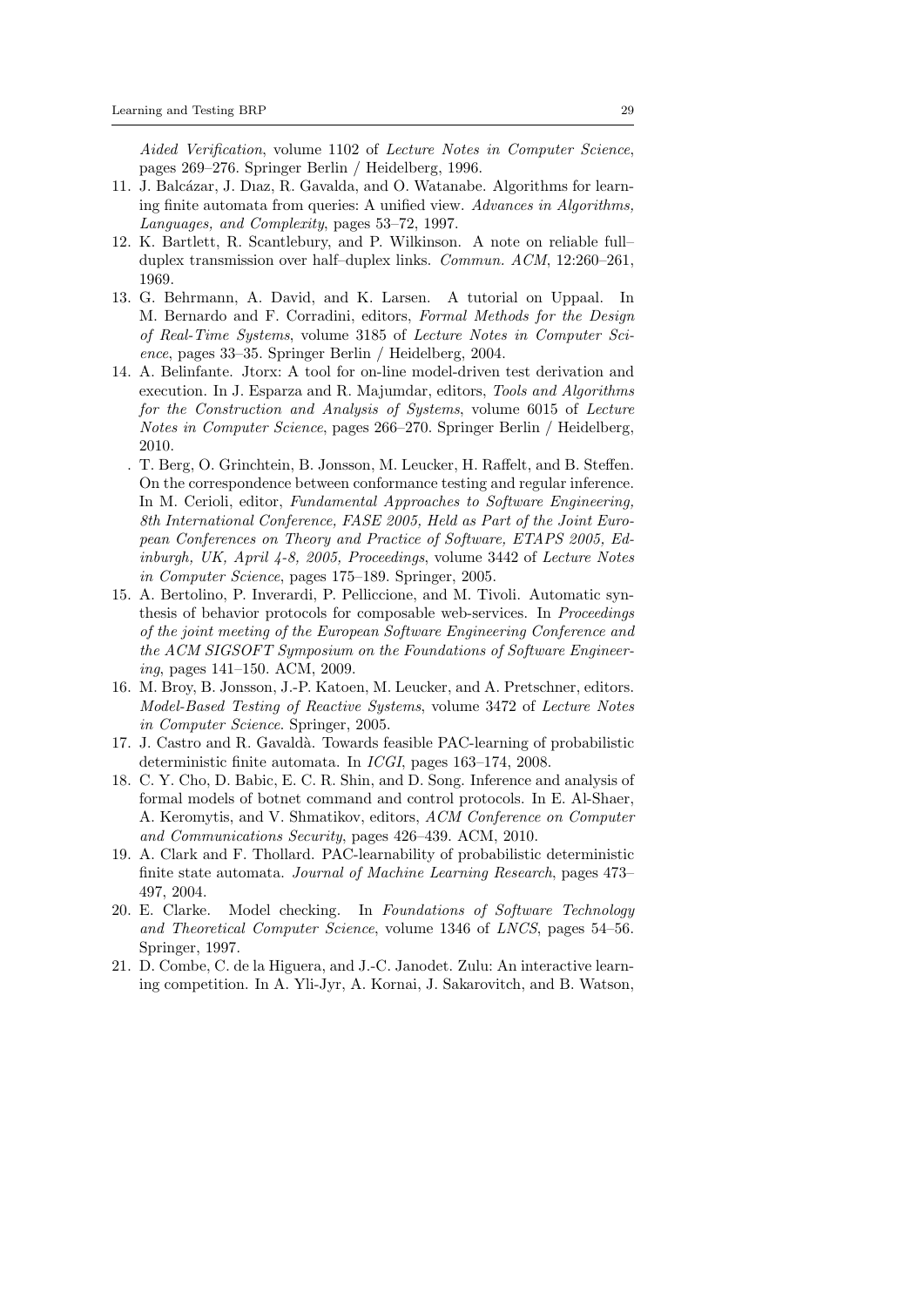editors, Finite-State Methods and Natural Language Processing, volume 6062 of Lecture Notes in Computer Science, pages 139–146. Springer Berlin / Heidelberg, 2010.

- 22. P. Comparetti, G. Wondracek, C. Kruegel, and E. Kirda. Prospex: Protocol specification extraction. In Security and Privacy, 2009 30th IEEE Symposium on, pages 110–125. IEEE, 2009.
- 23. J. E. Cook and A. L. Wolf. Discovering models of software processes from event-based data. ACM Trans. Softw. Eng. Methodol., 7:215–249, July 1998.
- 24. W. Cui, J. Kannan, and H. J. Wang. Discoverer: automatic protocol reverse engineering from network traces. In Proceedings of 16th USENIX Security Symposium, page nr. 14, 2007.
- 25. S. Dalal, A. Jain, N. Karunanithi, J. Leaton, C. Lott, G. Patton, and B. Horowitz. Model-based testing in practice. In Software Engineering, 1999. Proceedings of the 1999 International Conference on, pages 285–294. IEEE, 1999.
- 26. V. Dallmeier, C. Lindig, A. Wasylkowski, and A. Zeller. Mining object behavior with ADABU. In Proceedings of the 2006 international workshop on Dynamic systems analysis, WODA '06, pages 17–24. ACM, 2006.
- 27. P. D'Argenio, J.-P. Katoen, T. Ruys, and J. Tretmans. The bounded retransmission protocol must be on time! In E. Brinksma, editor, Proceedings of the Third Workshop on Tools and Algorithms for the Construction and Analysis of Systems, Enschede, The Netherlands, volume 1217 of Lecture Notes in Computer Science, pages 416–431. Springer-Verlag, Apr. 1997.
- 28. C. de la Higuera. Grammatical Inference: Learning Automata and Grammars. Cambridge University Press, New York, NY, USA, 2010.
- 29. F. Denis, A. Lemay, and A. Terlutte. Learning regular languages using non deterministic finite automata. In ICGI, pages 39–50, 2000.
- 30. E. Dijkstra. Notes On Structured Programming, 1969.
- 31. L. Frantzen, J. Tretmans, and T. Willemse. Test generation based on symbolic specifications. In J. Grabowski and B. Nielsen, editors, Formal Approaches to Software Testing, volume 3395 of Lecture Notes in Computer Science, pages 1–15. Springer Berlin / Heidelberg, 2005.
- 32. L. Frantzen, J. Tretmans, and T. Willemse. A Symbolic Framework for Model-Based Testing. In K. Havelund, M. Núñez, G. Roşu, and B. Wolff, editors, Formal Approaches to Software Testing and Runtime Verification – FATES/RV'06, volume 4262 of Lecture Notes in Computer Science, pages 40–54. Springer-Verlag, 2006.
- 33. H. Garavel, F. Lang, R. Mateescu, and W. Serwe. CADP 2010: A toolbox for the construction and analysis of distributed processes. In P. Abdulla and K. Leino, editors, Tools and Algorithms for the Construction and Analysis of Systems, volume 6605 of Lecture Notes in Computer Science, pages 372–387. Springer Berlin / Heidelberg, 2011.
- 34. E. M. Gold. Complexity of automaton identification from given data. Information and Control, 37(3):302–320, 1978.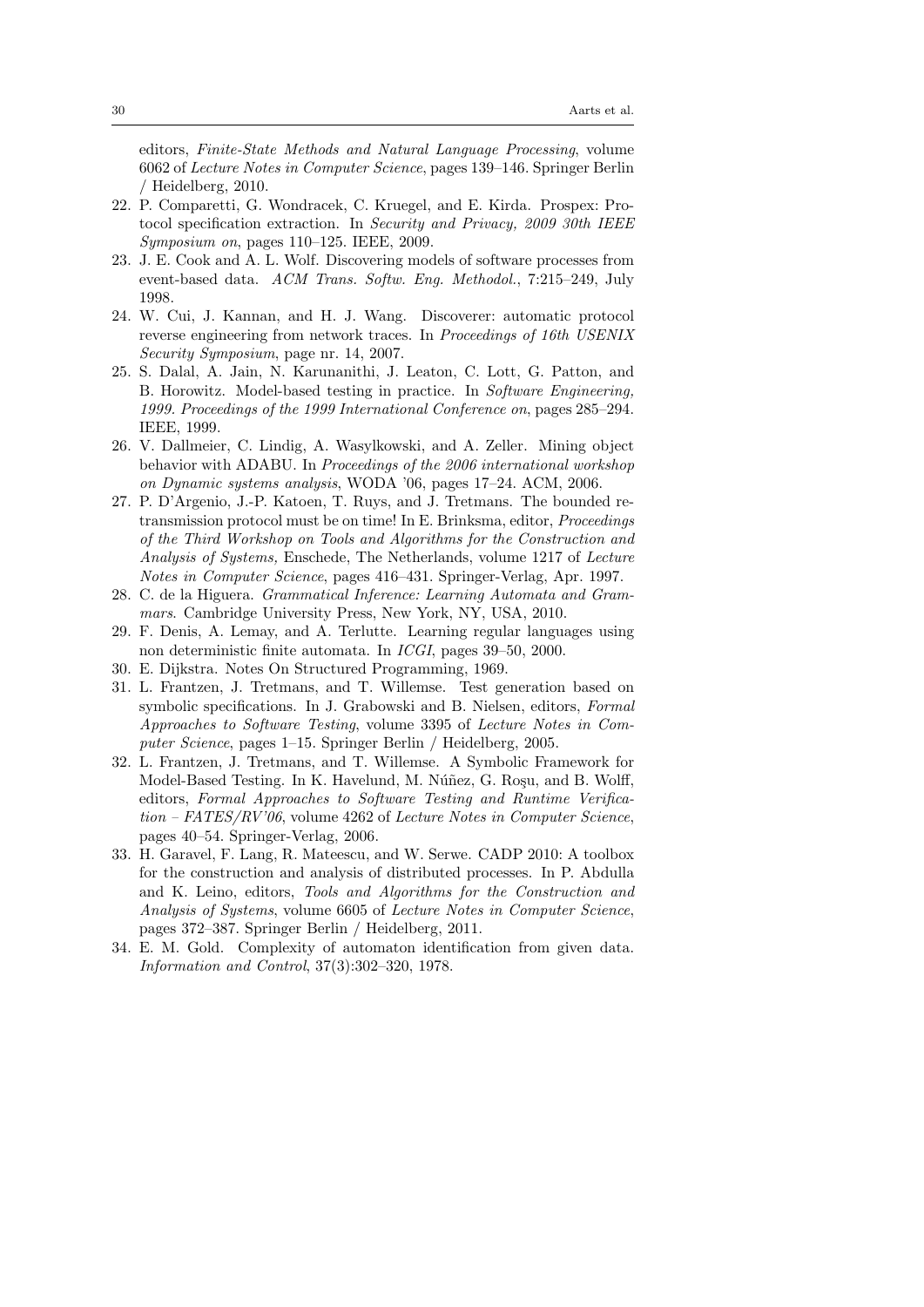- 35. O. Grinchtein, B. Jonsson, and P. Petterson. Inference of event-recording automata using timed decision trees. In CONCUR, volume 4137 of LNCS, pages 435–449. Springer, 2006.
- 36. H. Hansson and B. Jonsson. A logic for reasoning about time and reliability. Formal Aspects of Computing, 6:512–535, 1994.
- 37. L. Helmink, M. Sellink, and F. Vaandrager. Proof-checking a data link protocol. In H. Barendregt and T. Nipkow, editors, Proceedings International Workshop TYPES'93, Nijmegen, The Netherlands, May 1993, volume 806 of Lecture Notes in Computer Science, pages 127–165. Springer-Verlag, 1994.
- 38. T. Henzinger, X. Nicollin, J. Sifakis, and S. Yovine. Symbolic model checking for real-time systems. Information and Computation, 111(2):193 – 244, 1994.
- 39. C. d. l. Higuera and J.-C. Janodet. Inference of omega-languages from prefixes. Theoretical Computer Science, 313(2):295–312, 2004.
- 40. H. Hungar, O. Niese, and B. Steffen. Domain-specific optimization in automata learning. In W. H. Jr. and F. Somenzi, editors, Computer Aided Verification, 15th International Conference, CAV 2003, Boulder, CO, USA, July 8-12, 2003, Proceedings, volume 2725 of Lecture Notes in Computer Science, pages 315–327. Springer, 2003.
- 41. C. Ip and D. Dill. Better verification through symmetry. Formal Methods in System Design, 9(1/2):41–75, 1996.
- 42. J.-P. Katoen, I. S. Zapreev, E. M. Hahn, H. Hermanns, and D. N. Jansen. The ins and outs of the probabilistic model checker mrmc. Performance Evaluation,  $68(2):90 - 104$ ,  $2011$ .
- 43. M. J. Kearns and U. V. Vazirani. An introduction to computational learning theory. MIT Press, 1994.
- 44. D. Lee and M. Yannakakis. Principles and Methods for Testing Finite State Machines – A Survey. The Proceedings of the IEEE,  $84(8):1090-$ 1123., August 1996.
- 45. T. Margaria, O. Niese, H. Raffelt, and B. Steffen. Efficient test-based model generation for legacy reactive systems. In Proceedings of the High-Level Design Validation and Test Workshop, 2004. Ninth IEEE International, HLDVT '04, pages 95–100, Washington, DC, USA, 2004. IEEE Computer Society.
- 46. L. Mariani, F. Pastore, and M. Pezze. Dynamic analysis for diagnosing integration faults. IEEE Transactions on Software Engineering, 37:486– 508, 2011.
	- . K. Meinke and N. Walkinshaw. Model-based testing and model inference. In T. Margaria and B. Steffen, editors, ISoLA (1), volume 7609 of Lecture Notes in Computer Science, pages 440–443. Springer, 2012.
- 47. W. Mostowski, E. Poll, J. Schmaltz, J. Tretmans, and R. Wichers Schreur. Model-based testing of electronic passports. In M. Alpuente, B. Cook, and C. Joubert, editors, Formal Methods for Industrial Critical Systems, volume 5825 of Lecture Notes in Computer Science, pages 207–209. Springer Berlin / Heidelberg, 2009.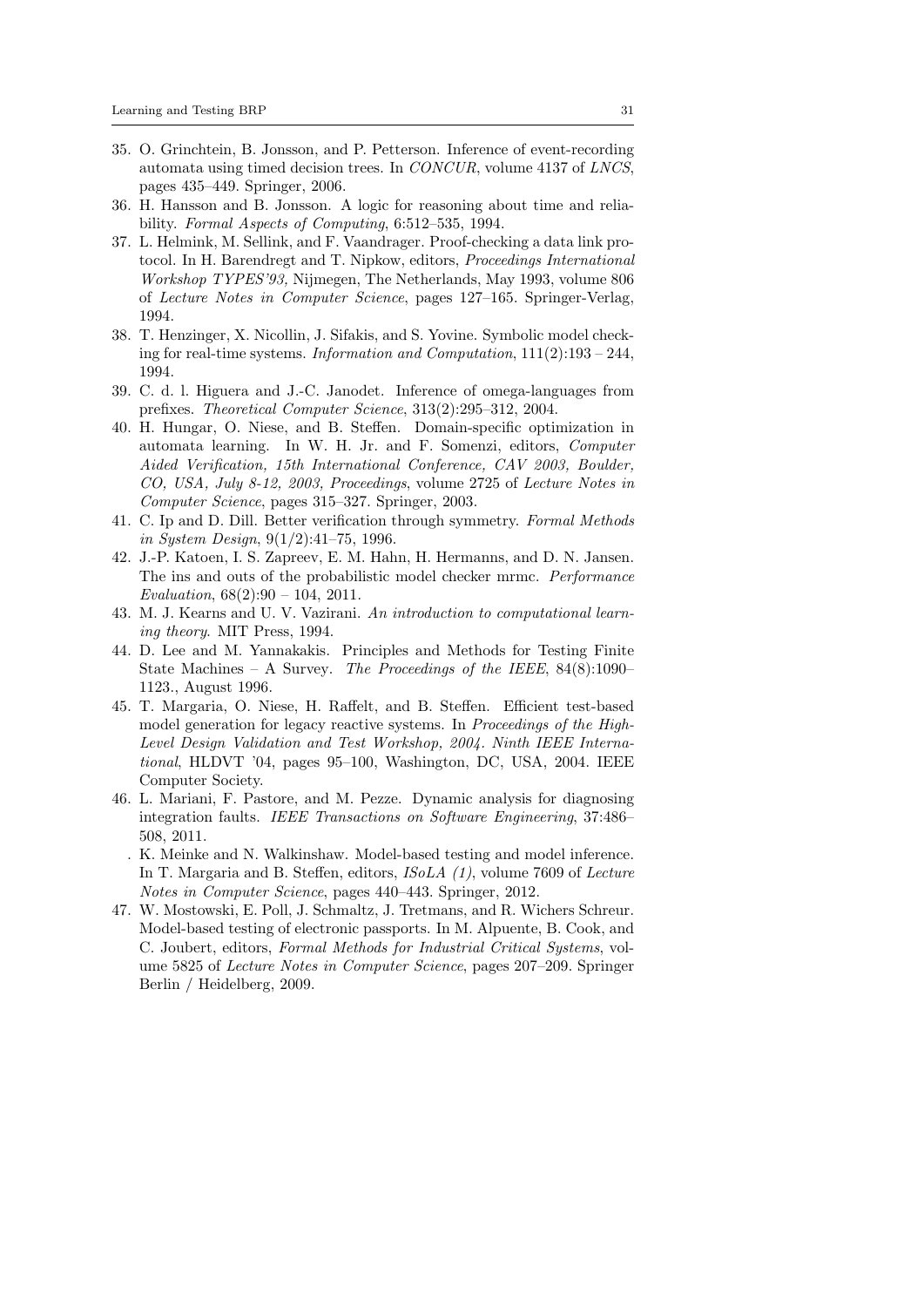- 48. M. L. Puterman. Markov Decision Processes: Discrete Stochastic Dynamic Programming. John Wiley & Sons, Inc., New York, NY, USA, 1st edition, 1994.
- 49. H. Raffelt, B. Steffen, T. Berg, and T. Margaria. Learnlib: a framework for extrapolating behavioral models. International Journal on Software Tools for Technology Transfer (STTT), 11:393–407, 2009.
- 50. B. Settles. Active learning literature survey. Technical report, University of Wisconsin - Madison, 2010.
- 51. M. Shafique and Y. Labiche. A systematic review of model based testing tool support. Technical report, Technical Report SCE-10-04, Department of Systems and Computer Engineering, Carleton University, Ottawa, Canada, 2010.
- 52. T. A. Sudkamp. Languages and Machines: an introduction to the theory of computer science. Addison-Wesley, third edition, 2006.
- 53. J. Tretmans. Model based testing with labelled transition systems. In R. Hierons, J. Bowen, and M. Harman, editors, Formal Methods and Testing, volume 4949 of Lecture Notes in Computer Science, pages 1–38. Springer Berlin / Heidelberg, 2008.
- 54. J. Tretmans and E. Brinksma. Torx: Automated model-based testing. In A. Hartman and K. Dussa-Ziegler, editors, First European Conference on Model-Driven Software Engineering, pages 31–43, December 2003.
- 55. M. Utting and B. Legeard. Practical Model-Based Testing: A Tools Approach. Morgan-Kaufmann, 2007.
- 56. W. M. P. van der Aalst. Process Mining Discovery, Conformance and Enhancement of Business Processes. Springer, 2011.
- 57. S. Verwer. Efficient Identification of Timed Automata: Theory and Practice. PhD thesis, Delft University of Technology, 2010.
- 58. N. Walkinshaw, K. Bogdanov, C. Damas, B. Lambeau, and P. Dupont. A framework for the competitive evaluation of model inference techniques. In Proceedings of the First International Workshop on Model Inference In Testing, MIIT '10, pages 1–9, New York, NY, USA, 2010. ACM.
	- . N. Walkinshaw, K. Bogdanov, J. Derrick, and J. Paris. Increasing functional coverage by inductive testing: A case study. In A. Petrenko, A. da Silva Simão, and J. C. Maldonado, editors, Testing Software and Systems - 22nd IFIP WG 6.1 International Conference, ICTSS 2010, Natal, Brazil, November 8-10, 2010. Proceedings, volume 6435 of Lecture Notes in Computer Science, pages 126–141. Springer, 2010.
- 59. N. Walkinshaw, K. Bogdanov, M. Holcombe, and S. Salahuddin. Reverse engineering state machines by interactive grammar inference. In Proceedings of the 14th Working Conference on Reverse Engineering, pages 209–218. IEEE, 2007.
	- . E. J. Weyuker. Assessing test data adequacy through program inference. ACM Trans. Program. Lang. Syst., 5(4):641–655, 1983.
- 60. T. Yokomori. Learning non-deterministic finite automata from queries and counterexamples. In Machine Intelligence, pages 196–189. University Press, 1993.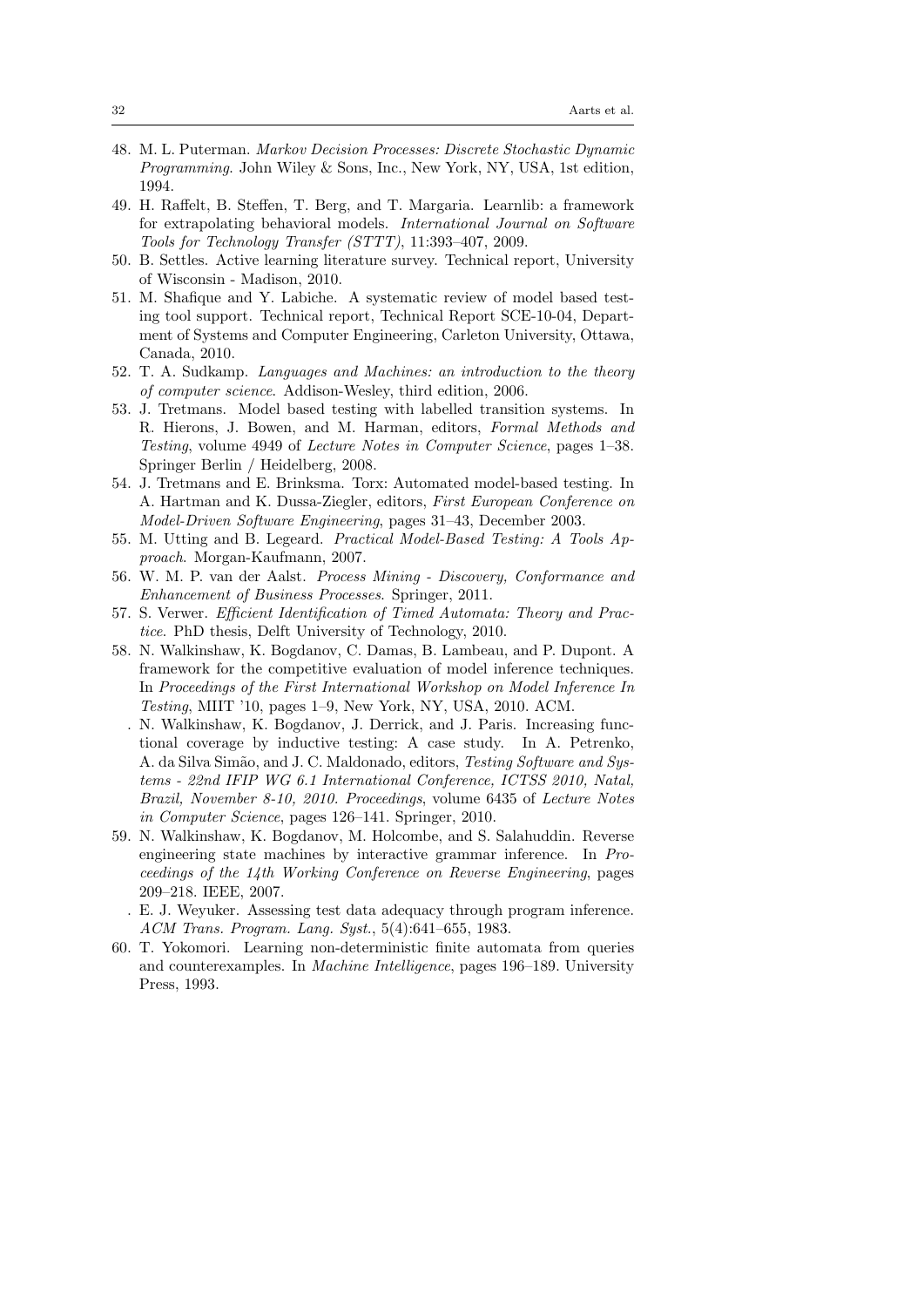

Fig. 7 Mutant 1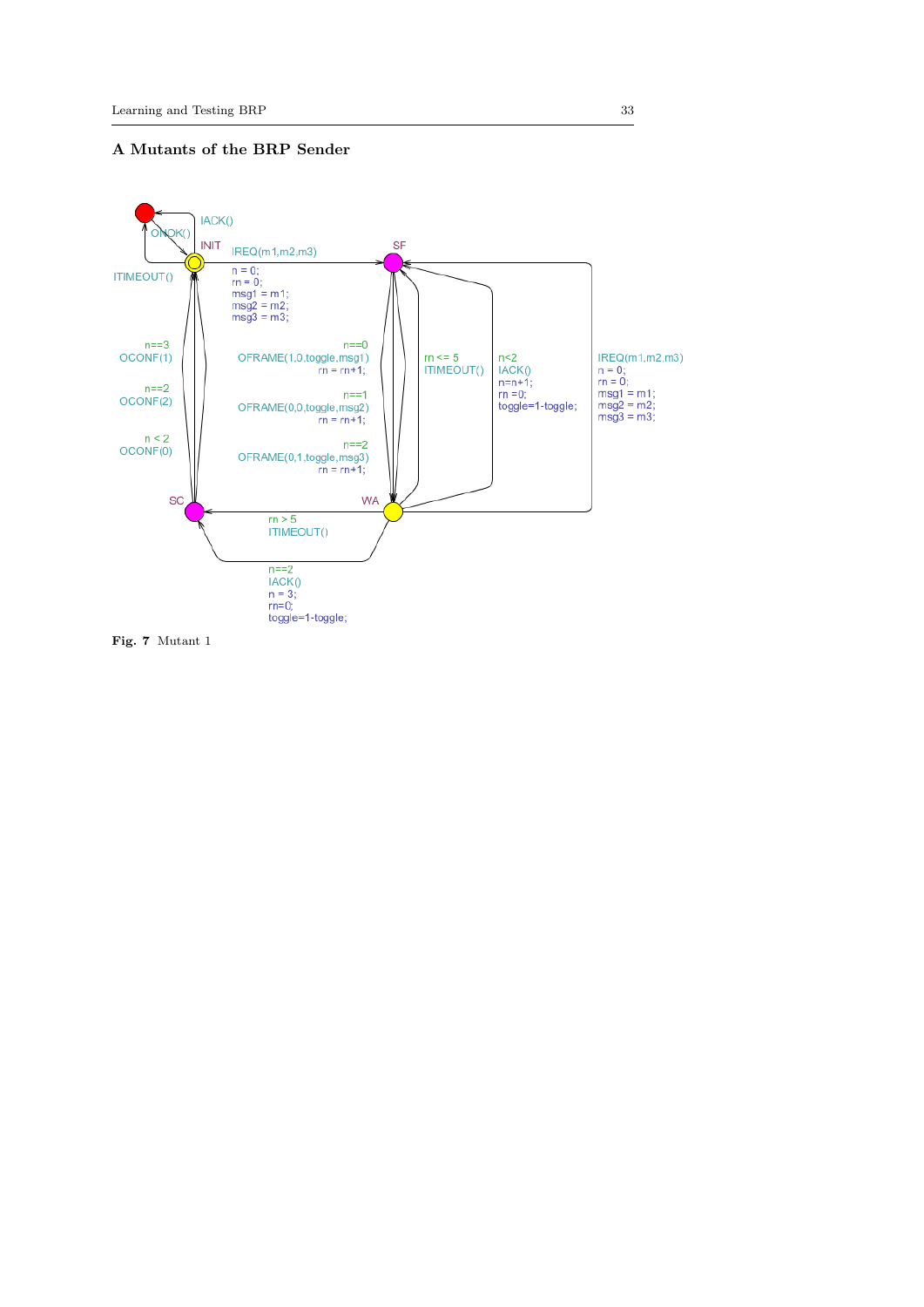34 Aarts et al.



Fig. 8 Mutant 2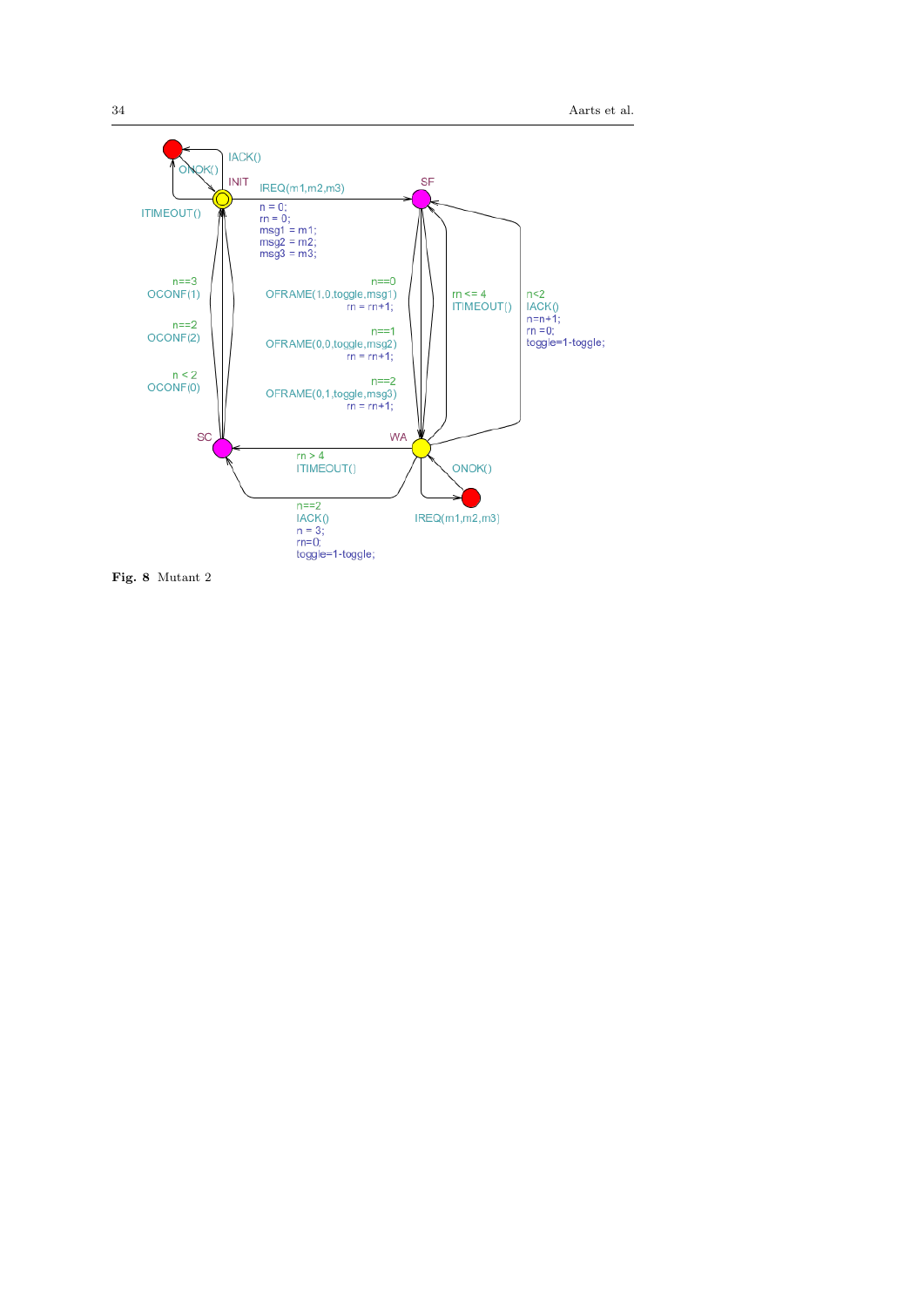

Fig. 9 Mutant 3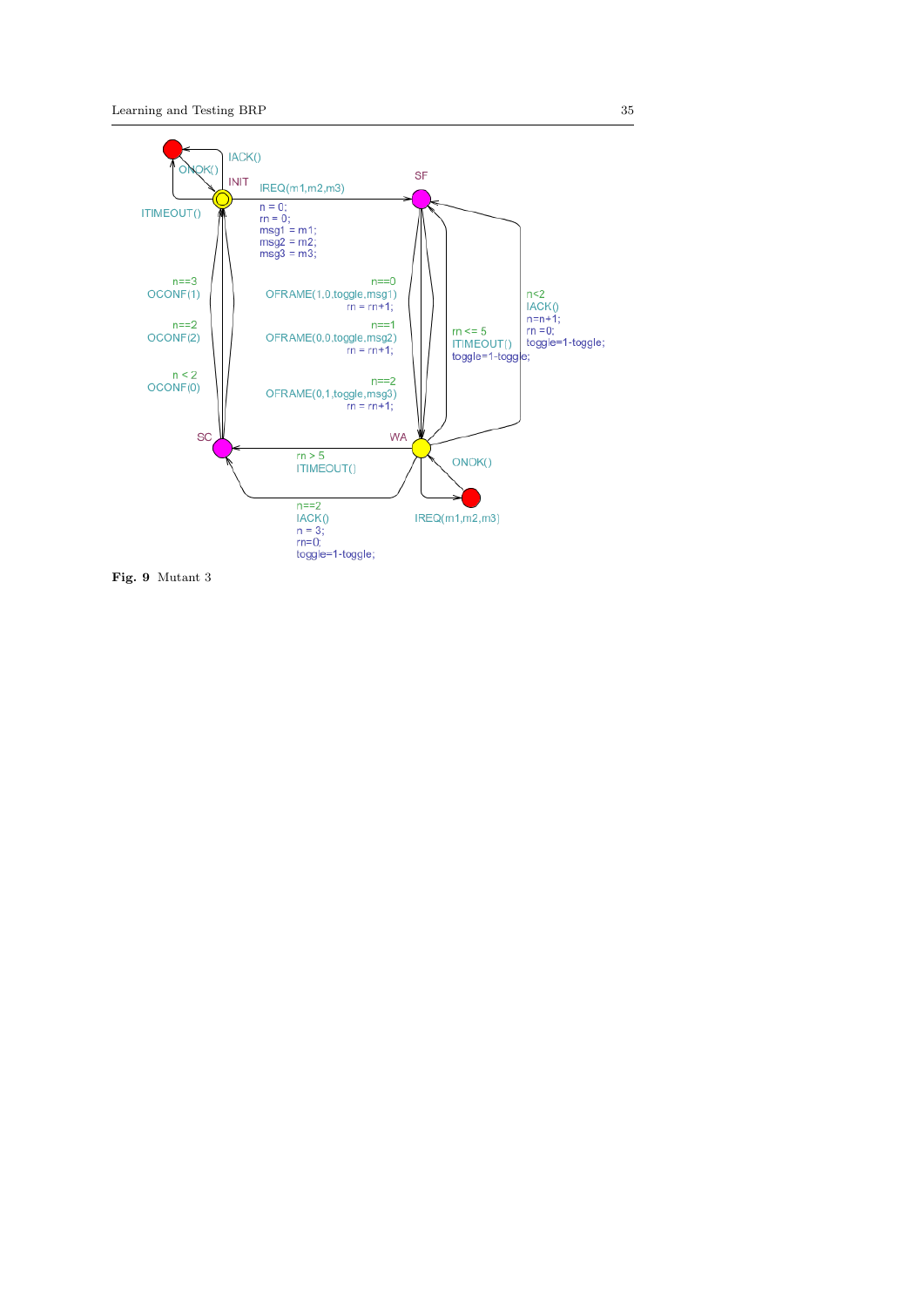36 Aarts et al.



Fig. 10 Mutant 4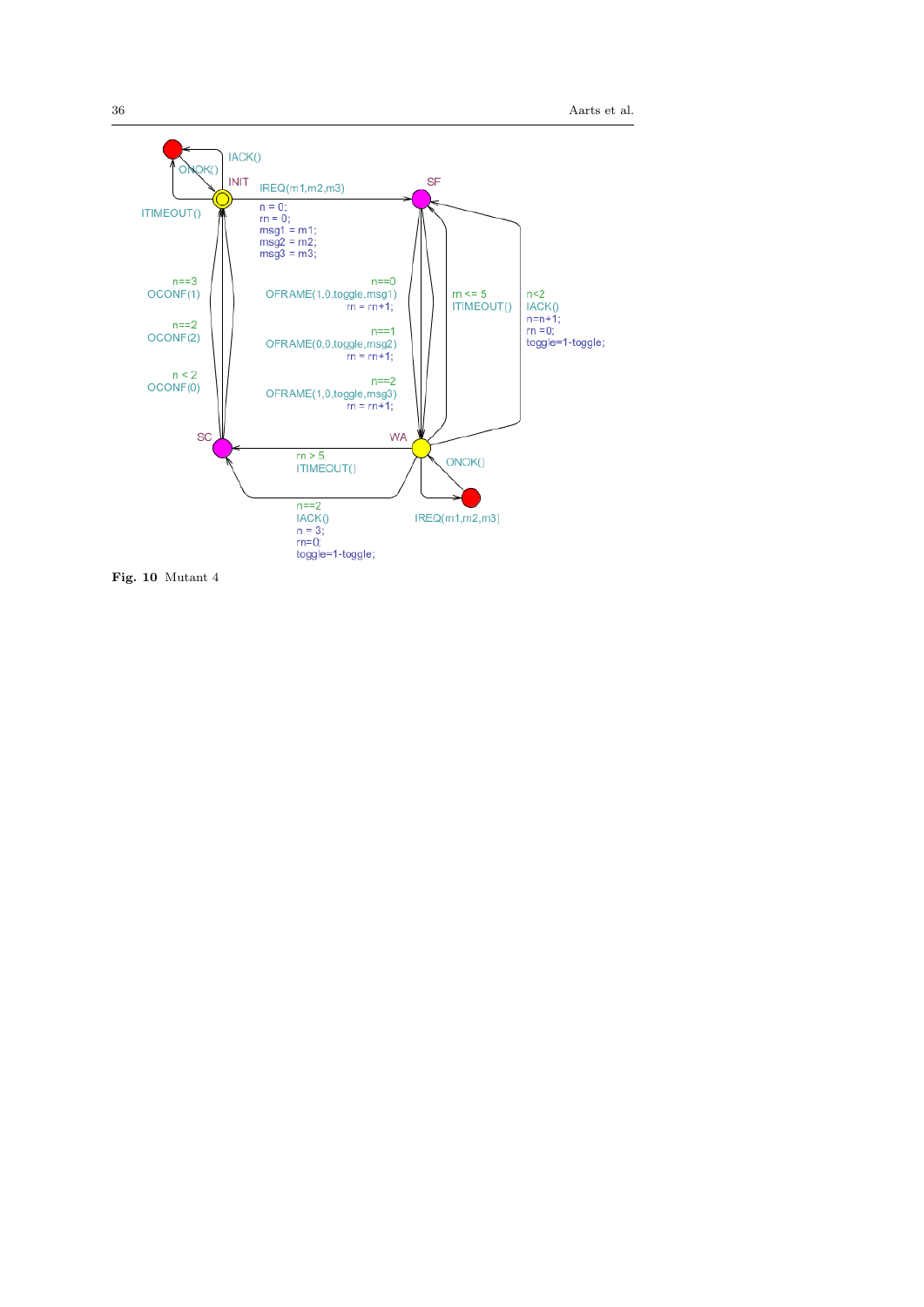

Fig. 11 Mutant 5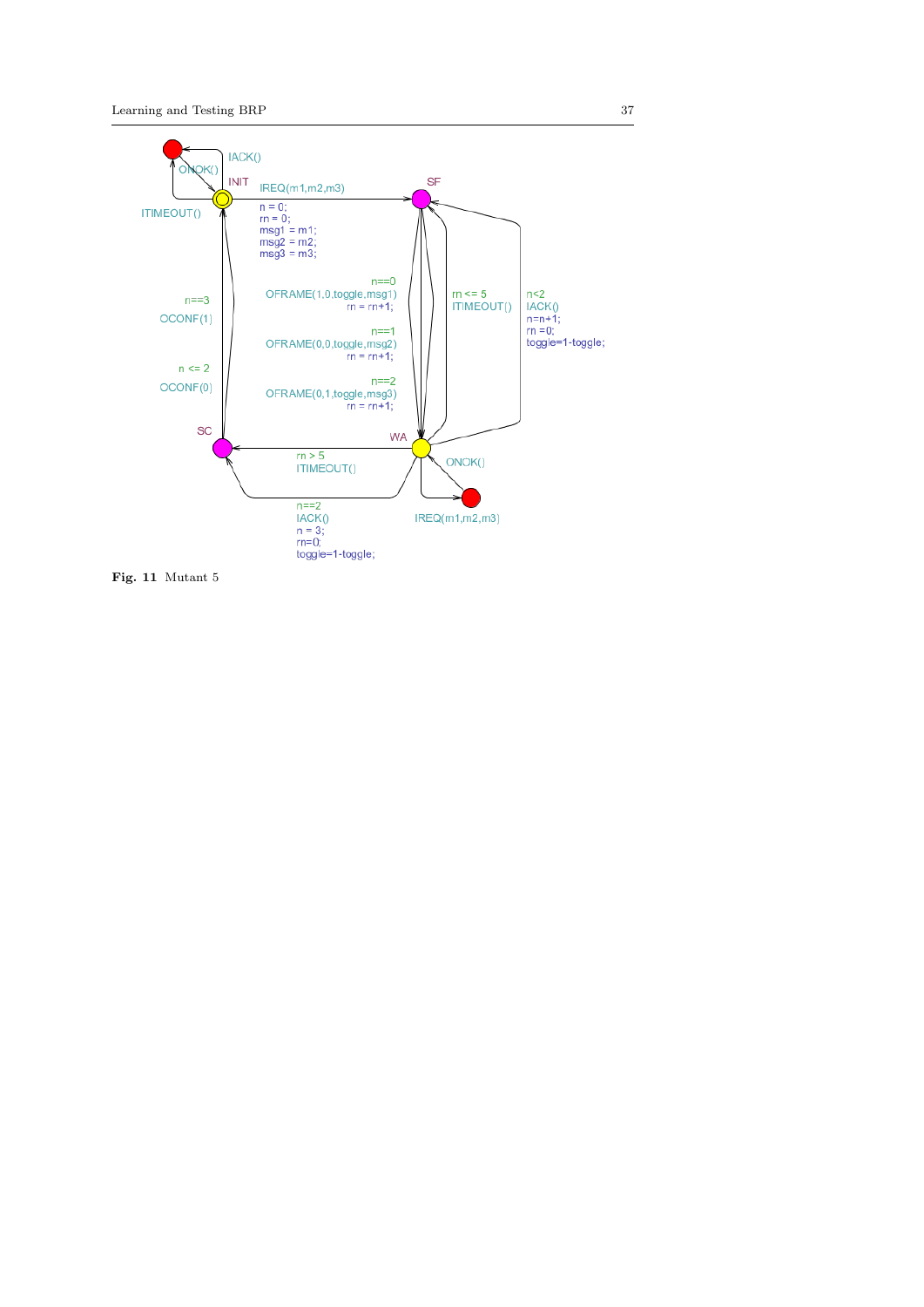38 Aarts et al.



Fig. 12 Mutant 6